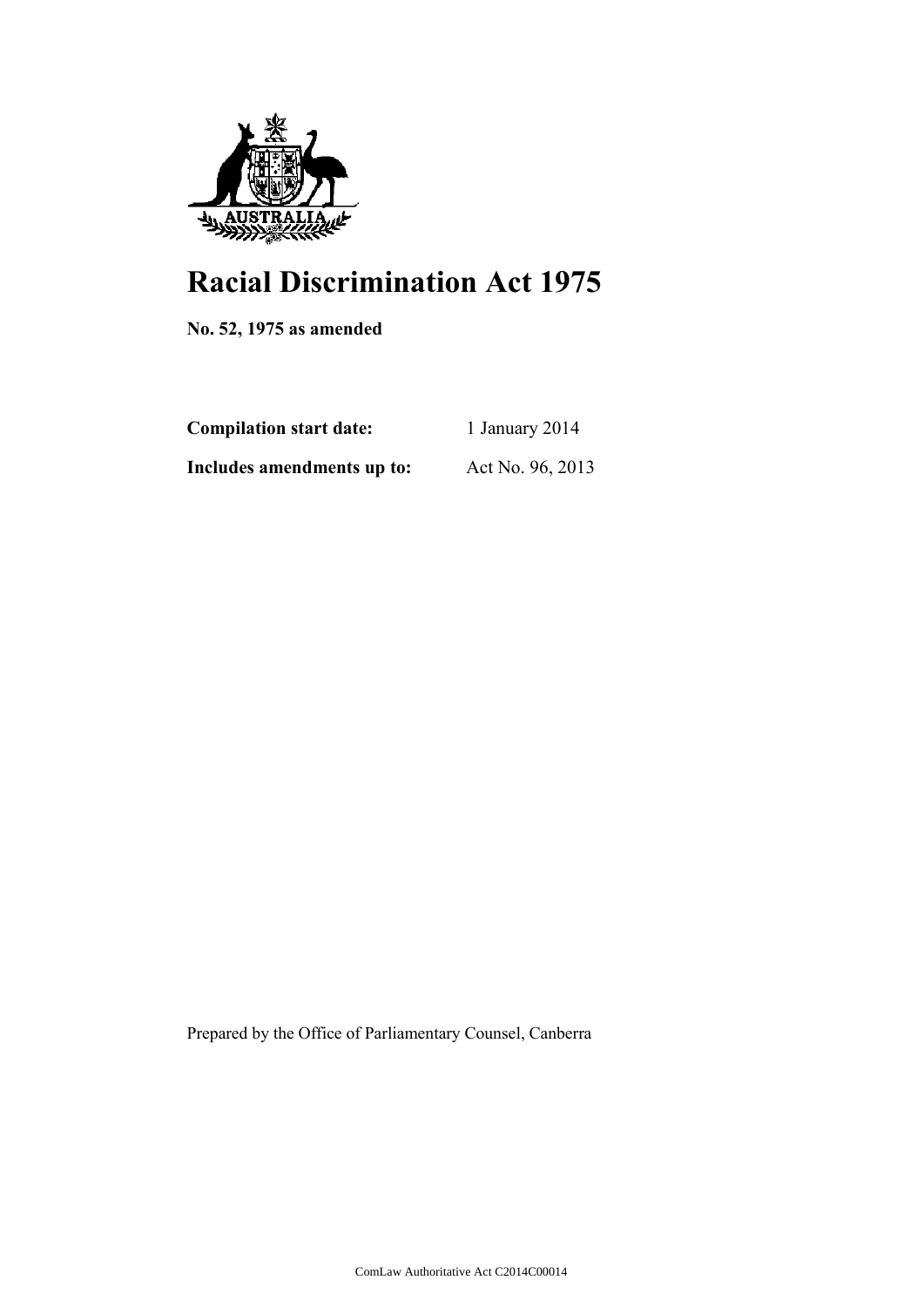## **About this compilation**

## **This compilation**

This is a compilation of the *Racial Discrimination Act 1975* as in force on 1 January 2014. It includes any commenced amendment affecting the legislation to that date.

This compilation was prepared on 1 January 2014.

The notes at the end of this compilation (the *endnotes*) include information about amending laws and the amendment history of each amended provision.

## **Uncommenced amendments**

The effect of uncommenced amendments is not reflected in the text of the compiled law but the text of the amendments is included in the endnotes.

## **Application, saving and transitional provisions for provisions and amendments**

If the operation of a provision or amendment is affected by an application, saving or transitional provision that is not included in this compilation, details are included in the endnotes.

## **Modifications**

If a provision of the compiled law is affected by a modification that is in force, details are included in the endnotes.

## **Provisions ceasing to have effect**

If a provision of the compiled law has expired or otherwise ceased to have effect in accordance with a provision of the law, details are included in the endnotes.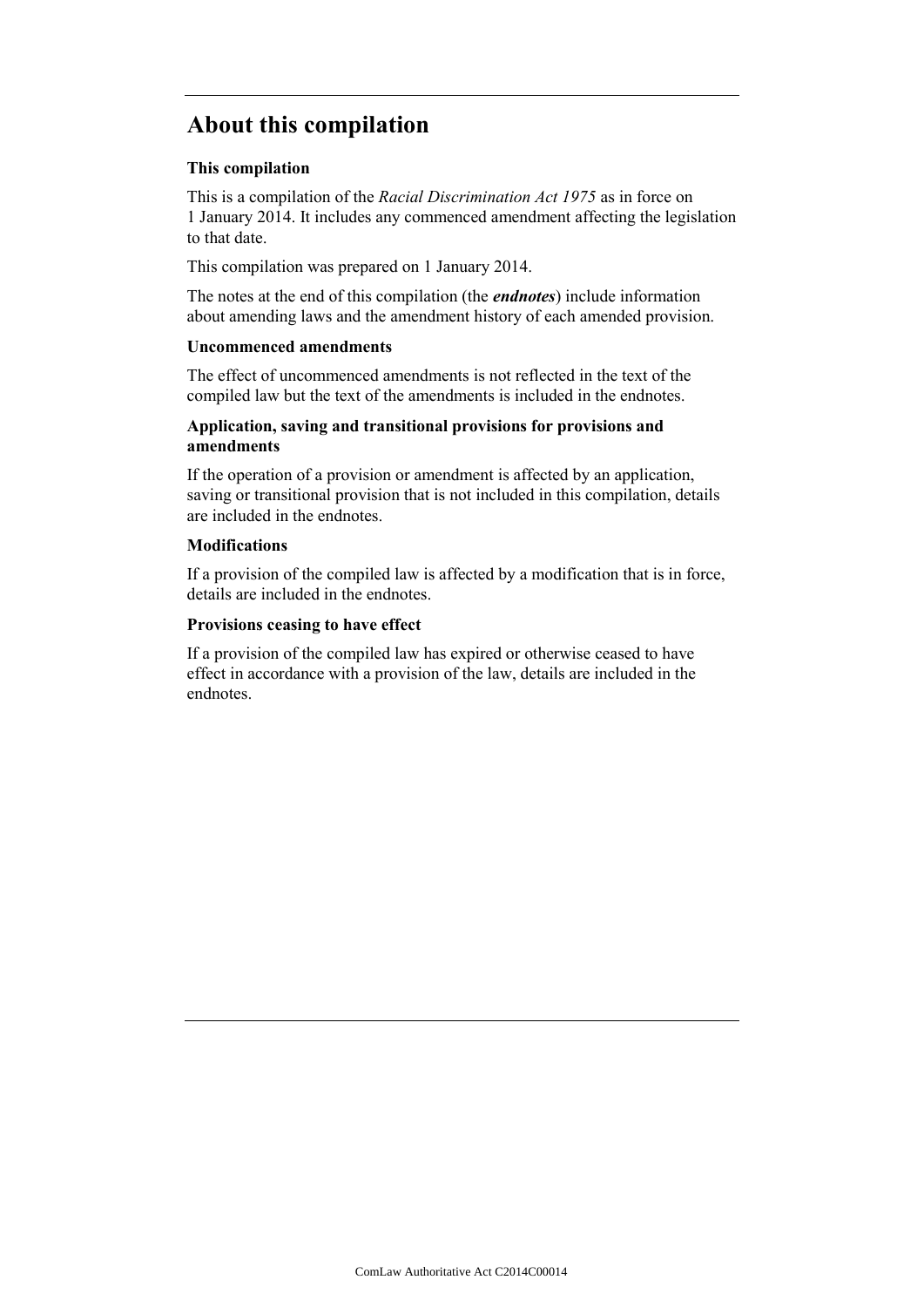# Contents

| <b>Part I-Preliminary</b>     |                                                                   | 1  |
|-------------------------------|-------------------------------------------------------------------|----|
| 1                             |                                                                   |    |
| $\overline{c}$                |                                                                   |    |
| 3                             |                                                                   |    |
| 4                             |                                                                   |    |
| 5                             |                                                                   |    |
| 6                             |                                                                   |    |
| 6A                            |                                                                   |    |
| 6B                            |                                                                   |    |
| 7                             |                                                                   |    |
|                               | <b>Part II—Prohibition of racial discrimination</b>               | 6  |
| 8                             |                                                                   |    |
| 9                             |                                                                   |    |
| 10                            |                                                                   |    |
| 11                            |                                                                   |    |
| 12                            |                                                                   |    |
| 13                            |                                                                   |    |
| 14                            |                                                                   |    |
| 15                            |                                                                   |    |
| 16                            |                                                                   |    |
| 17                            |                                                                   |    |
| 18                            |                                                                   |    |
| 18A                           |                                                                   |    |
|                               | Part IIA—Prohibition of offensive behaviour based on racial       |    |
| hatred                        |                                                                   | 13 |
| 18 <sub>B</sub>               |                                                                   |    |
| 18 <sub>C</sub>               | Offensive behaviour because of race, colour or national or        |    |
| 18 <sub>D</sub>               |                                                                   |    |
| 18E                           |                                                                   |    |
| 18F                           |                                                                   |    |
|                               | <b>Part III—Race Discrimination Commissioner and functions of</b> |    |
| <b>Commission</b>             |                                                                   | 15 |
| <b>Division 1-Preliminary</b> |                                                                   | 15 |
| 19                            |                                                                   |    |
| 20                            |                                                                   |    |
|                               |                                                                   |    |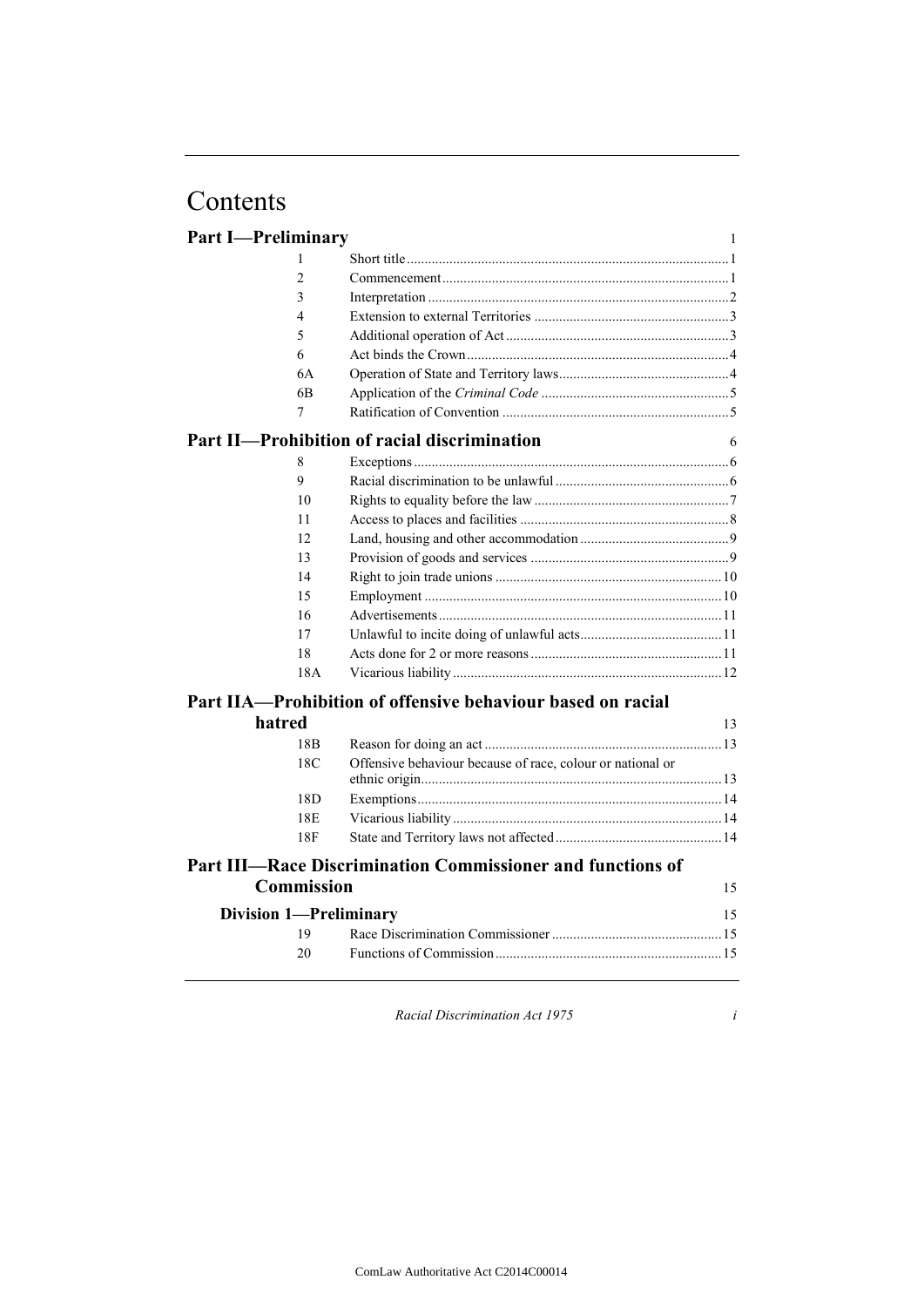| <b>Part IV-Offences</b>              |                                                             | 16 |
|--------------------------------------|-------------------------------------------------------------|----|
| 26                                   | Unlawful acts not offences unless expressly so provided 16  |    |
| 27                                   |                                                             |    |
| 27F                                  |                                                             |    |
|                                      | <b>Part VI-Race Discrimination Commissioner</b>             | 20 |
| 29                                   | Appointment of Race Discrimination Commissioner20           |    |
| 30                                   |                                                             |    |
| 31                                   |                                                             |    |
| 32                                   |                                                             |    |
| 33                                   |                                                             |    |
| 34                                   |                                                             |    |
| 35                                   |                                                             |    |
| 36                                   |                                                             |    |
| 40                                   |                                                             |    |
| <b>Part VII—Miscellaneous</b>        |                                                             | 23 |
| 44                                   |                                                             |    |
| 45                                   |                                                             |    |
| 45 A                                 |                                                             |    |
| 47                                   |                                                             |    |
|                                      | Schedule—International Convention on the elimination of all |    |
|                                      | forms of racial discrimination                              | 25 |
| <b>Endnotes</b>                      |                                                             | 39 |
| <b>Endnote 1-About the endnotes</b>  |                                                             | 39 |
| <b>Endnote 2-Abbreviation key</b>    |                                                             | 41 |
| <b>Endnote 3—Legislation history</b> |                                                             | 42 |
| <b>Endnote 4-Amendment history</b>   |                                                             | 46 |
|                                      | <b>Endnote 5—Uncommenced amendments [none]</b>              | 52 |
|                                      | <b>Endnote 6-Modifications [none]</b>                       | 52 |
|                                      | <b>Endnote 7—Misdescribed amendments [none]</b>             | 52 |
|                                      | <b>Endnote 8-Miscellaneous [none]</b>                       | 52 |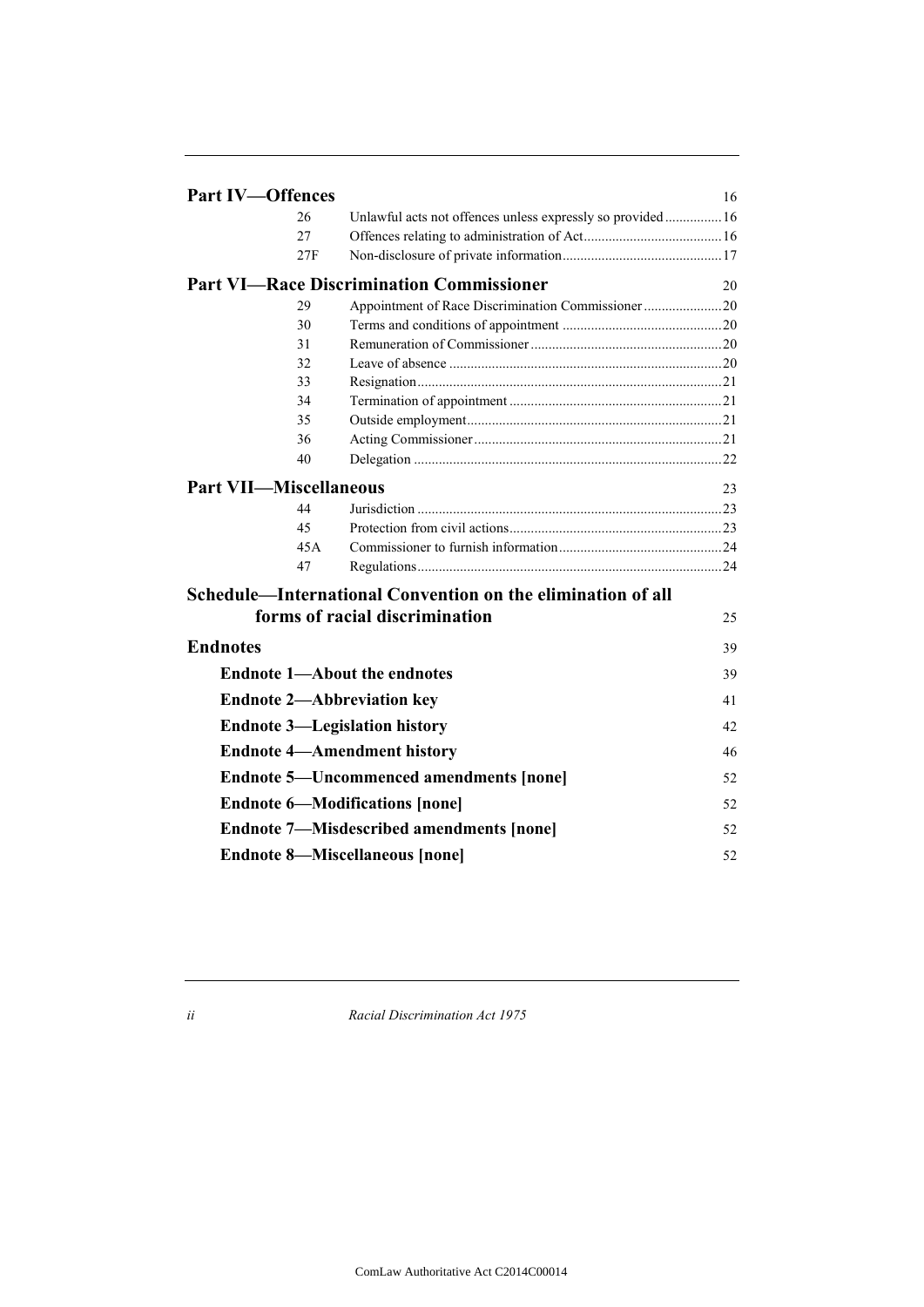## **An Act relating to the Elimination of Racial and other Discrimination**

WHEREAS a Convention entitled the "International Convention on the Elimination of all Forms of Racial Discrimination" (being the Convention a copy of the English text of which is set out in the Schedule) was opened for signature on 21 December 1965:

AND WHEREAS the Convention entered into force on 2 January 1969:

AND WHEREAS it is desirable, in pursuance of all relevant powers of the Parliament, including, but not limited to, its power to make laws with respect to external affairs, with respect to the people of any race for whom it is deemed necessary to make special laws and with respect to immigration, to make the provisions contained in this Act for the prohibition of racial discrimination and certain other forms of discrimination and, in particular, to make provision for giving effect to the Convention:

BE IT THEREFORE ENACTED by the Queen, the Senate and the House of Representatives of Australia, as follows:

## **Part I—Preliminary**

## **1 Short title**

This Act may be cited as the *Racial Discrimination Act 1975*.

## **2 Commencement**

- (1) Sections 1, 2 and 7 shall come into operation on the day on which this Act receives the Royal Assent.
- (2) The remaining provisions of this Act shall come into operation on a day to be fixed by Proclamation, being a day not earlier than the day on which the Convention enters into force for Australia.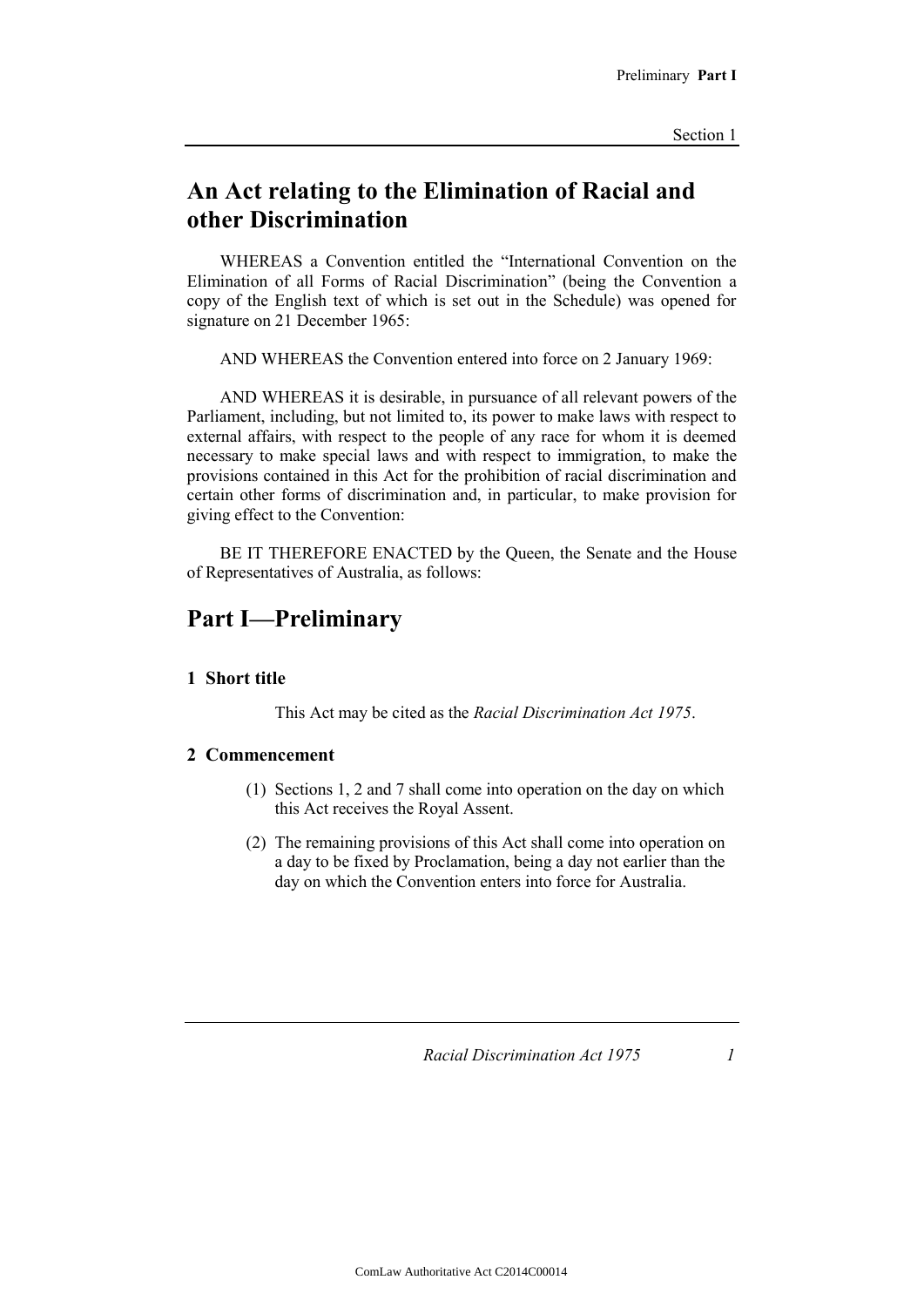#### Section 3

## **3 Interpretation**

(1) In this Act, unless the contrary intention appears:

*Aboriginal* means a person who is a descendant of an indigenous inhabitant of Australia but does not include a Torres Strait Islander.

*Commission* means the Australian Human Rights Commission.

*Commissioner* means the Race Discrimination Commissioner appointed under section 29.

*Commonwealth agency* means an agency within the meaning of the *Privacy Act 1988*.

*Convention* means the International Convention on the Elimination of All Forms of Racial Discrimination that was opened for signature on 21 December 1965 and entered into force on 2 January 1969, being the Convention a copy of the English text of which is set out in the Schedule.

*dispose* includes sell, assign, lease, let, sub-lease, sub-let, license or mortgage, and also includes agree to dispose and grant consent to the disposal of.

*employment* includes work under a contract for services, and cognate expressions have corresponding meanings.

*President* means President of the Commission.

*principal executive*, in relation to a Commonwealth agency, has the same meaning as in Part V of the *Privacy Act 1988*.

*registered charity* means an entity that is registered under the *Australian Charities and Not-for-profits Commission Act 2012* as the type of entity mentioned in column 1 of item 1 of the table in subsection 25-5(5) of that Act.

*relative*, in relation to a person, means a person who is related to the first-mentioned person by blood, marriage, affinity or adoption and includes a person who is wholly or mainly dependent on, or is a member of the household of, the first-mentioned person.

*residential accommodation* includes accommodation in a dwelling-house, flat, hotel, motel or boarding-house or on a camping ground.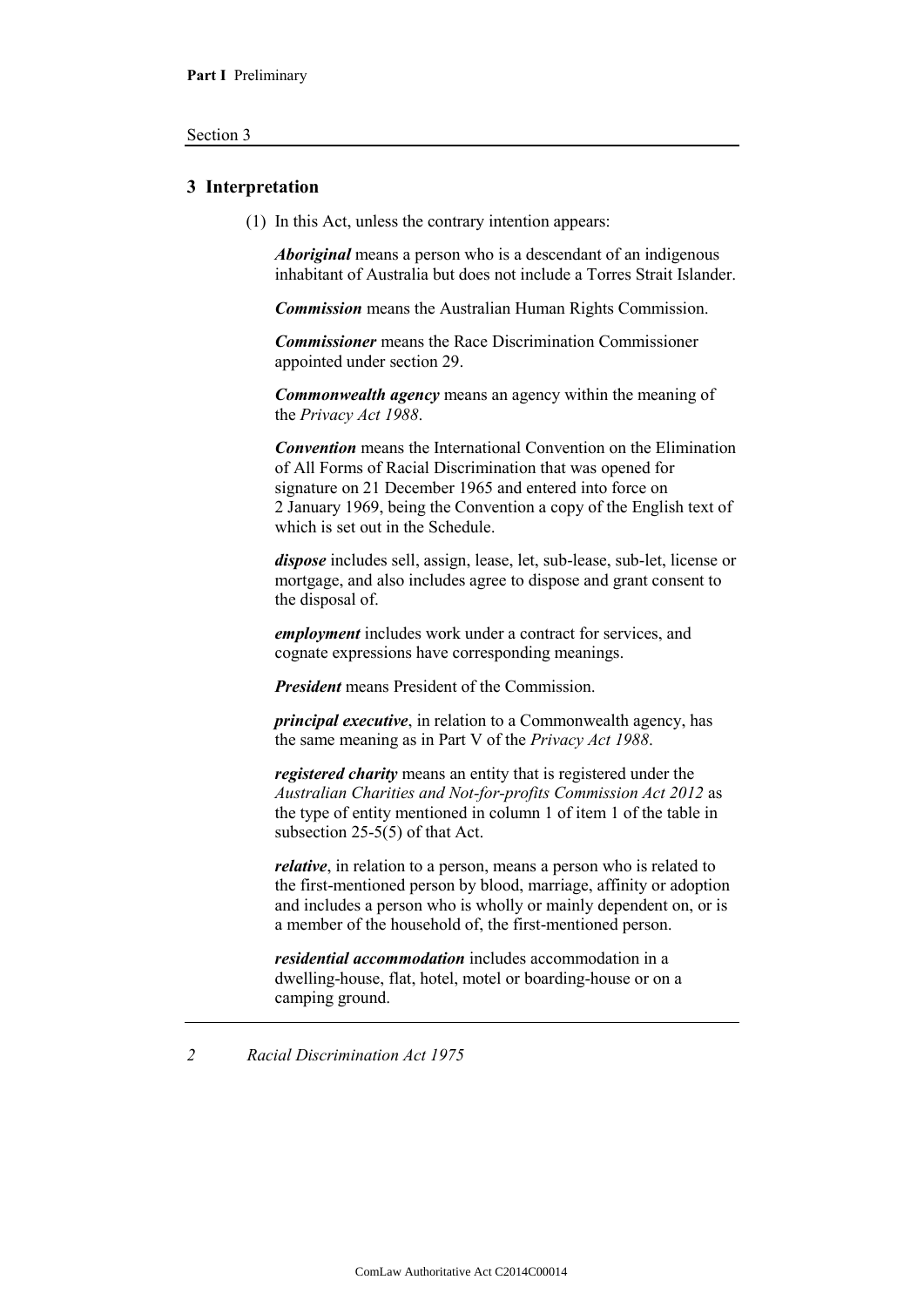*services* includes services consisting of the provision of facilities by way of banking or insurance or of facilities for grants, loans, credit or finance.

*Torres Strait Islander* means a person who is a descendant of an indigenous inhabitant of the Torres Strait Islands.

*vehicle* includes a ship, an aircraft and a hovercraft.

- (2) A reference in this Act to an Australian ship or aircraft shall be construed as a reference to a ship or aircraft registered in Australia or belonging to or in the possession of the Commonwealth or a State.
- (3) For the purposes of this Act, refusing or failing to do an act shall be deemed to be the doing of an act and a reference to an act includes a reference to such a refusal or failure.
- (4) A reference in this Act to the doing of an act by a person includes a reference to the doing of an act by a person in association with other persons.

## **4 Extension to external Territories**

This Act extends to every external Territory.

## **5 Additional operation of Act**

Without prejudice to its effect apart from this section, this Act also has, by force of this section, the effect it would have if:

- (a) there were added at the end of sections 11 and 13 the words "or by reason that that other person or any relative or associate of that other person is or has been an immigrant";
- (b) there were added at the end of subsections 12(1) and 15(1) the words "or by reason that that second person or any relative or associate of that second person is or has been an immigrant";
- (c) there were inserted in subsection  $14(1)$ , before the words "is invalid, the words or by reason that that person is or has been an immigrant":
- (d) there were added at the end of subsection  $14(2)$  the words "or by reason that that other person is or has been an immigrant";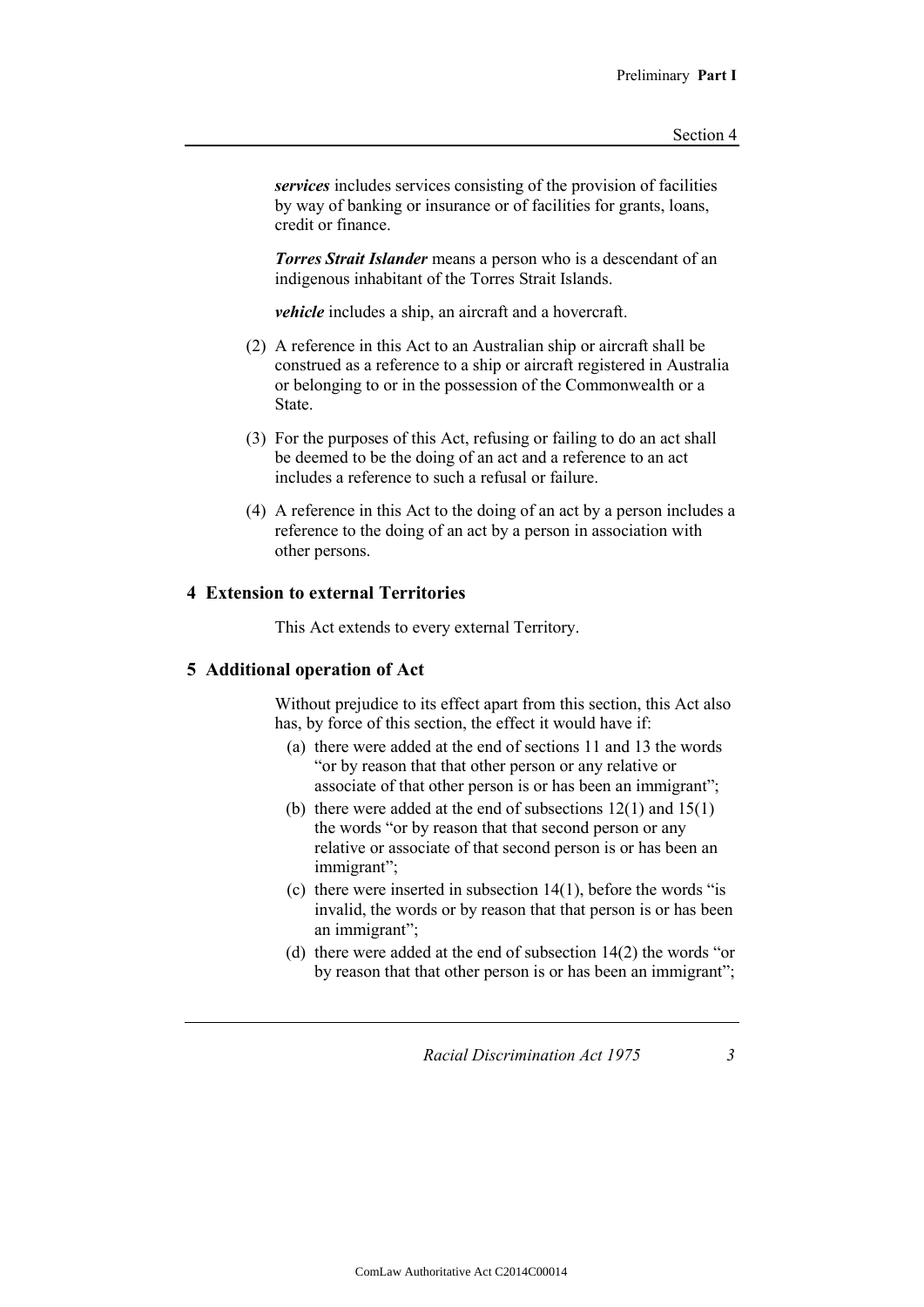- (e) there were added at the end of subsection  $15(2)$  the words "or by reason that the person so seeking employment or any relative or associate of that person is or has been an immigrant"; and
- (f) there were inserted in section 18, after the word "person", the words "or by reason that a person is or has been an immigrant".

## **6 Act binds the Crown**

This Act binds the Crown in right of the Commonwealth, of each of the States, of the Northern Territory and of Norfolk Island, but nothing in this Act renders the Crown liable to be prosecuted for an offence.

## **6A Operation of State and Territory laws**

- (1) This Act is not intended, and shall be deemed never to have been intended, to exclude or limit the operation of a law of a State or Territory that furthers the objects of the Convention and is capable of operating concurrently with this Act.
- (2) Where:
	- (a) a law of a State or Territory that furthers the objects of the Convention deals with a matter dealt with by this Act; and
	- (b) a person has, whether before or after the commencement of this section, made a complaint, instituted a proceeding or taken any other action under that law in respect of an act or omission in respect of which the person would, but for this subsection, have been entitled to make a complaint under the *Australian Human Rights Commission Act 1986* alleging that the act or omission is unlawful under a provision of Part II or IIA of this Act;

the person shall be deemed never to have been, and is not, entitled to make a complaint or institute a proceeding under the *Australian Human Rights Commission Act 1986* alleging that the act or omission is unlawful under a provision of Part II or IIA of this Act and any proceedings pending under this Act at the commencement of this section in respect of such a complaint made before that commencement are, by force of this subsection, terminated.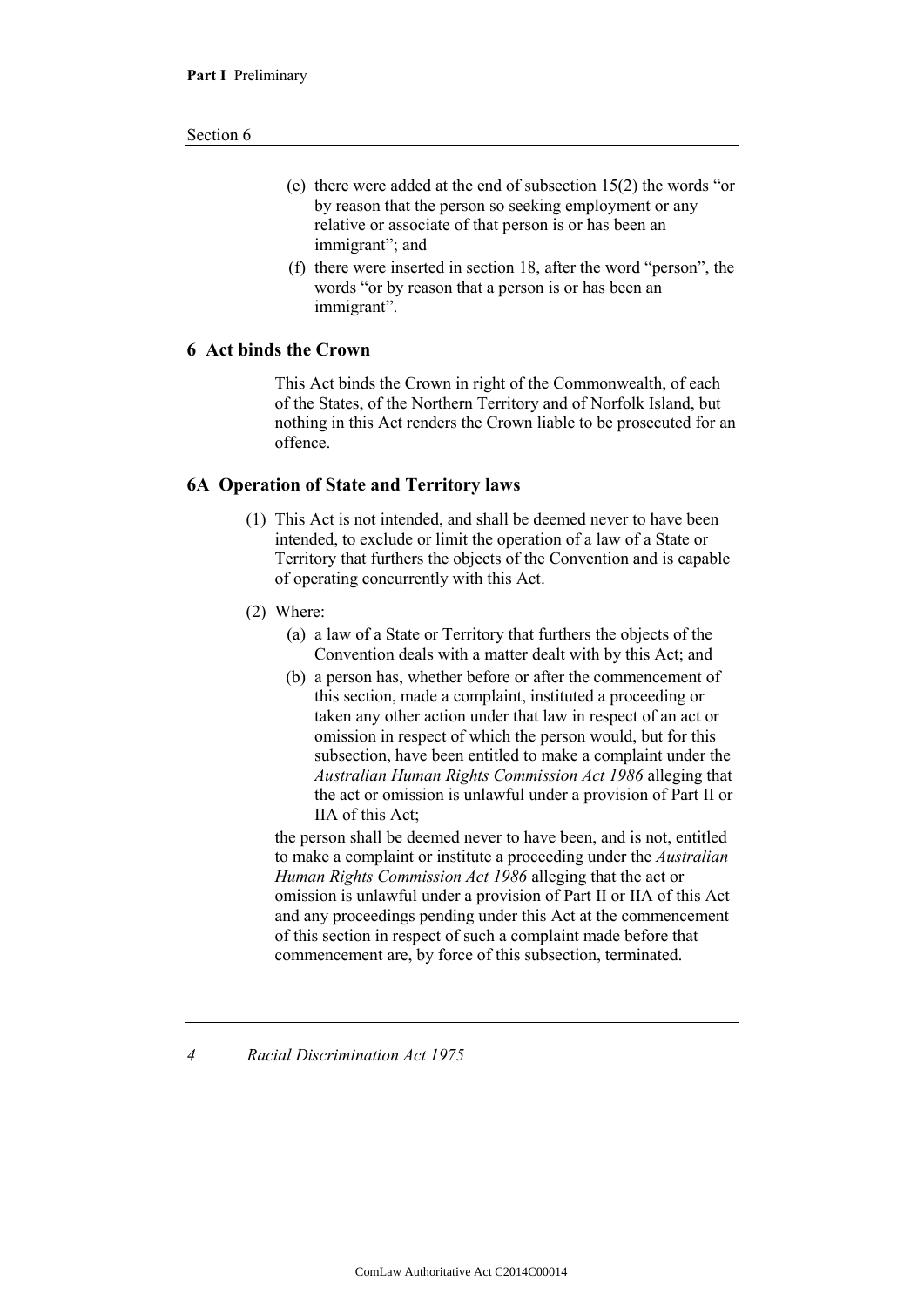- (3) Where:
	- (a) a law of a State or Territory that furthers the objects of the Convention deals with a matter dealt with by this Act; and
	- (b) an act or omission by a person that constitutes an offence against that law also constitutes an offence against this Act;

the person may be prosecuted and convicted either under that law of the State or Territory or under this Act, but nothing in this subsection renders a person liable to be punished more than once in respect of the same act or omission.

## **6B Application of the** *Criminal Code*

Chapter 2 of the *Criminal Code* applies to all offences against this Act.

## **7 Ratification of Convention**

Approval is given to ratification by Australia of the Convention.

Note: Chapter 2 of the *Criminal Code* sets out the general principles of criminal responsibility.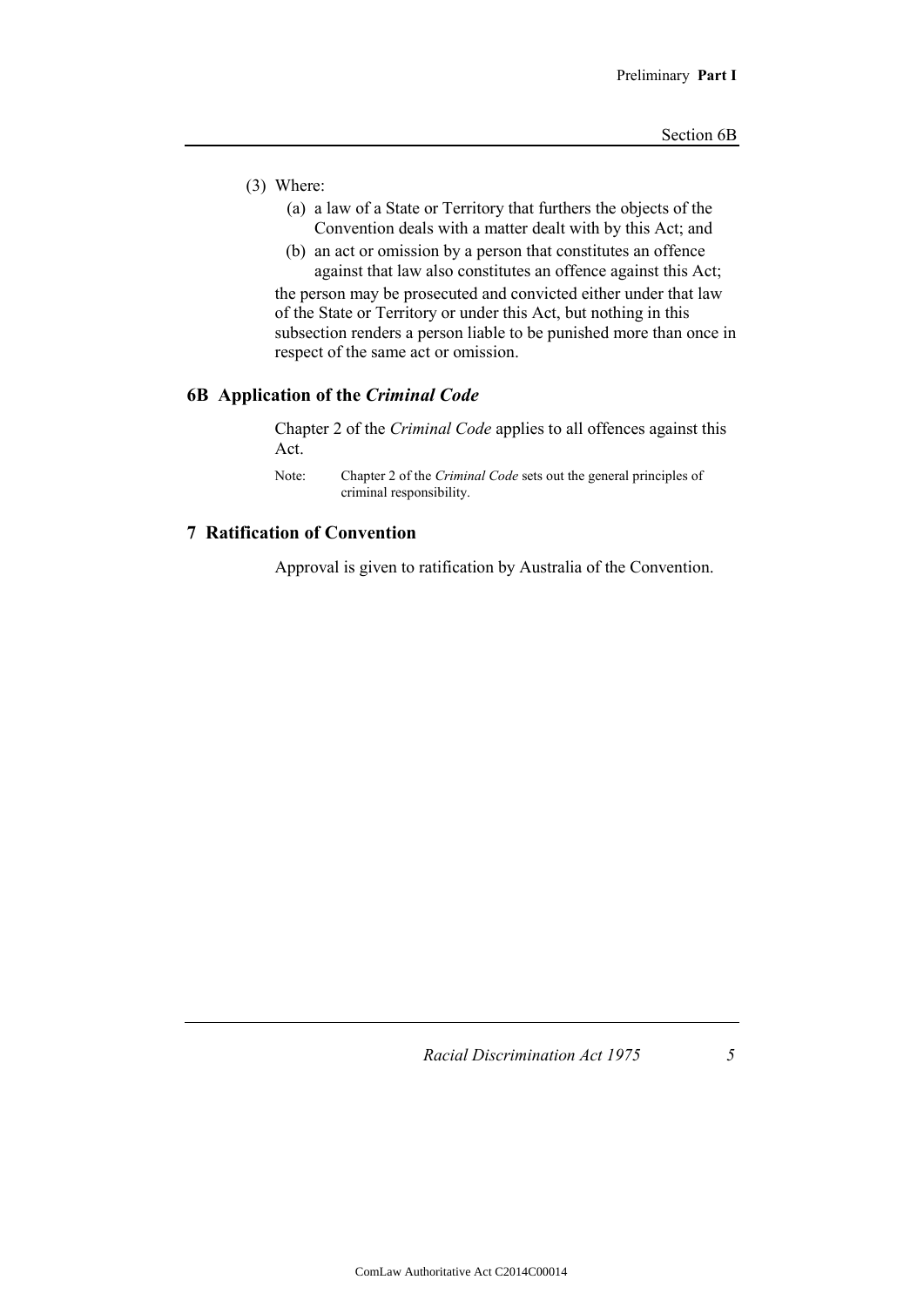## **Part II—Prohibition of racial discrimination**

## **8 Exceptions**

(1) This Part does not apply to, or in relation to the application of, special measures to which paragraph 4 of Article 1 of the Convention applies except measures in relation to which subsection 10(1) applies by virtue of subsection 10(3).

## *Charities*

- (2) This Part does not:
	- (a) affect a provision (whether made before or after the commencement of this Part) of the governing rules (within the meaning of the *Australian Charities and Not-for-profits Commission Act 2012*) of a registered charity, if the provision:
		- (i) confers benefits for charitable purposes; or
		- (ii) enables such benefits to be conferred;

on persons of a particular race, colour or national or ethnic origin; or

(b) make unlawful any act done to give effect to such a provision.

### **9 Racial discrimination to be unlawful**

(1) It is unlawful for a person to do any act involving a distinction, exclusion, restriction or preference based on race, colour, descent or national or ethnic origin which has the purpose or effect of nullifying or impairing the recognition, enjoyment or exercise, on an equal footing, of any human right or fundamental freedom in the political, economic, social, cultural or any other field of public life.

#### (1A) Where:

- (a) a person requires another person to comply with a term, condition or requirement which is not reasonable having regard to the circumstances of the case; and
- (b) the other person does not or cannot comply with the term, condition or requirement; and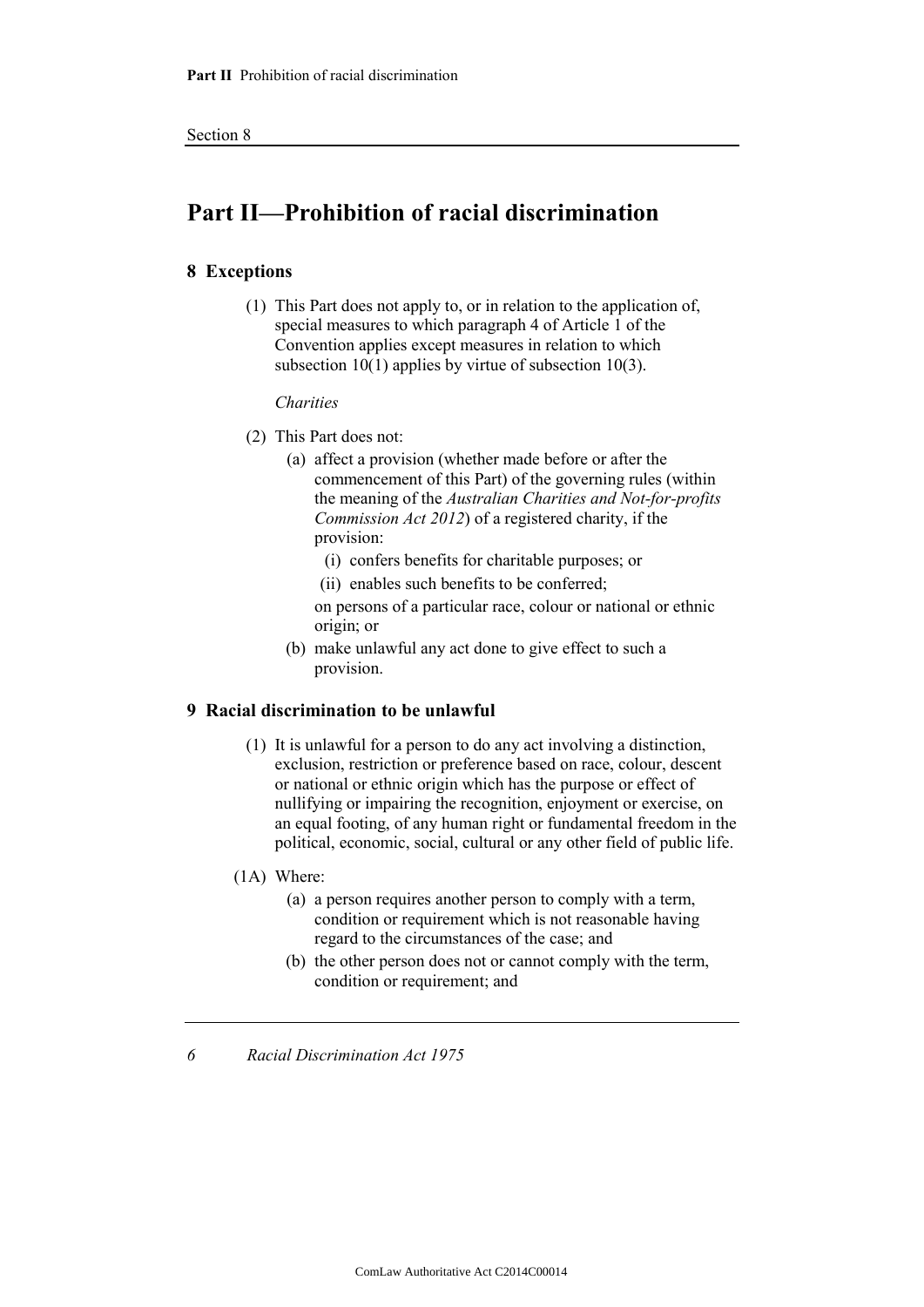(c) the requirement to comply has the purpose or effect of nullifying or impairing the recognition, enjoyment or exercise, on an equal footing, by persons of the same race, colour, descent or national or ethnic origin as the other person, of any human right or fundamental freedom in the political, economic, social, cultural or any other field of public life;

the act of requiring such compliance is to be treated, for the purposes of this Part, as an act involving a distinction based on, or an act done by reason of, the other person's race, colour, descent or national or ethnic origin.

- (2) A reference in this section to a human right or fundamental freedom in the political, economic, social, cultural or any other field of public life includes any right of a kind referred to in Article 5 of the Convention.
- (3) This section does not apply in respect of the employment, or an application for the employment, of a person on a ship or aircraft (not being an Australian ship or aircraft) if that person was engaged, or applied, for that employment outside Australia.
- (4) The succeeding provisions of this Part do not limit the generality of this section.

#### **10 Rights to equality before the law**

- (1) If, by reason of, or of a provision of, a law of the Commonwealth or of a State or Territory, persons of a particular race, colour or national or ethnic origin do not enjoy a right that is enjoyed by persons of another race, colour or national or ethnic origin, or enjoy a right to a more limited extent than persons of another race, colour or national or ethnic origin, then, notwithstanding anything in that law, persons of the first-mentioned race, colour or national or ethnic origin shall, by force of this section, enjoy that right to the same extent as persons of that other race, colour or national or ethnic origin.
- (2) A reference in subsection (1) to a right includes a reference to a right of a kind referred to in Article 5 of the Convention.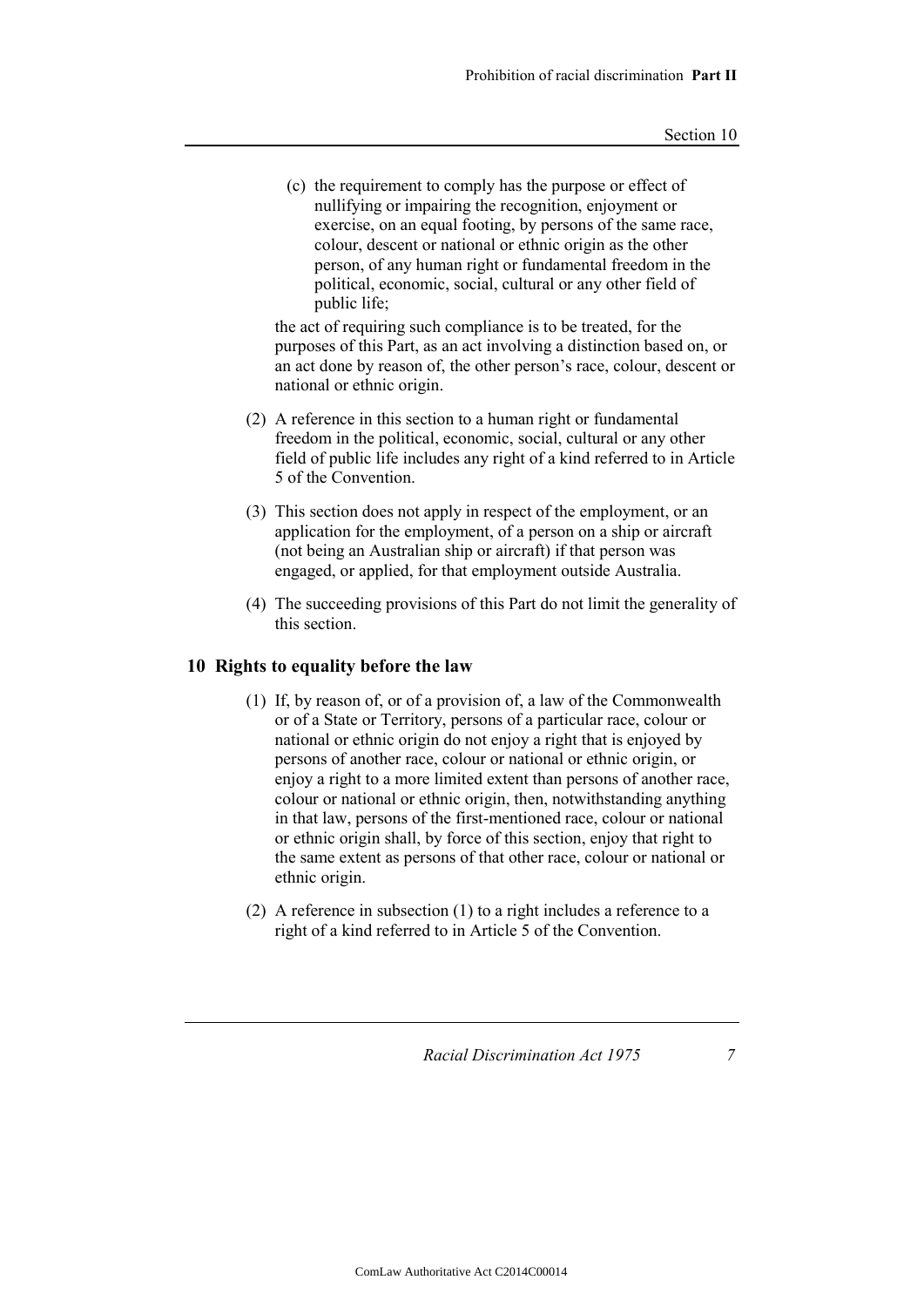- (3) Where a law contains a provision that:
	- (a) authorizes property owned by an Aboriginal or a Torres Strait Islander to be managed by another person without the consent of the Aboriginal or Torres Strait Islander; or
	- (b) prevents or restricts an Aboriginal or a Torres Strait Islander from terminating the management by another person of property owned by the Aboriginal or Torres Strait Islander;

not being a provision that applies to persons generally without regard to their race, colour or national or ethnic origin, that provision shall be deemed to be a provision in relation to which subsection (1) applies and a reference in that subsection to a right includes a reference to a right of a person to manage property owned by the person.

#### **11 Access to places and facilities**

It is unlawful for a person:

- (a) to refuse to allow another person access to or use of any place or vehicle that members of the public are, or a section of the public is, entitled or allowed to enter or use, or to refuse to allow another person access to or use of any such place or vehicle except on less favourable terms or conditions than those upon or subject to which he or she would otherwise allow access to or use of that place or vehicle;
- (b) to refuse to allow another person use of any facilities in any such place or vehicle that are available to members of the public or to a section of the public, or to refuse to allow another person use of any such facilities except on less favourable terms or conditions than those upon or subject to which he or she would otherwise allow use of those facilities; or
- (c) to require another person to leave or cease to use any such place or vehicle or any such facilities;

by reason of the race, colour or national or ethnic origin of that other person or of any relative or associate of that other person.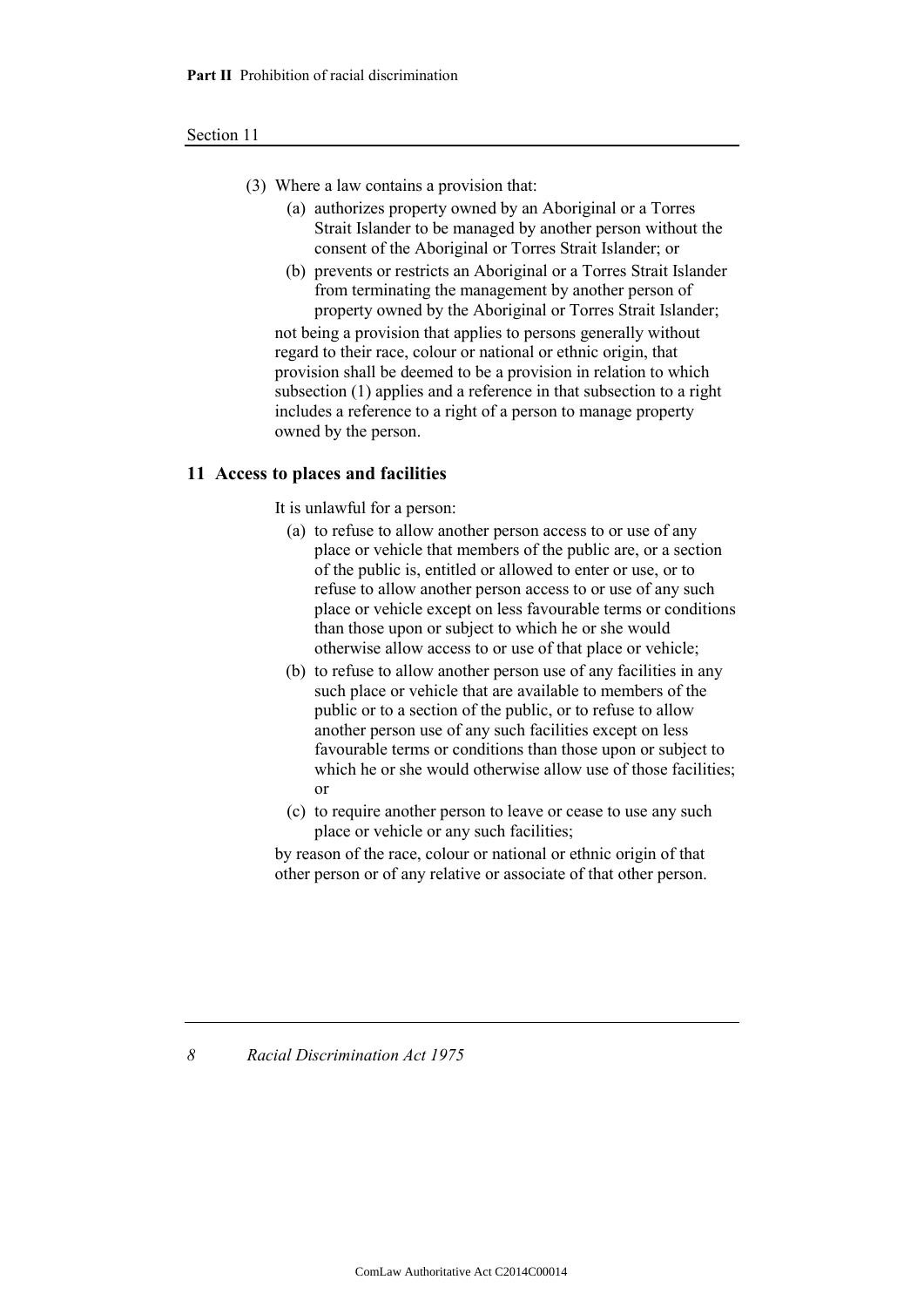#### **12 Land, housing and other accommodation**

- (1) It is unlawful for a person, whether as a principal or agent:
	- (a) to refuse or fail to dispose of any estate or interest in land, or any residential or business accommodation, to a second person;
	- (b) to dispose of such an estate or interest or such accommodation to a second person on less favourable terms and conditions than those which are or would otherwise be offered;
	- (c) to treat a second person who is seeking to acquire or has acquired such an estate or interest or such accommodation less favourably than other persons in the same circumstances;
	- (d) to refuse to permit a second person to occupy any land or any residential or business accommodation; or
	- (e) to terminate any estate or interest in land of a second person or the right of a second person to occupy any land or any residential or business accommodation;

by reason of the race, colour or national or ethnic origin of that second person or of any relative or associate of that second person.

- (2) It is unlawful for a person, whether as a principal or agent, to impose or seek to impose on another person any term or condition that limits, by reference to race, colour or national or ethnic origin, the persons or class of persons who may be the licensees or invitees of the occupier of any land or residential or business accommodation.
- (3) Nothing in this section renders unlawful an act in relation to accommodation in a dwelling-house or flat, being accommodation shared or to be shared, in whole or in part, with the person who did the act or a person on whose behalf the act was done or with a relative of either of those persons.

#### **13 Provision of goods and services**

It is unlawful for a person who supplies goods or services to the public or to any section of the public:

- (a) to refuse or fail on demand to supply those goods or services to another person; or
- (b) to refuse or fail on demand to supply those goods or services to another person except on less favourable terms or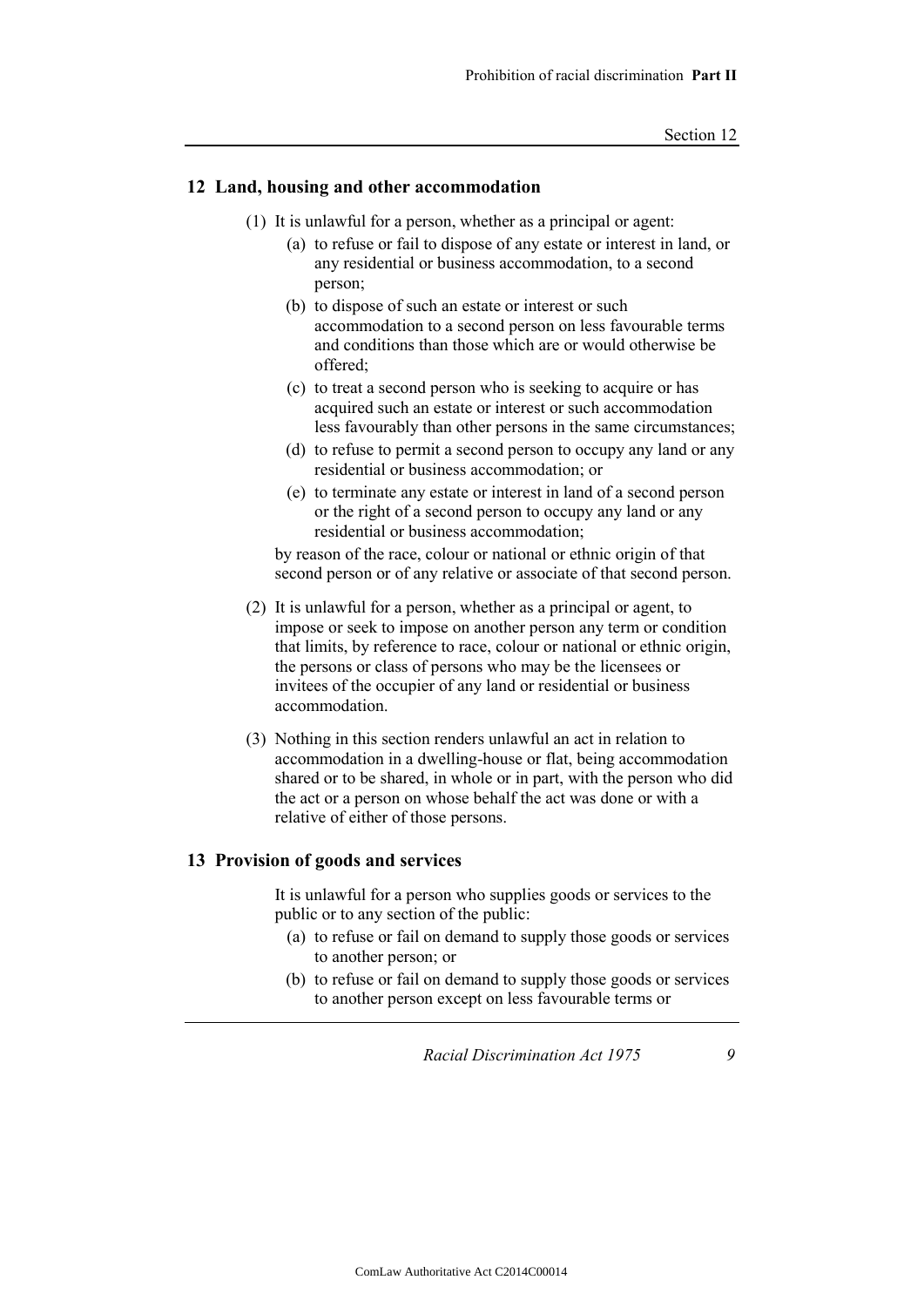#### Section 14

conditions than those upon or subject to which he or she would otherwise supply those goods or services;

by reason of the race, colour or national or ethnic origin of that other person or of any relative or associate of that other person.

#### **14 Right to join trade unions**

- (1) Any provision of the rules or other document constituting, or governing the activities of, a trade union that prevents or hinders a person from joining that trade union by reason of the race, colour or national or ethnic origin of that person is invalid.
- (2) It is unlawful for a person to prevent or hinder another person from joining a trade union by reason of the race, colour or national or ethnic origin of that other person.

## **15 Employment**

- (1) It is unlawful for an employer or a person acting or purporting to act on behalf of an employer:
	- (a) to refuse or fail to employ a second person on work of any description which is available and for which that second person is qualified;
	- (b) to refuse or fail to offer or afford a second person the same terms of employment, conditions of work and opportunities for training and promotion as are made available for other persons having the same qualifications and employed in the same circumstances on work of the same description; or

(c) to dismiss a second person from his or her employment; by reason of the race, colour or national or ethnic origin of that second person or of any relative or associate of that second person.

- (2) It is unlawful for a person concerned with procuring employment for other persons or procuring employees for any employer to treat any person seeking employment less favourably than other persons in the same circumstances by reason of the race, colour or national or ethnic origin of the person so seeking employment or of any relative or associate of that person.
- (3) It is unlawful for an organization of employers or employees, or a person acting or purporting to act on behalf of such an organization, to prevent, or to seek to prevent, another person from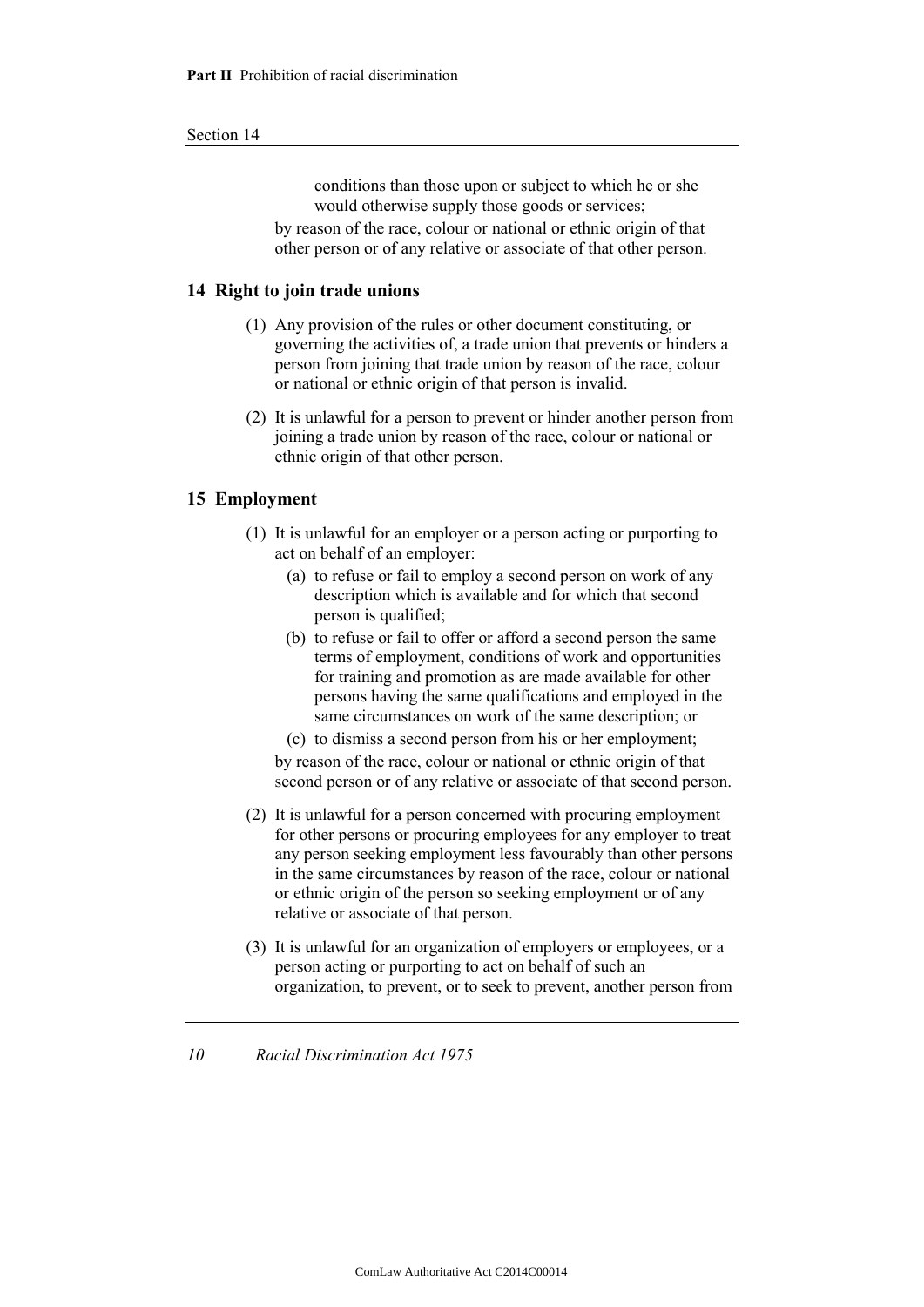offering for employment or from continuing in employment by reason of the race, colour or national or ethnic origin of that other person or of any relative or associate of that other person.

- (4) This section does not apply in respect of the employment, or an application for the employment, of a person on a ship or aircraft (not being an Australian ship or aircraft) if that person was engaged, or applied, for that employment outside Australia.
- (5) Nothing in this section renders unlawful an act in relation to employment, or an application for employment, in a dwelling-house or flat occupied by the person who did the act or a person on whose behalf the act was done or by a relative of either of those persons.

## **16 Advertisements**

It is unlawful for a person to publish or display, or cause or permit to be published or displayed, an advertisement or notice that indicates, or could reasonably be understood as indicating, an intention to do an act that is unlawful by reason of a provision of this Part or an act that would, but for subsection  $12(3)$  or  $15(5)$ , be unlawful by reason of section 12 or 15, as the case may be.

#### **17 Unlawful to incite doing of unlawful acts**

It is unlawful for a person:

- (a) to incite the doing of an act that is unlawful by reason of a provision of this Part; or
- (b) to assist or promote whether by financial assistance or otherwise the doing of such an act.

## **18 Acts done for 2 or more reasons**

Where:

- (a) an act is done for 2 or more reasons; and
- (b) one of the reasons is the race, colour, descent or national or ethnic origin of a person (whether or not it is the dominant reason or a substantial reason for doing the act);

then, for the purposes of this Part, the act is taken to be done for that reason.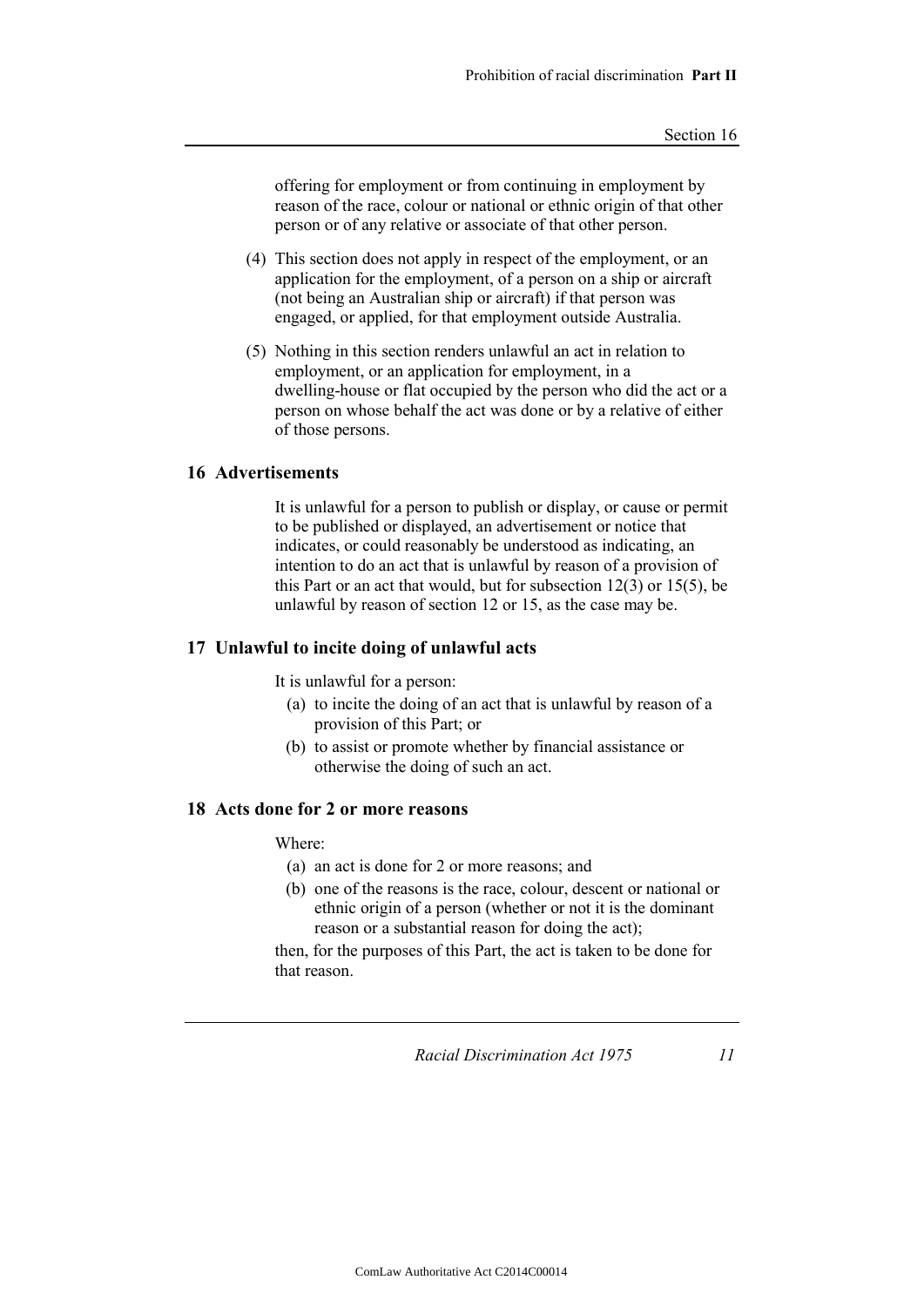Section 18A

## **18A Vicarious liability**

- (1) Subject to subsection (2), if:
	- (a) an employee or agent of a person does an act in connection with his or her duties as an employee or agent; and
	- (b) the act would be unlawful under this Part if it were done by that person;

this Act applies in relation to that person as if that person had also done the act.

(2) Subsection (1) does not apply to an act done by an employee or agent of a person if it is established that the person took all reasonable steps to prevent the employee or agent from doing the act.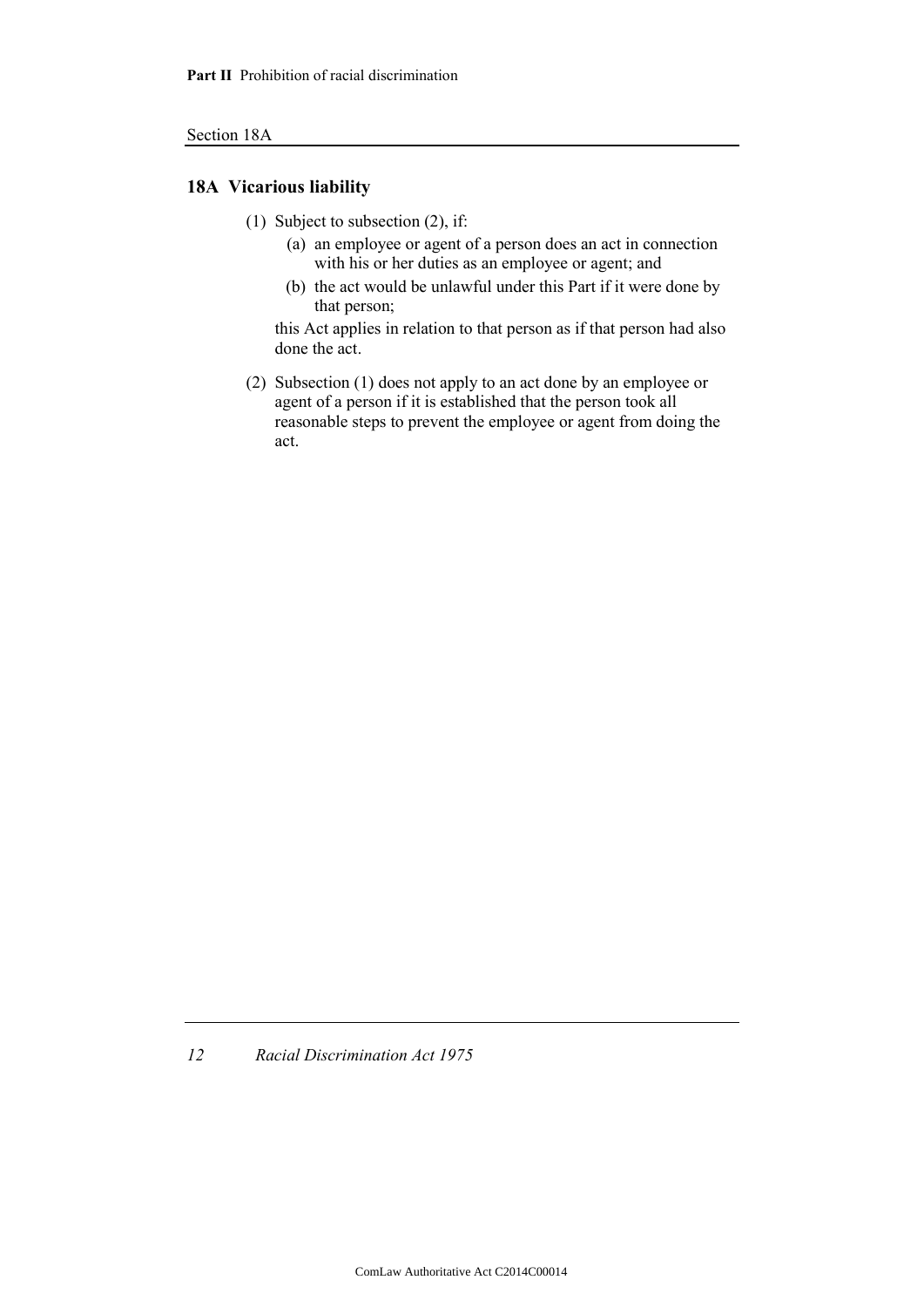## **Part IIA—Prohibition of offensive behaviour based on racial hatred**

#### **18B Reason for doing an act**

If:

- (a) an act is done for 2 or more reasons; and
- (b) one of the reasons is the race, colour or national or ethnic origin of a person (whether or not it is the dominant reason or a substantial reason for doing the act);

then, for the purposes of this Part, the act is taken to be done because of the person's race, colour or national or ethnic origin.

## **18C Offensive behaviour because of race, colour or national or ethnic origin**

- (1) It is unlawful for a person to do an act, otherwise than in private, if:
	- (a) the act is reasonably likely, in all the circumstances, to offend, insult, humiliate or intimidate another person or a group of people; and
	- (b) the act is done because of the race, colour or national or ethnic origin of the other person or of some or all of the people in the group.
	- Note: Subsection (1) makes certain acts unlawful. Section 46P of the *Australian Human Rights Commission Act 1986* allows people to make complaints to the Australian Human Rights Commission about unlawful acts. However, an unlawful act is not necessarily a criminal offence. Section 26 says that this Act does not make it an offence to do an act that is unlawful because of this Part, unless Part IV expressly says that the act is an offence.
- (2) For the purposes of subsection (1), an act is taken not to be done in private if it:
	- (a) causes words, sounds, images or writing to be communicated to the public; or
	- (b) is done in a public place; or
	- (c) is done in the sight or hearing of people who are in a public place.
- (3) In this section: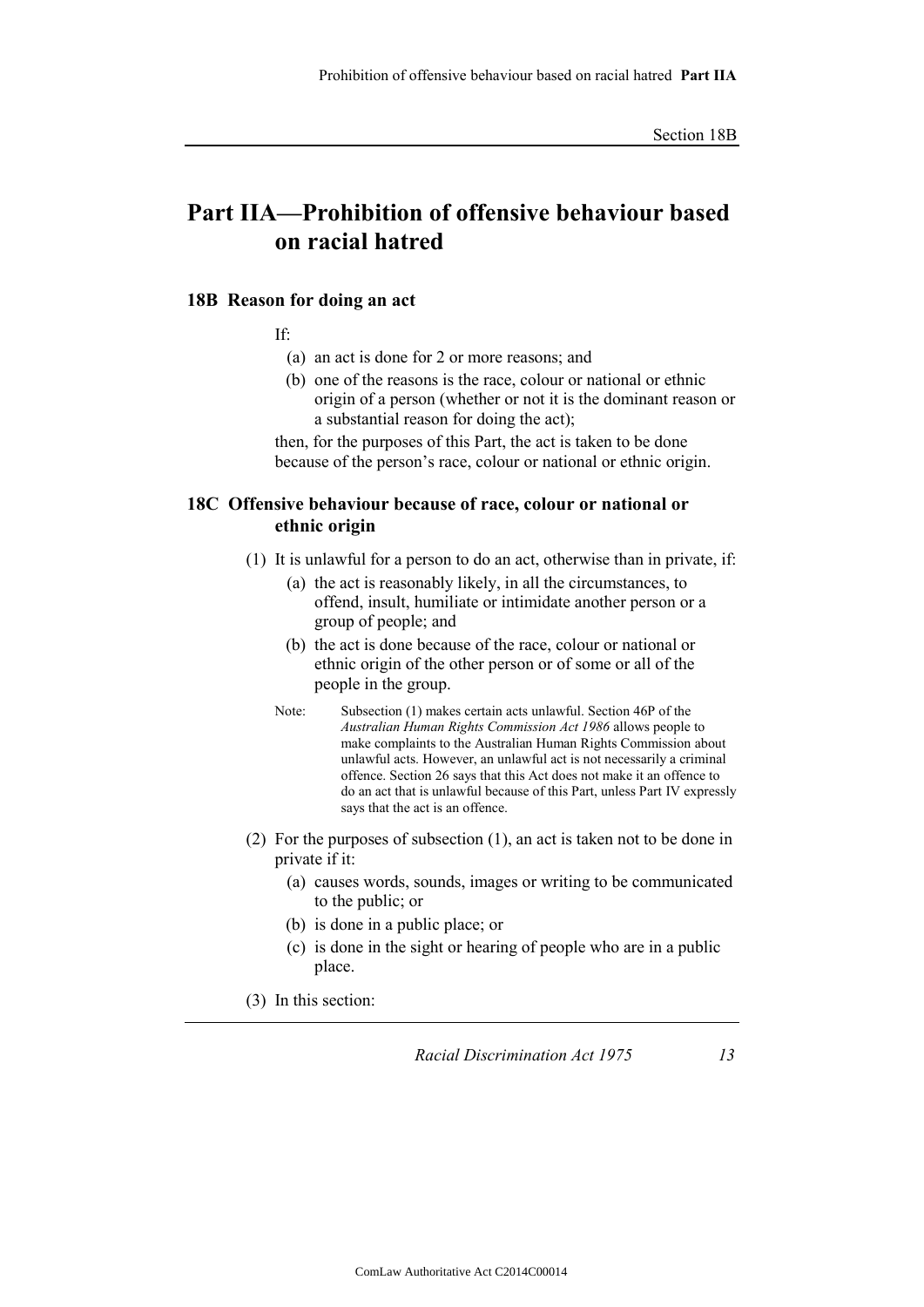#### Section 18D

*public place* includes any place to which the public have access as of right or by invitation, whether express or implied and whether or not a charge is made for admission to the place.

## **18D Exemptions**

Section 18C does not render unlawful anything said or done reasonably and in good faith:

- (a) in the performance, exhibition or distribution of an artistic work; or
- (b) in the course of any statement, publication, discussion or debate made or held for any genuine academic, artistic or scientific purpose or any other genuine purpose in the public interest; or
- (c) in making or publishing:
	- (i) a fair and accurate report of any event or matter of public interest; or
	- (ii) a fair comment on any event or matter of public interest if the comment is an expression of a genuine belief held by the person making the comment.

#### **18E Vicarious liability**

- (1) Subject to subsection (2), if:
	- (a) an employee or agent of a person does an act in connection with his or her duties as an employee or agent; and
	- (b) the act would be unlawful under this Part if it were done by the person;

this Act applies in relation to the person as if the person had also done the act.

(2) Subsection (1) does not apply to an act done by an employee or agent of a person if it is established that the person took all reasonable steps to prevent the employee or agent from doing the act.

## **18F State and Territory laws not affected**

This Part is not intended to exclude or limit the concurrent operation of any law of a State or Territory.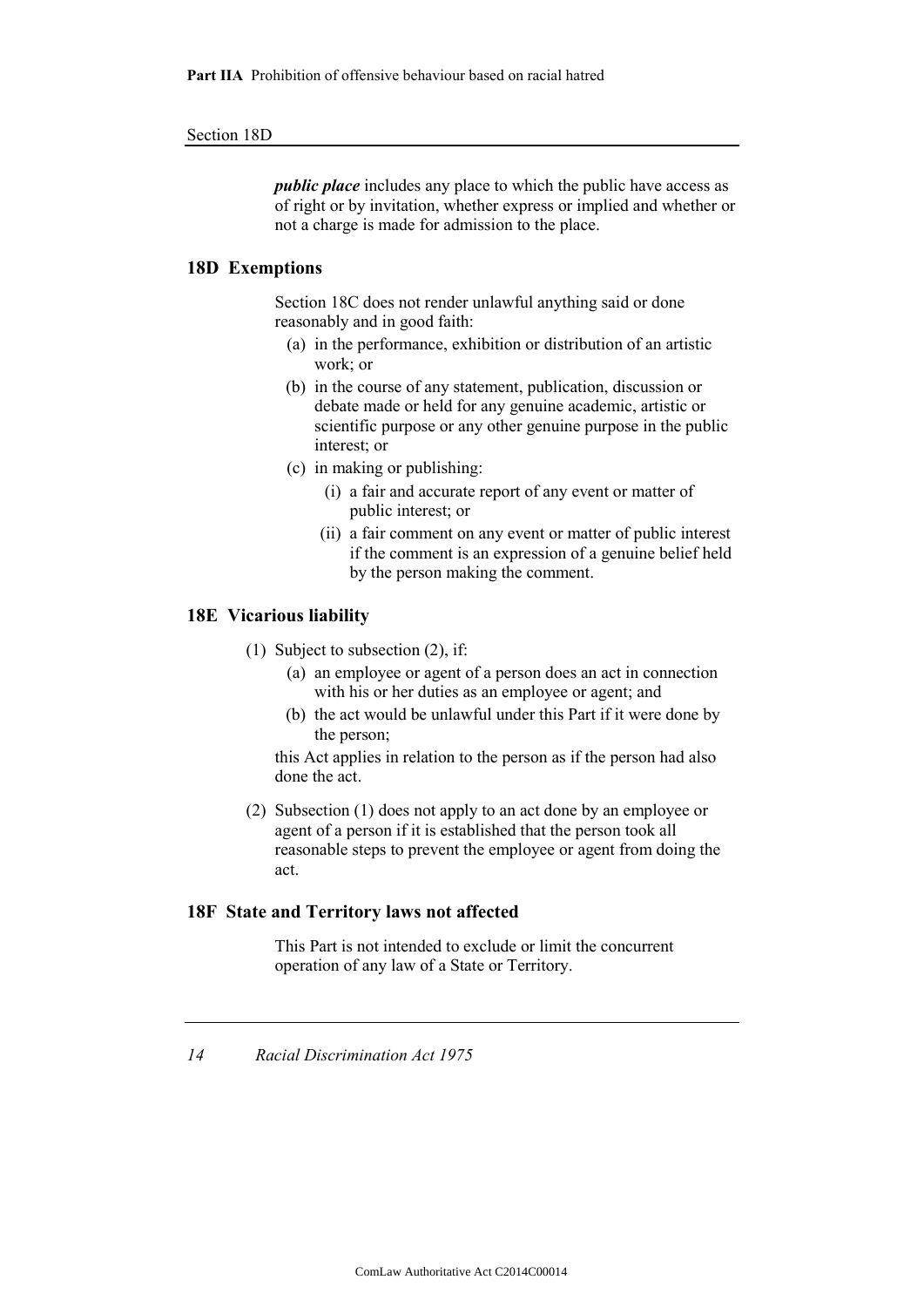## **Part III—Race Discrimination Commissioner and functions of Commission**

## **Division 1—Preliminary**

## **19 Race Discrimination Commissioner**

For the purposes of this Act there shall be a Race Discrimination Commissioner.

## **20 Functions of Commission**

The following functions are hereby conferred on the Commission:

- (b) to promote an understanding and acceptance of, and compliance with, this Act;
- (c) to develop, conduct and foster research and educational programs and other programs for the purpose of:
	- (i) combating racial discrimination and prejudices that lead to racial discrimination;
	- (ii) promoting understanding, tolerance and friendship among racial and ethnic groups; and
	- (iii) propagating the purposes and principles of the Convention;
- (d) to prepare, and to publish in such manner as the Commission considers appropriate, guidelines for the avoidance of infringements of Part II or Part IIA;
- (e) where the Commission considers it appropriate to do so, with the leave of the court hearing the proceedings and subject to any conditions imposed by the court, to intervene in proceedings that involve racial discrimination issues;
- (f) to inquire into, and make determinations on, matters referred to it by the Minister or the Commissioner.
- Note: For the provisions about inquiries into complaints of discrimination and conciliation of those complaints: see Part IIB of the *Australian Human Rights Commission Act 1986*.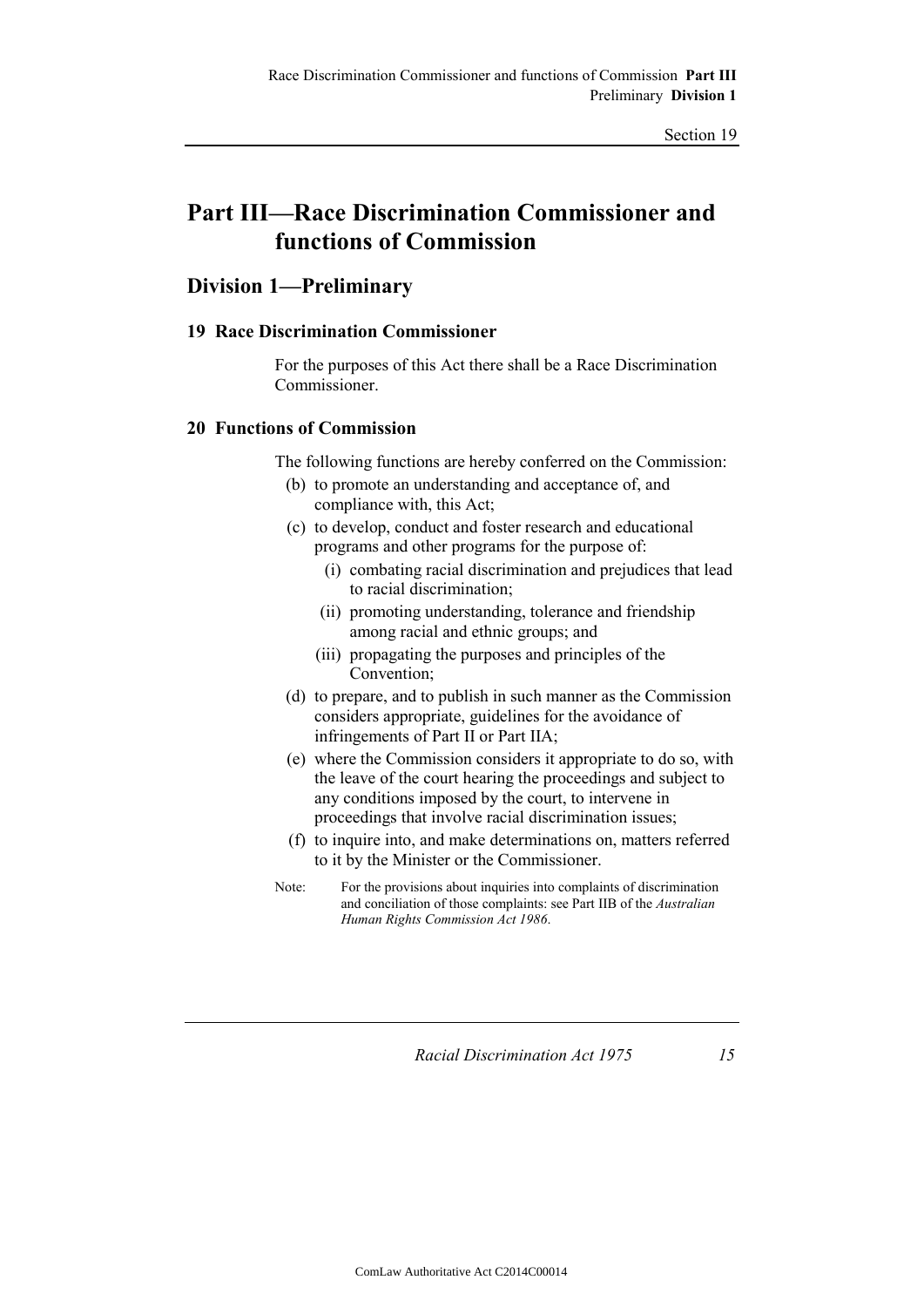## **Part IV—Offences**

## **26 Unlawful acts not offences unless expressly so provided**

Except as expressly provided by this Part, nothing in this Act makes it an offence to do an act or agree with another person to do an act that is unlawful by reason of a provision of Part II or Part IIA.

## **27 Offences relating to administration of Act**

(1) A person shall not hinder, obstruct, molest or interfere with a person exercising or performing any of the powers or functions referred to in this Act.

Penalty for an offence against subsection (1): 10 penalty units.

(1A) For the purposes of an offence against subsection (1), strict liability applies to the physical element of circumstance, that a person is exercising or performing any of the powers or functions referred to in this Act.

Note: For *strict liability*, see section 6.1 of the *Criminal Code*.

- (2) A person shall not:
	- (a) refuse to employ another person; or
	- (b) dismiss, or threaten to dismiss, another person from the other person's employment; or
	- (c) prejudice, or threaten to prejudice, another person in the other person's employment; or
	- (d) intimidate or coerce, or impose any pecuniary or other penalty upon, another person;
	- by reason that the other person:
		- (e) has made, or proposes to make, a complaint under this Act or the *Australian Human Rights Commission Act 1986*; or
		- (f) has furnished, or proposes to furnish, any information or documents to a person exercising or performing any powers or functions under this Act or the *Australian Human Rights Commission Act 1986*; or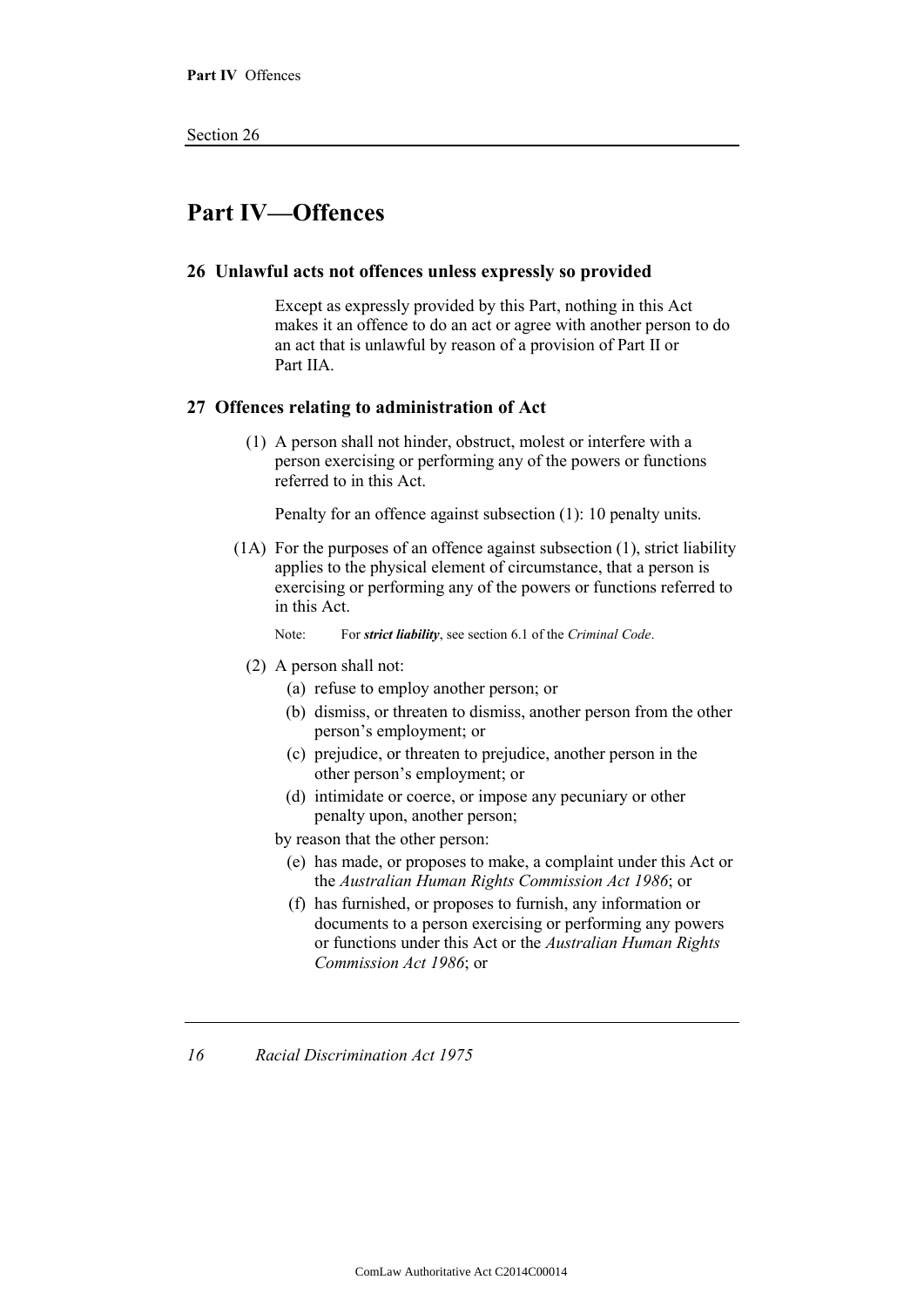(g) has attended, or proposes to attend, a conference held under this Act or the *Australian Human Rights Commission Act 1986*.

Penalty for an offence against subsection (2):

- (a) in the case of a natural person—25 penalty units or imprisonment for 3 months, or both; or
- (b) in the case of a body corporate—100 penalty units.

## **27F Non-disclosure of private information**

- (1) A person who is, or has at any time been, the Commissioner, a member of the Commission or a member of the staff assisting the Commission or is, or has at any time been, authorised to perform or exercise any function or power of the Commission or the Commissioner or any function or power on behalf of the Commission or the Commissioner, being a function or power conferred on the Commission or on the Commissioner under this Act, shall not, either directly or indirectly:
	- (a) make a record of, or divulge or communicate to any person, any information relating to the affairs of another person acquired by the first-mentioned person by reason of that person's office or employment under or for the purpose of this Act or by reason of that person being or having been so authorised; or
	- (b) make use of any such information as is mentioned in paragraph (a); or
	- (c) produce to any person a document relating to the affairs of another person furnished for the purposes of this Act.

Penalty: 50 penalty units or imprisonment for 1 year, or both.

- (2) A person who is, or has at any time been, the Commissioner, a member of the Commission or a member of the staff assisting the Commission or is, or has at any time been, authorised to perform or exercise any function or power of the Commission or the Commissioner or any function or power on behalf of the Commission or the Commissioner, being a function or power conferred on the Commission or on the Commissioner under this Act, shall not be required:
	- (a) to divulge or communicate to a court any information relating to the affairs of another person acquired by the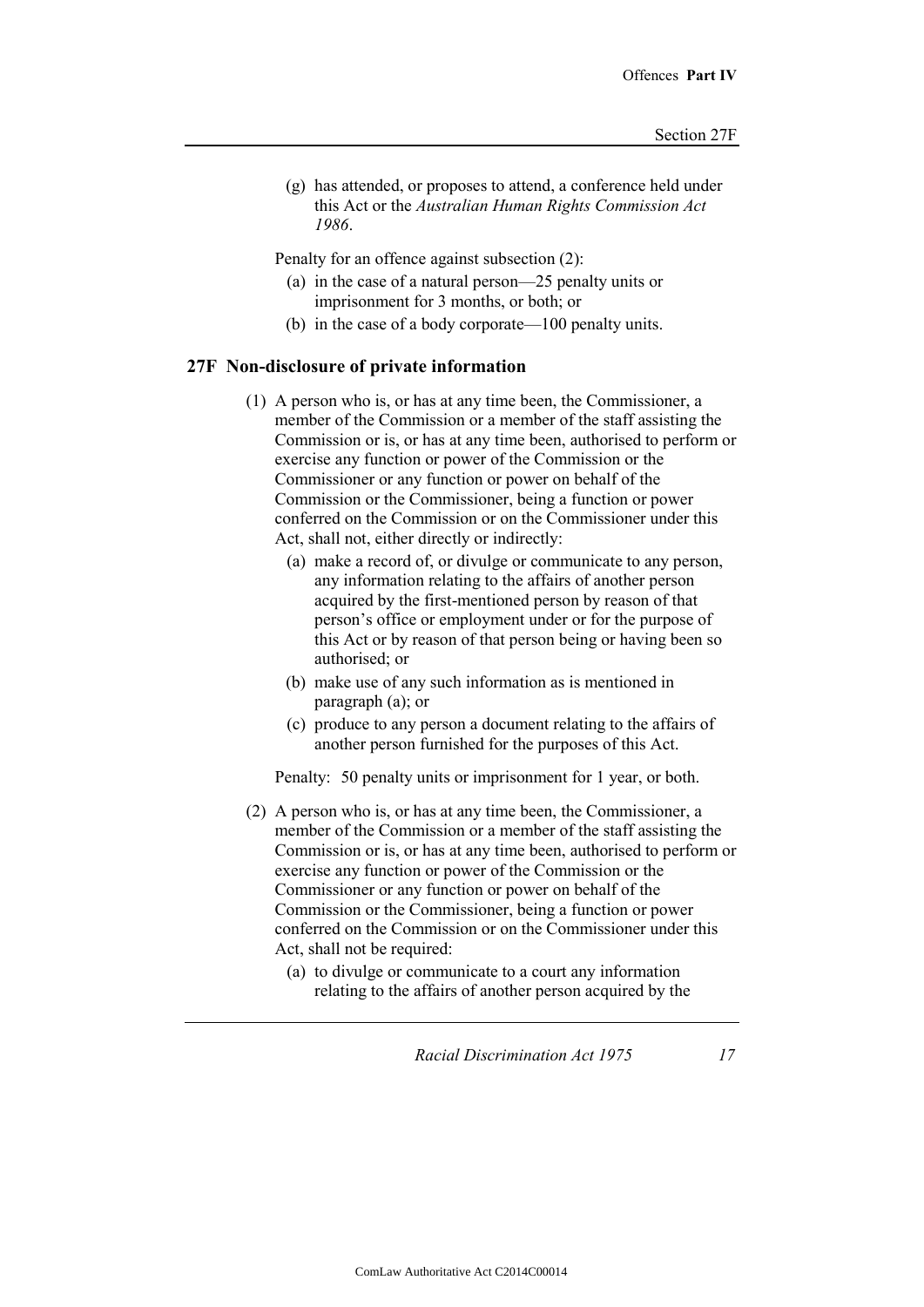first-mentioned person by reason of that person's office or employment under or for the purposes of this Act or by reason of that person being or having been so authorised; or

(b) to produce in a court a document relating to the affairs of another person of which the first-mentioned person has custody, or to which that person has access, by reason of that person's office or employment under or for the purposes of this Act or by reason of that person being or having been so authorised;

except where it is necessary to do so for the purposes of this Act.

- (3) Nothing in this section prohibits a person from:
	- (a) making a record of information that is, or is included in a class of information that is, required or permitted by an Act to be recorded, if the record is made for the purposes of or pursuant to that Act; or
	- (b) divulging or communicating information, or producing a document, to any person in accordance with an arrangement in force under section 16 of the *Australian Human Rights Commission Act 1986*; or
	- (c) divulging or communicating information, or producing a document, that is, or is included in a class of information that is or class of documents that are, required or permitted by an Act to be divulged, communicated or produced, as the case may be, if the information is divulged or communicated, or the document is produced, for the purposes of or pursuant to that Act.
	- Note: A defendant bears an evidential burden in relation to a matter in subsection (3) (see subsection 13.3(3) of the *Criminal Code*).
- (3A) Subsection (1) does not prevent a person from making a record of, divulging, communicating or making use of information, or producing a document, if the person does so:
	- (a) in the performance of a duty under or in connection with this Act; or
	- (b) in the performance or exercise of a function or power conferred on the Commission or on the Commissioner under this Act.
	- Note: A defendant bears an evidential burden in relation to the matter in subsection (3A) (see subsection 13.3(3) of the *Criminal Code*).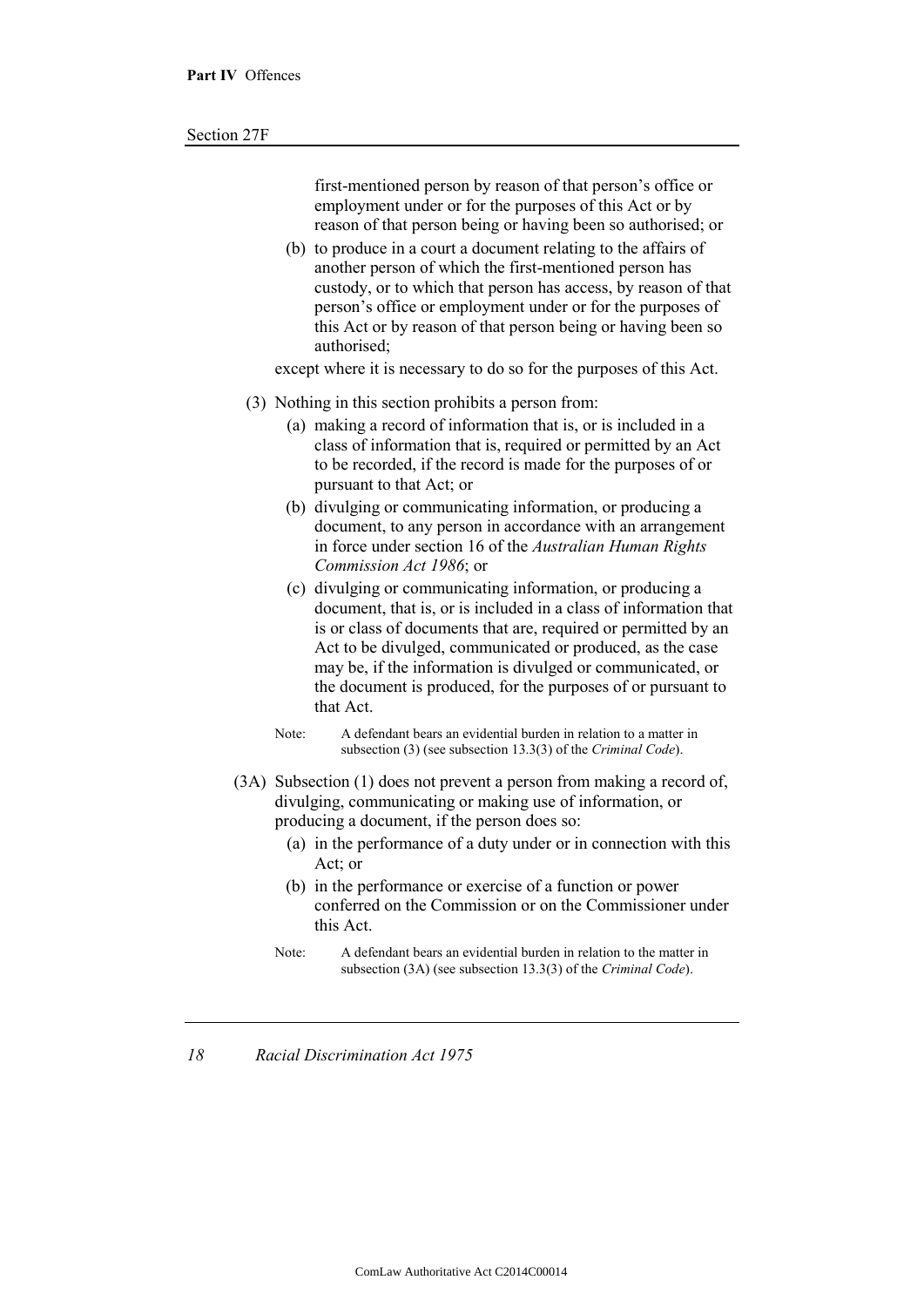- (4) Nothing in subsection (2) prevents a person from being required, for the purposes of or pursuant to an Act, to divulge or communicate information, or to produce a document, that is, or is included in a class of information that is or class of documents that are, required or permitted by that Act to be divulged, communicated or produced.
- (5) In this section:

*court* includes any tribunal, authority or person having power to require the production of documents or the answering of questions.

*produce* includes permit access to.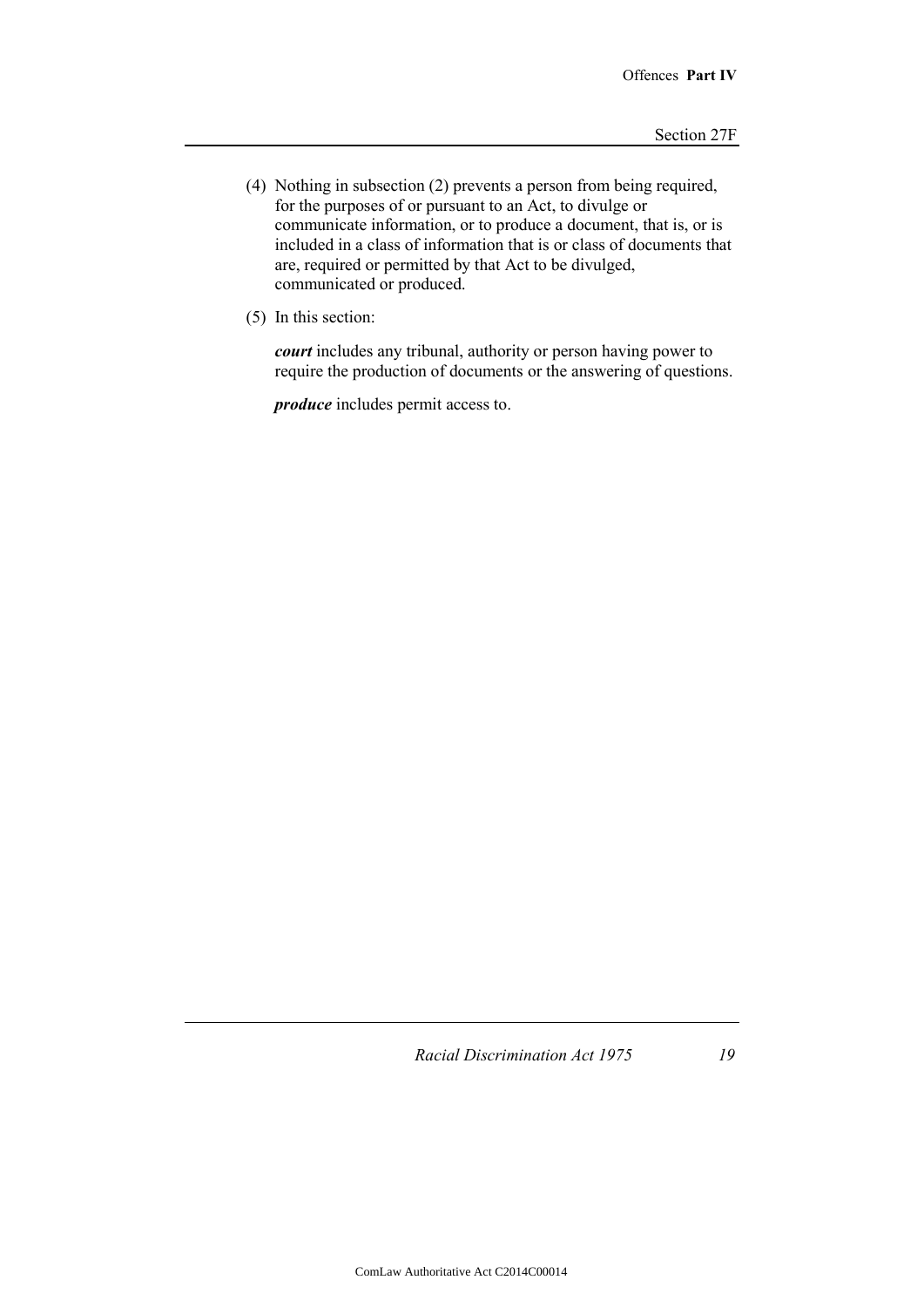## **Part VI—Race Discrimination Commissioner**

#### **29 Appointment of Race Discrimination Commissioner**

- (1) The Race Discrimination Commissioner shall be appointed by the Governor-General.
- (2) A person is not qualified to be appointed as the Race Discrimination Commissioner unless the Minister is satisfied that the person has appropriate qualifications, knowledge or experience.

### **30 Terms and conditions of appointment**

- (1) Subject to this section, the Commissioner holds office for such period, not exceeding 7 years, as is specified in the instrument of his or her appointment, but is eligible for re-appointment.
- (3) The Commissioner holds office on such terms and conditions (if any) in respect of matters not provided for by this Act as are determined by the Governor-General.

#### **31 Remuneration of Commissioner**

- (1) The Commissioner shall be paid such remuneration as is determined by the Remuneration Tribunal, but, if no determination of that remuneration by the Tribunal is in operation, the Commissioner shall be paid such remuneration as is prescribed.
- (2) The Commissioner shall be paid such allowances as are prescribed.
- (3) This section has effect subject to the *Remuneration Tribunal Act 1973*.

#### **32 Leave of absence**

- (1) The Commissioner has such recreation leave entitlements as are determined by the Remuneration Tribunal.
- (2) The Minister may grant the Commissioner leave of absence, other than recreation leave, on such terms and conditions as to remuneration or otherwise as the Minister determines.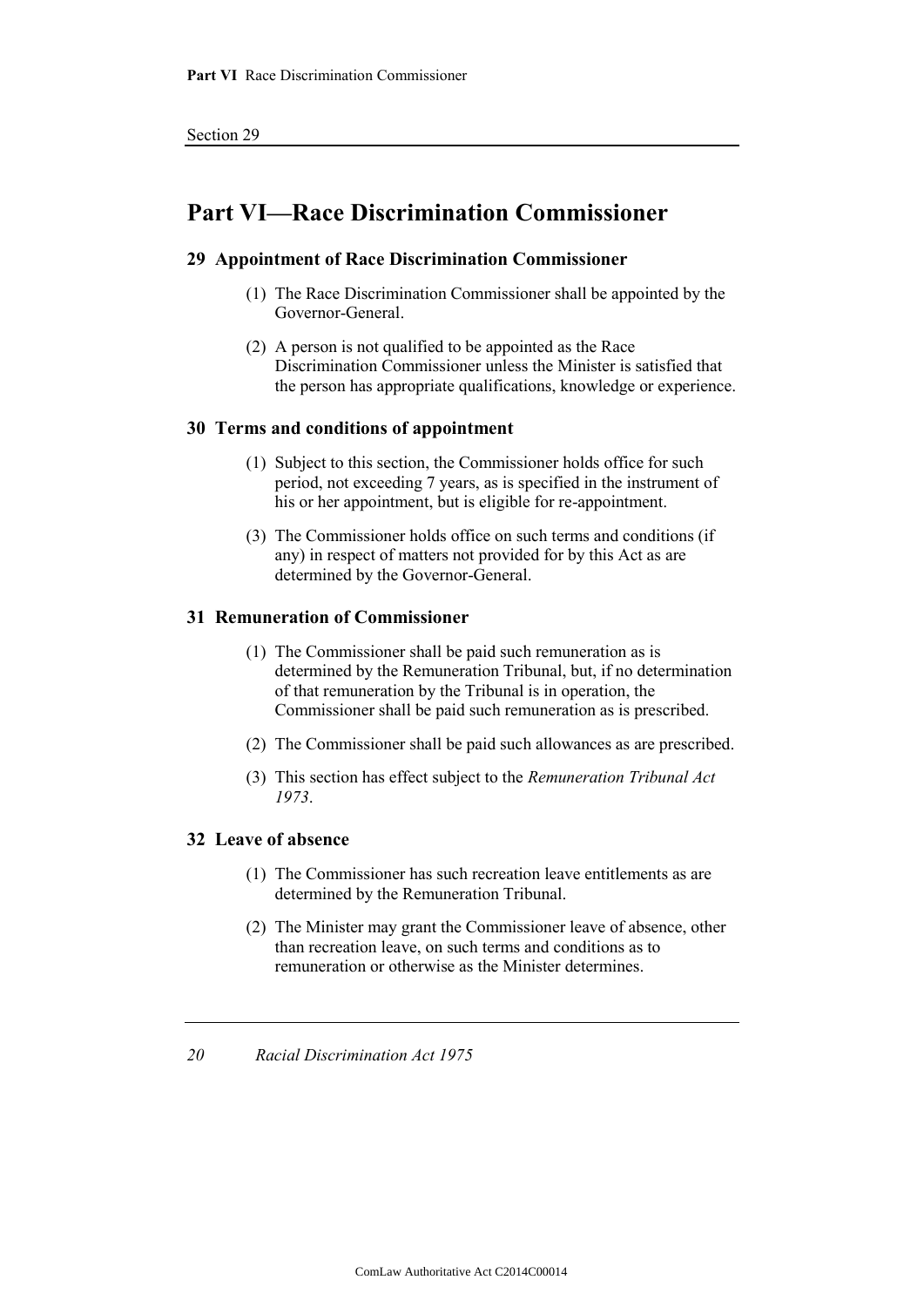### **33 Resignation**

The Commissioner may resign from the office of Commissioner by writing signed by the Commissioner and delivered to the Governor-General.

#### **34 Termination of appointment**

- (1) The Governor-General may terminate the appointment of the Commissioner by reason of misbehaviour or of physical or mental incapacity.
- (2) The Governor-General shall terminate the appointment of the Commissioner if the Commissioner:
	- (a) is absent from duty, except on leave of absence, for 14 consecutive days or for 28 days in any period of 12 months; or
	- (b) becomes bankrupt, applies to take the benefit of any law for the relief of bankrupt or insolvent debtors, compounds with creditors or makes an assignment of remuneration for their benefit.

#### **35 Outside employment**

The Commissioner shall not, except with the approval of the Minister, engage in paid employment outside the duties of the office of Commissioner.

#### **36 Acting Commissioner**

- (1) The Minister may appoint a person to act in the office of Commissioner during any period, or during all periods, when the Commissioner is absent from duty or from Australia or during a vacancy in that office.
	- Note: For rules that apply to acting appointments, see section 33A of the *Acts Interpretation Act 1901*.
- (4) Sections 32, 33 and 35 apply in relation to a person appointed to act in the office of Commissioner in like manner as they apply in relation to the Commissioner.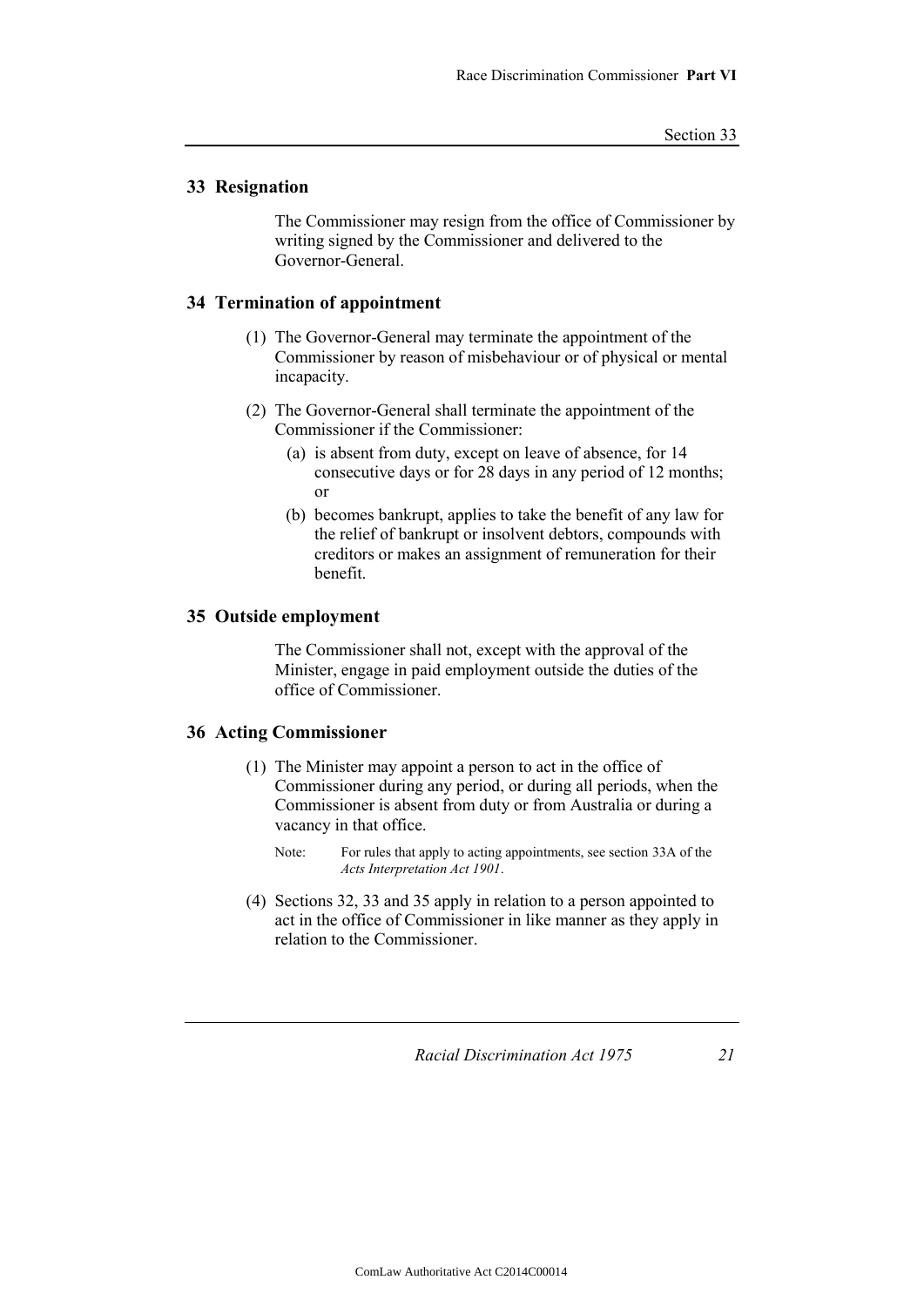### Section 40

## **40 Delegation**

- (1) The Commission may, by writing under its seal, delegate to a member of its staff, or to another person, all or any of the powers conferred on the Commission under this Act.
- (2) The Commissioner may, by writing signed by the Commissioner, delegate to a member of the staff of the Commission approved by the Commission, or to another person approved by the Commission, all or any of the powers exercisable by the Commissioner under this Act.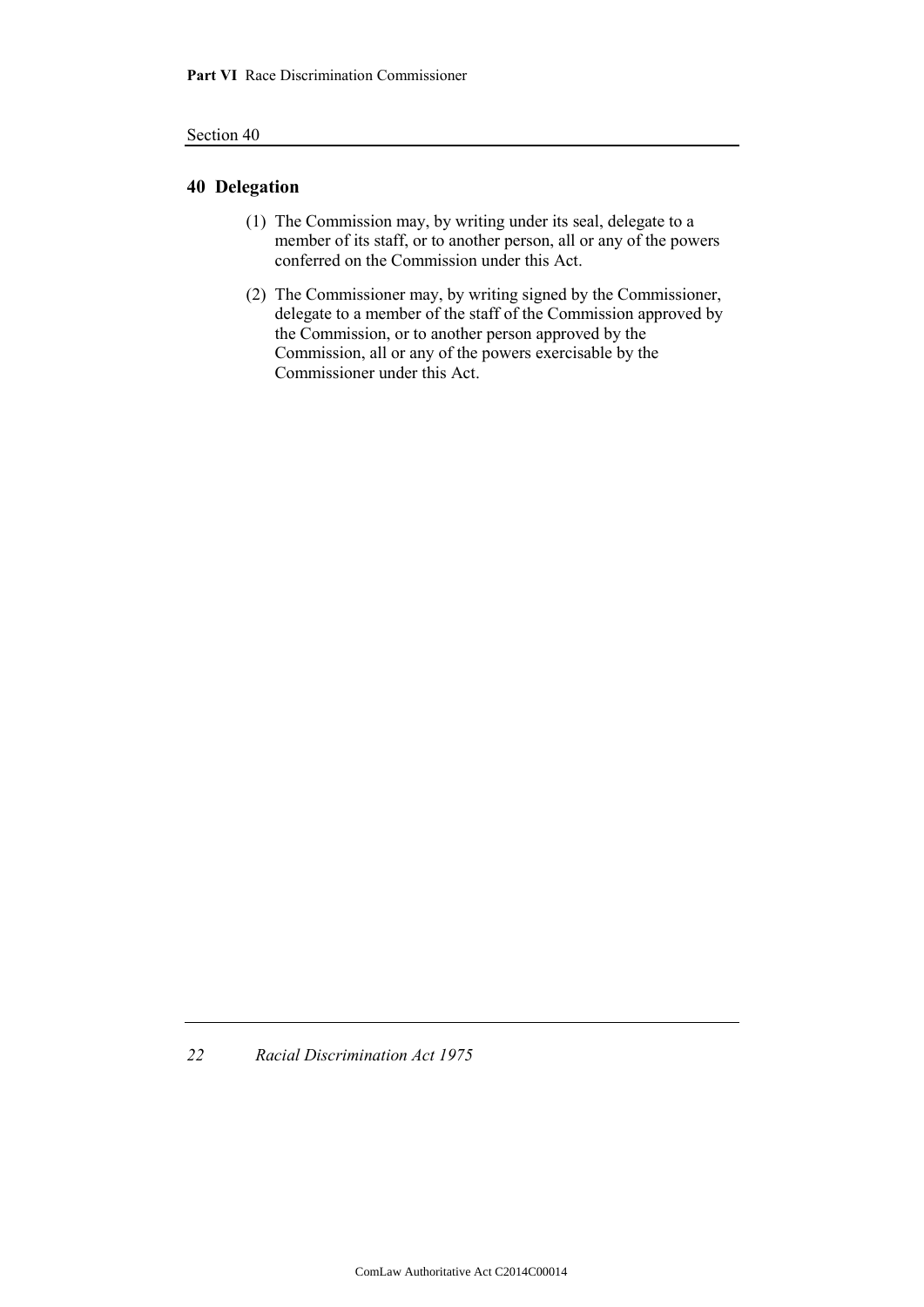## **Part VII—Miscellaneous**

## **44 Jurisdiction**

- (1) The several courts of the States are invested with federal jurisdiction, and jurisdiction is conferred on the several courts of the Territories, within the limits of their several jurisdictions, whether those limits are as to locality, subject-matter or otherwise, to hear and determine civil and criminal proceedings instituted in those courts under this Act.
- (2) No proceedings under this Act shall be instituted in a court of a State or Territory before a day to be fixed by Proclamation as the day on which:
	- (a) that court shall commence to exercise its jurisdiction under subsection (1); or
	- (b) a class of courts of that State or Territory in which that court is included shall commence to exercise their jurisdiction under that subsection;

but nothing in this subsection prevents a court from exercising jurisdiction in a matter arising under this Act in a proceeding instituted in that court otherwise than under this Act.

## **45 Protection from civil actions**

- (1A) Subsection (1) applies in relation to any of the following persons:
	- (a) the Commission;
	- (b) the Commissioner or another member of the Commission;
	- (c) a person acting under the direction or authority of:
		- (i) the Commission; or
		- (ii) the Commissioner or another member of the Commission;
	- (d) a person acting under a delegation under section 40.
	- (1) The person is not liable to an action or other proceeding for damages for or in relation to an act done, or omitted to be done, in good faith in the performance, or purported performance, of any function, or in the exercise or purported exercise of any power or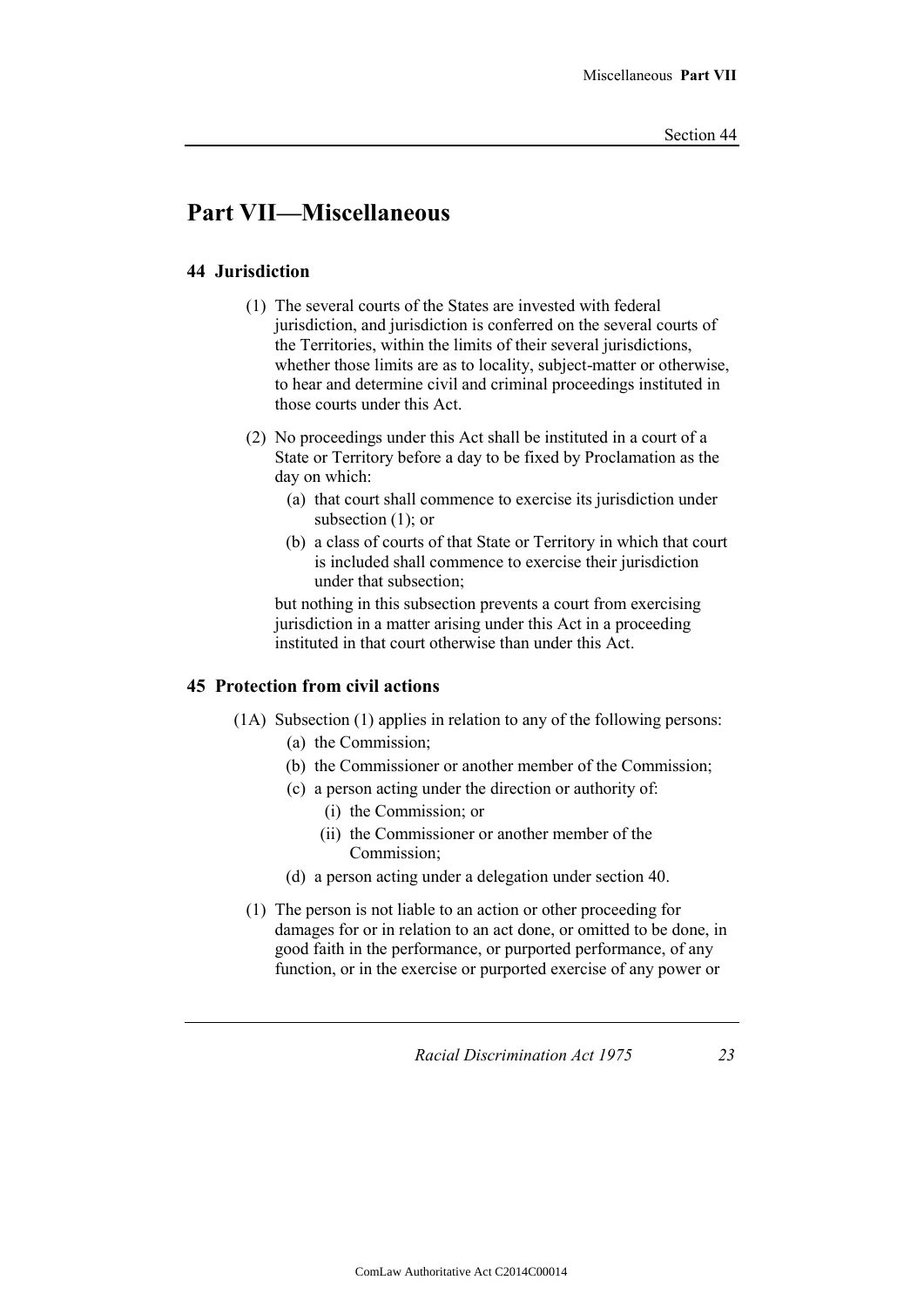#### Section 45A

authority, conferred on the Commission, the Commissioner or the other member of the Commission.

(2) If a submission has been made, a document or information has been given, or evidence has been given, to the Commission or the Commissioner, a person is not liable to an action, suit or other proceeding in respect of loss, damage or injury of any kind suffered by another person merely because submission was made, the document or information was furnished or the evidence was given.

## **45A Commissioner to furnish information**

The Commissioner shall furnish to the Commission such information relating to the Commissioner's operations under this Act as the Commission from time to time requires.

## **47 Regulations**

The Governor-General may make regulations, not inconsistent with this Act, prescribing all matters required or permitted by this Act to be prescribed, or necessary or convenient to be prescribed for carrying out or giving effect to this Act.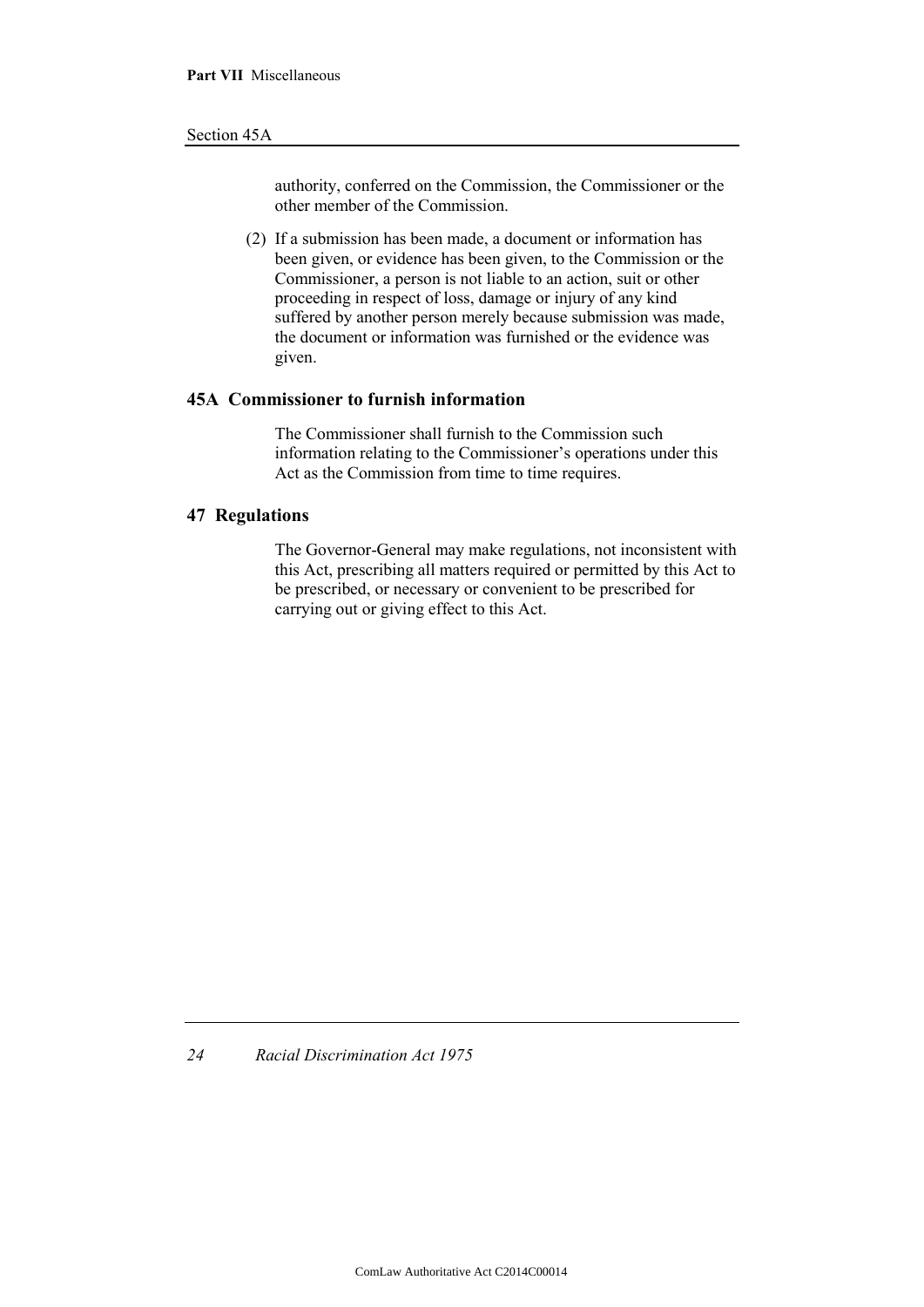# **Schedule—International Convention on the elimination of all forms of racial discrimination**

Section 3(1)

#### *The States Parties to this Convention*,

*Considering* that the Charter of the United Nations is based on the principles of the dignity and equality inherent in all human beings, and that all Member States have pledged themselves to take joint and separate action, in co-operation with the Organization, for the achievement of one of the purposes of the United Nations which is to promote and encourage universal respect for and observance of human rights and fundamental freedoms for all, without distinction as to race, sex, language or religion,

*Considering* that the Universal Declaration of Human Rights proclaims that all human beings are born free and equal in dignity and rights and that everyone is entitled to all the rights and freedoms set out therein, without distinction of any kind, in particular as to race, colour or national origin,

*Considering* that all human beings are equal before the law and are entitled to equal protection of the law against any discrimination and against any incitement to discrimination,

*Considering* that the United Nations has condemned colonialism and all practices of segregation and discrimination associated therewith, in whatever form and wherever they exist, and that the Declaration on the Granting of Independence to Colonial Countries and Peoples of 14 December 1960 (General Assembly resolution 1514 (XV)) has affirmed and solemnly proclaimed the necessity of bringing them to a speedy and unconditional end,

*Considering* that the United Nations Declaration on the Elimination of All Forms of Racial Discrimination of 20 November 1963 (General Assembly resolution 1904 (XVIII)) solemnly affirms the necessity of speedily eliminating racial discrimination throughout the world in all its forms and manifestations and of securing understanding of and respect for the dignity of the human person,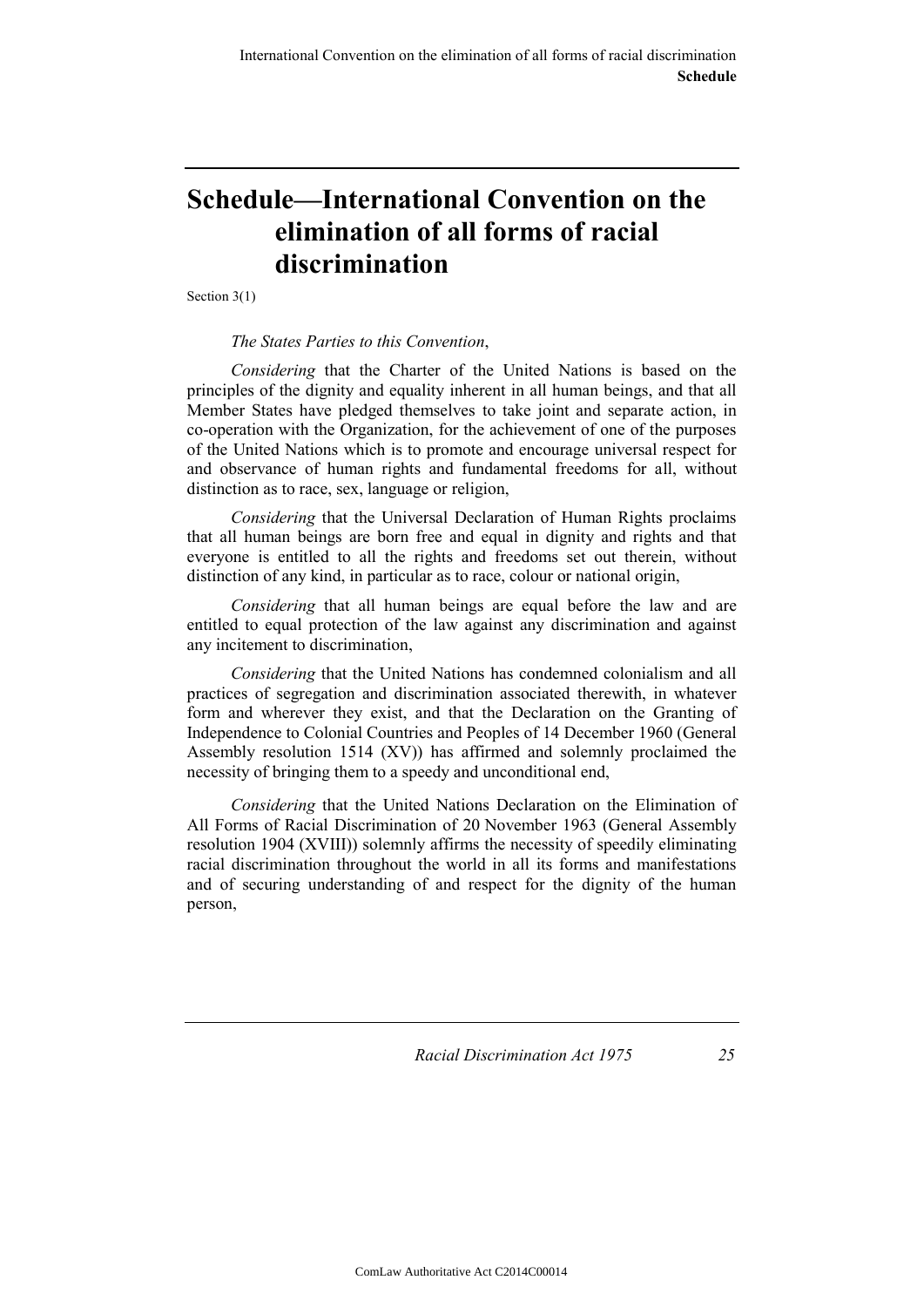**Schedule** International Convention on the elimination of all forms of racial discrimination

*Convinced* that any doctrine of superiority based on racial differentiation is scientifically false, morally condemnable, socially unjust and dangerous, and that there is no justification for racial discrimination, in theory or in practice, anywhere,

*Reaffirming* that discrimination between human beings on the grounds of race, colour or ethnic origin is an obstacle to friendly and peaceful relations among nations and is capable of disturbing peace and security among peoples and the harmony of persons living side by side even within one and the same State,

*Convinced* that the existence of racial barriers is repugnant to the ideals of any human society,

*Alarmed* by manifestations of racial discrimination still in evidence in some areas of the world and by governmental policies based on racial superiority or hatred, such as policies of *apartheid*, segregation or separation,

*Resolved* to adopt all necessary measures for speedily eliminating racial discrimination in all its forms and manifestations, and to prevent and combat racist doctrines and practices in order to promote understanding between races and to build an international community free from all forms of racial segregation and racial discrimination,

*Bearing in mind* the Convention concerning Discrimination in respect of Employment and Occupation adopted by the International Labour Organisation in 1958, and the Convention against Discrimination in Education adopted by the United Nations Educational, Scientific and Cultural Organization in 1960,

*Desiring* to implement the principles embodied in the United Nations Declaration on the Elimination of All Forms of Racial Discrimination and to secure the earliest adoption of practical measures to that end,

*Have agreed* as follows:

## PART I

#### *Article* 1

1. In this Convention, the term "racial discrimination" shall mean any distinction, exclusion, restriction or preference based on race, colour, descent, or national or ethnic origin which has the purpose or effect of nullifying or impairing the recognition, enjoyment or exercise, on an equal footing, of human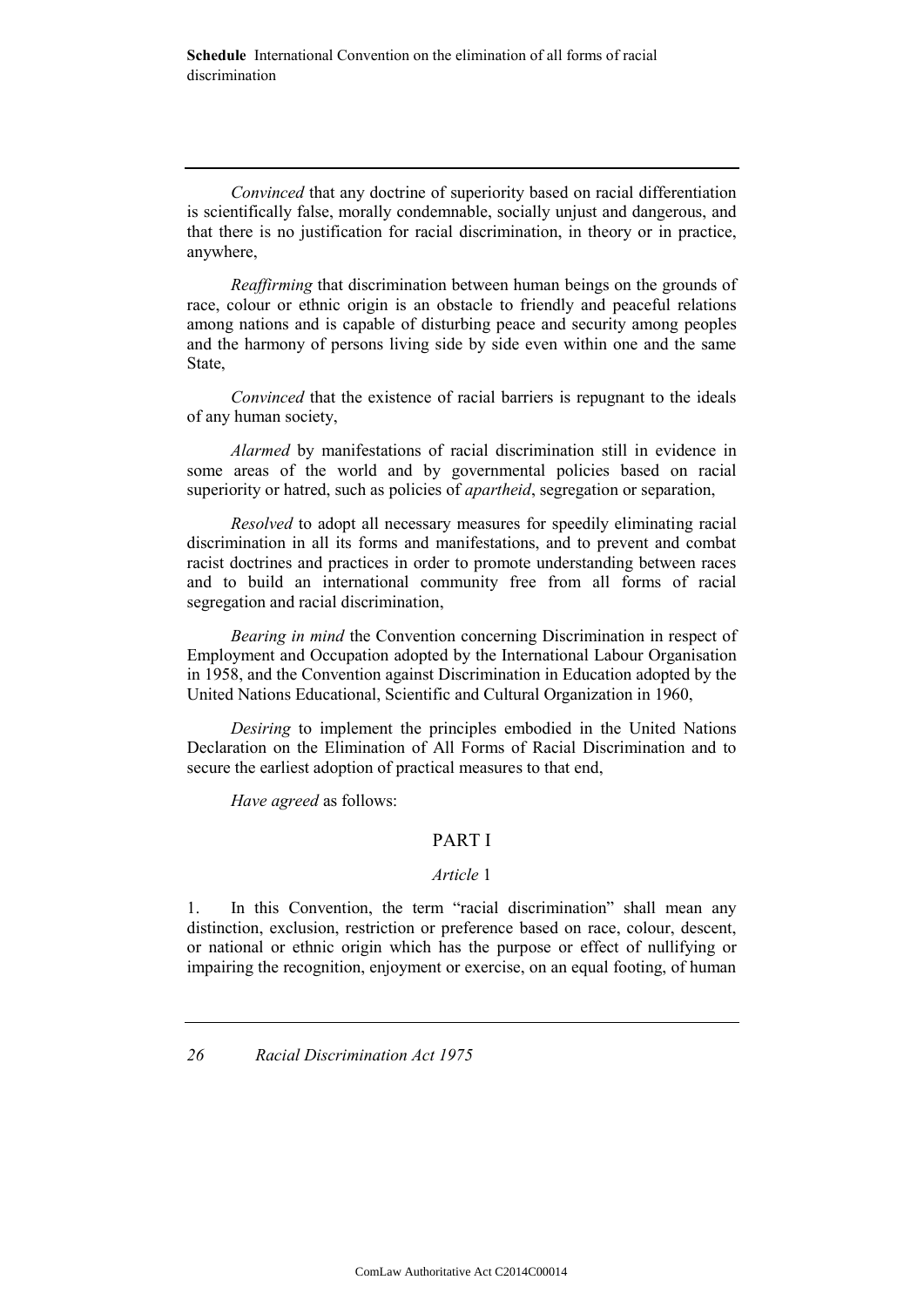rights and fundamental freedoms in the political, economic, social, cultural or any other field of public life.

2. This Convention shall not apply to distinctions, exclusions, restrictions or preferences made by a State Party to this Convention between citizens and non-citizens.

3. Nothing in this Convention may be interpreted as affecting in any way the legal provisions of States Parties concerning nationality, citizenship or naturalization, provided that such provisions do not discriminate against any particular nationality.

4. Special measures taken for the sole purpose of securing adequate advancement of certain racial or ethnic groups or individuals requiring such protection as may be necessary in order to ensure such groups or individuals equal enjoyment or exercise of human rights and fundamental freedoms shall not be deemed racial discrimination, provided, however, that such measures do not, as a consequence, lead to the maintenance of separate rights for different racial groups and that they shall not be continued after the objectives for which they were taken have been achieved.

## *Article* 2

1. States Parties condemn racial discrimination and undertake to pursue by all appropriate means and without delay a policy of eliminating racial discrimination in all its forms and promoting understanding among all races, and, to this end:

- (a) Each State Party undertakes to engage in no act or practice of racial discrimination against persons, groups of persons or institutions and to ensure that all public authorities and public institutions, national and local, shall act in conformity with this obligation;
- (b) Each State Party undertakes not to sponsor, defend or support racial discrimination by any persons or organizations;
- (c) Each State Party shall take effective measures to review governmental, national and local policies, and to amend, rescind or nullify any laws and regulations which have the effect of creating or perpetuating racial discrimination wherever it exists;
- (d) Each State Party shall prohibit and bring to an end, by all appropriate means, including legislation as required by circumstances, racial discrimination by any persons, group or organization;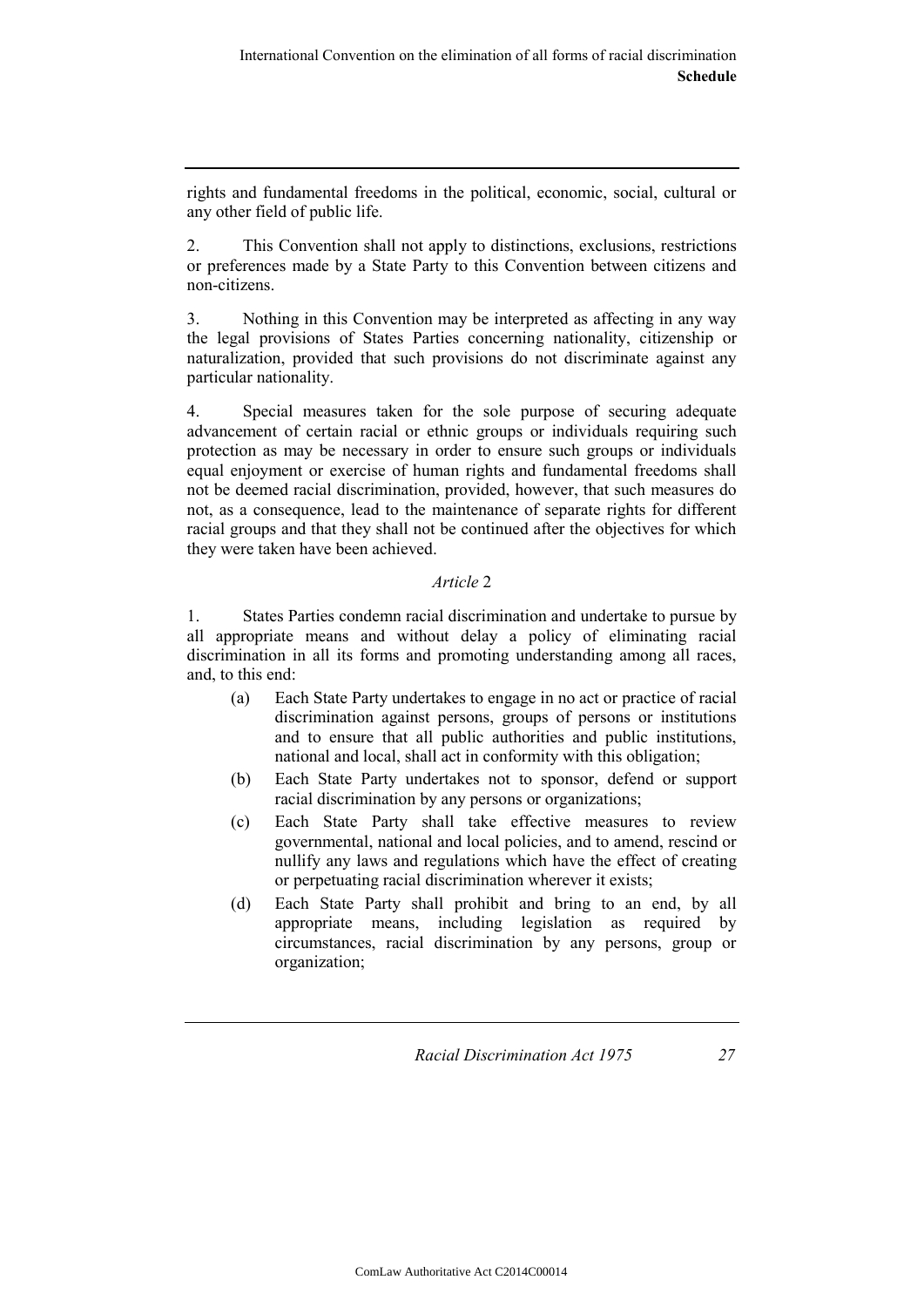(e) Each State Party undertakes to encourage, where appropriate, integrationist multi-racial organizations and movements and other means of eliminating barriers between races, and to discourage anything which tends to strengthen racial division.

2. States Parties shall, when the circumstances so warrant, take, in the social, economic, cultural and other fields, special and concrete measures to ensure the adequate development and protection of certain racial groups or individuals belonging to them, for the purpose of guaranteeing them the full and equal enjoyment of human rights and fundamental freedoms. These measures shall in no case entail as a consequence the maintenance of unequal or separate rights for different racial groups after the objectives for which they were taken have been achieved.

#### *Article* 3

States Parties particularly condemn racial segregation and *apartheid* and undertake to prevent, prohibit and eradicate all practices of this nature in territories under their jurisdiction.

#### *Article* 4

States Parties condemn all propaganda and all organizations which are based on ideas or theories of superiority of one race or group of persons of one colour or ethnic origin, or which attempt to justify or promote racial hatred and discrimination in any form, and undertake to adopt immediate and positive measures designed to eradicate all incitement to, or acts of, such discrimination and, to this end, with due regard to the principles embodied in the Universal Declaration of Human Rights and the rights expressly set forth in article 5 of this Convention, *inter alia*:

- (a) Shall declare an offence punishable by law all dissemination of ideas based on racial superiority or hatred, incitement to racial discrimination, as well as all acts of violence or incitement to such acts against any race or group of persons of another colour or ethnic origin, and also the provision of any assistance to racist activities, including the financing thereof;
- (b) Shall declare illegal and prohibit organizations, and also organized and all other propaganda activities, which promote and incite racial discrimination, and shall recognize participation in such organizations or activities as an offence punishable by law;
- (c) Shall not permit public authorities or public institutions, national or local, to promote or incite racial discrimination.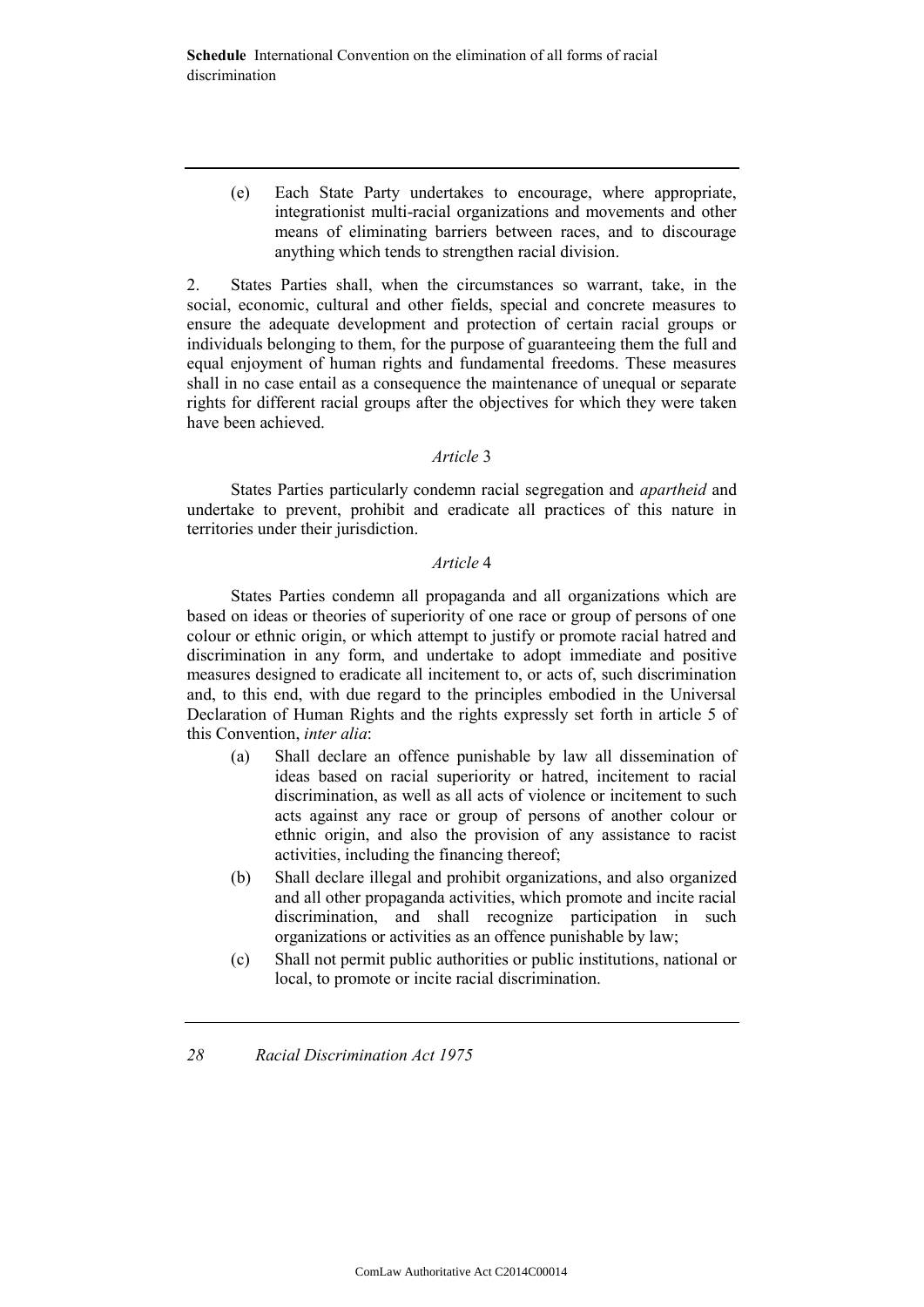## *Article* 5

In compliance with the fundamental obligations laid down in article 2 of this Convention, States Parties undertake to prohibit and to eliminate racial discrimination in all its forms and to guarantee the right of everyone, without distinction as to race, colour, or national or ethnic origin, to equality before the law, notably in the enjoyment of the following rights:

- (a) The right to equal treatment before the tribunals and all other organs administering justice;
- (b) The right to security of person and protection by the State against violence or bodily harm, whether inflicted by government officials or by any individual, group or institution;
- (c) Political rights, in particular the rights to participate in elections to vote and to stand for election—on the basis of universal and equal suffrage, to take part in the Government as well as in the conduct of public affairs at any level and to have equal access to public service;
- (d) Other civil rights, in particular:
	- (i) The right to freedom of movement and residence within the border of the State;
	- (ii) The right to leave any country, including one's own, and to return to one's country;
	- (iii) The right to nationality;
	- (iv) The right to marriage and choice of spouse;
	- (v) The right to own property alone as well as in association with others:
	- (vi) The right to inherit;
	- (vii) The right to freedom of thought, conscience and religion;
	- (viii) The right to freedom of opinion and expression;
		- (ix) The right to freedom of peaceful assembly and association;
- (e) Economic, social and cultural rights, in particular:
	- (i) The rights to work, to free choice of employment, to just and favourable conditions of work, to protection against unemployment, to equal pay for equal work, to just and favourable remuneration;
	- (ii) The right to form and join trade unions;
	- (iii) The right to housing;
	- (iv) The right to public health, medical care, social security and social services;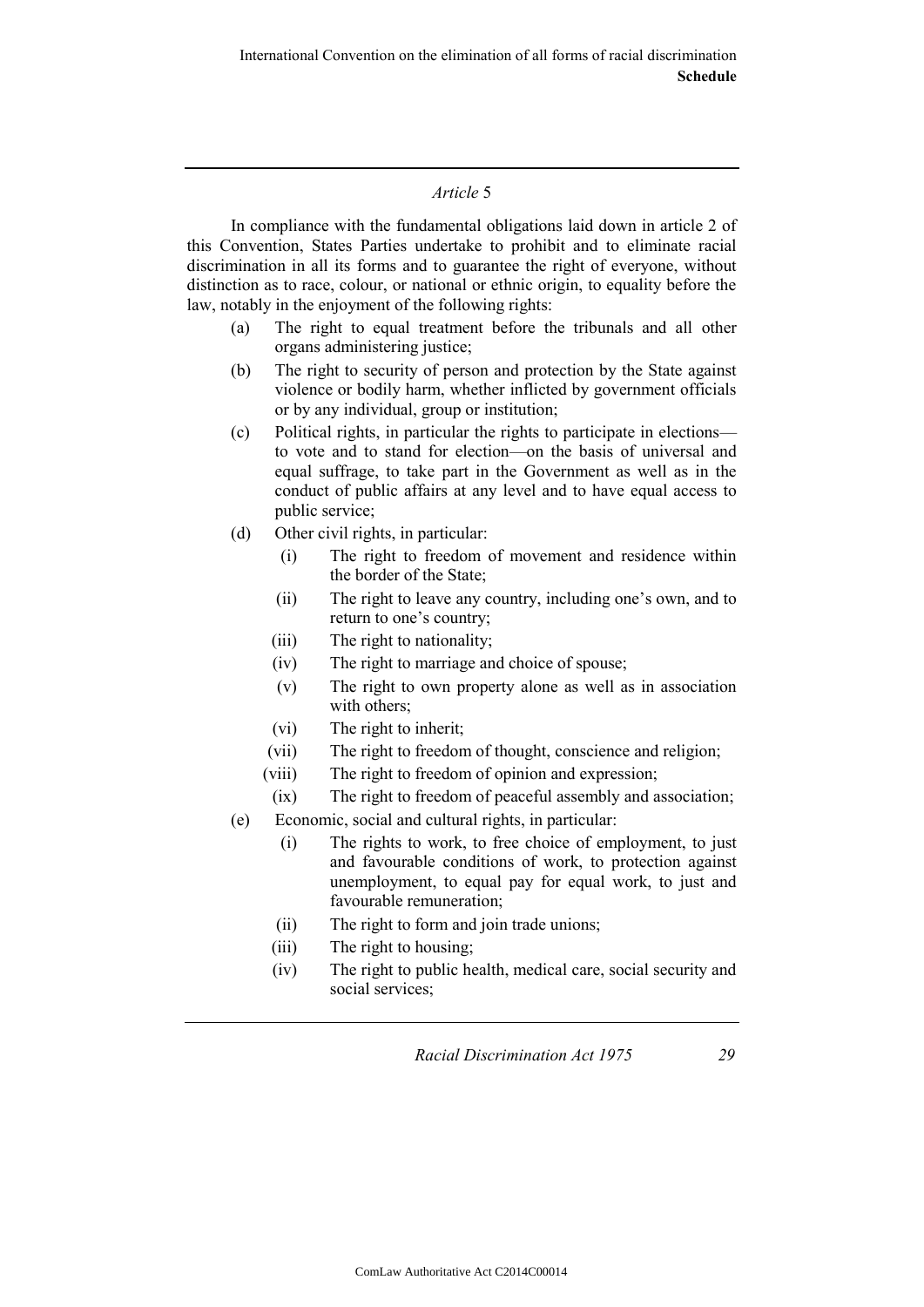- (v) The right to education and training;
- (vi) The right to equal participation in cultural activities;
- (f) The right of access to any place or service intended for use by the general public such as transport, hotels, restaurants, cafes, theatres and parks.

#### *Article* 6

States Parties shall assure to everyone within their jurisdiction effective protection and remedies, through the competent national tribunals and other State institutions, against any acts of racial discrimination which violate his human rights and fundamental freedoms contrary to this Convention, as well as the right to seek from such tribunals just and adequate reparation or satisfaction for any damage suffered as a result of such discrimination.

#### *Article* 7

States Parties undertake to adopt immediate and effective measures, particularly in the fields of teaching, education, culture and information, with a view to combating prejudices which lead to racial discrimination and to promoting understanding, tolerance and friendship among nations and racial or ethnic groups, as well as to propagating the purposes and principles of the Charter of the United Nations, the Universal Declaration of Human Rights, the United Nations Declaration on the Elimination of All Forms of Racial Discrimination, and this Convention.

#### PART II

## *Article* 8

1. There shall be established a Committee on the Elimination of Racial Discrimination (hereinafter referred to as the Committee) consisting of eighteen experts of high moral standing and acknowledged impartiality elected by States Parties from amongst their nationals who shall serve in their personal capacity, consideration being given to equitable geographical distribution and to the representation of the different forms of civilization as well as of the principal legal systems.

2. The members of the Committee shall be elected by secret ballot from a list of persons nominated by the States Parties. Each State Party may nominate one person from among its own nationals.

3. The initial election shall be held six months after the date of the entry into force of this Convention. At least three months before the date of each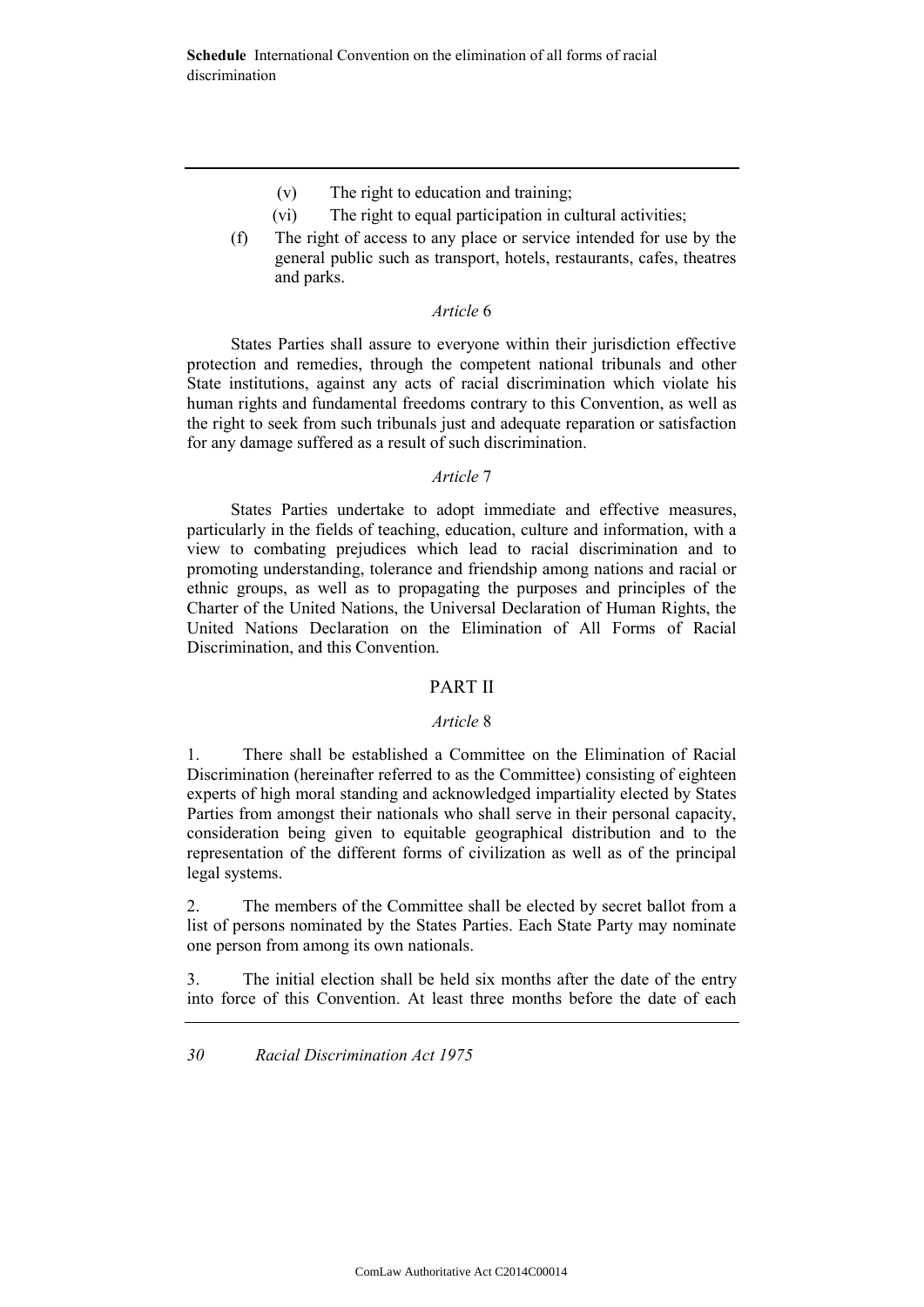election the Secretary-General of the United Nations shall address a letter to the States Parties inviting them to submit their nominations within two months. The Secretary-General shall prepare a list in alphabetical order of all persons thus nominated, indicating the States Parties which have nominated them, and shall submit it to the States Parties.

4. Elections of the members of the Committee shall be held at a meeting of States Parties convened by the Secretary-General at United Nations Headquarters. At that meeting, for which two-thirds of the States Parties shall constitute a quorum, the persons elected to the Committee shall be those nominees who obtain the largest number of votes and an absolute majority of the votes of the representatives of States Parties present and voting.

5. (a) The members of the Committee shall be elected for a term of four years. However, the terms of nine of the members elected at the first election shall expire at the end of two years; immediately after the first election the names of these nine members shall be chosen by lot by the Chairman of the **Committee** 

(b) For the filling of casual vacancies, the State Party whose expert has ceased to function as a member of the Committee shall appoint another expert from among its nationals, subject to the approval of the Committee.

6. States Parties shall be responsible for the expenses of the members of the Committee while they are in performance of Committee duties.

## *Article* 9

1. States Parties undertake to submit to the Secretary-General of the United Nations, for consideration by the Committee, a report on the legislative, judicial, administrative or other measures which they have adopted and which give effect to the provisions of this Convention:

(a) within one year after the entry into force of the Convention for the State concerned; and

(b) thereafter every two years and whenever the Committee so requests. The Committee may request further information from the States Parties.

2. The Committee shall report annually, through the Secretary-General, to the General Assembly of the United Nations on its activities and may make suggestions and general recommendations based on the examination of the reports and information received from the States Parties. Such suggestions and general recommendations shall be reported to the General Assembly together with comments, if any, from States Parties.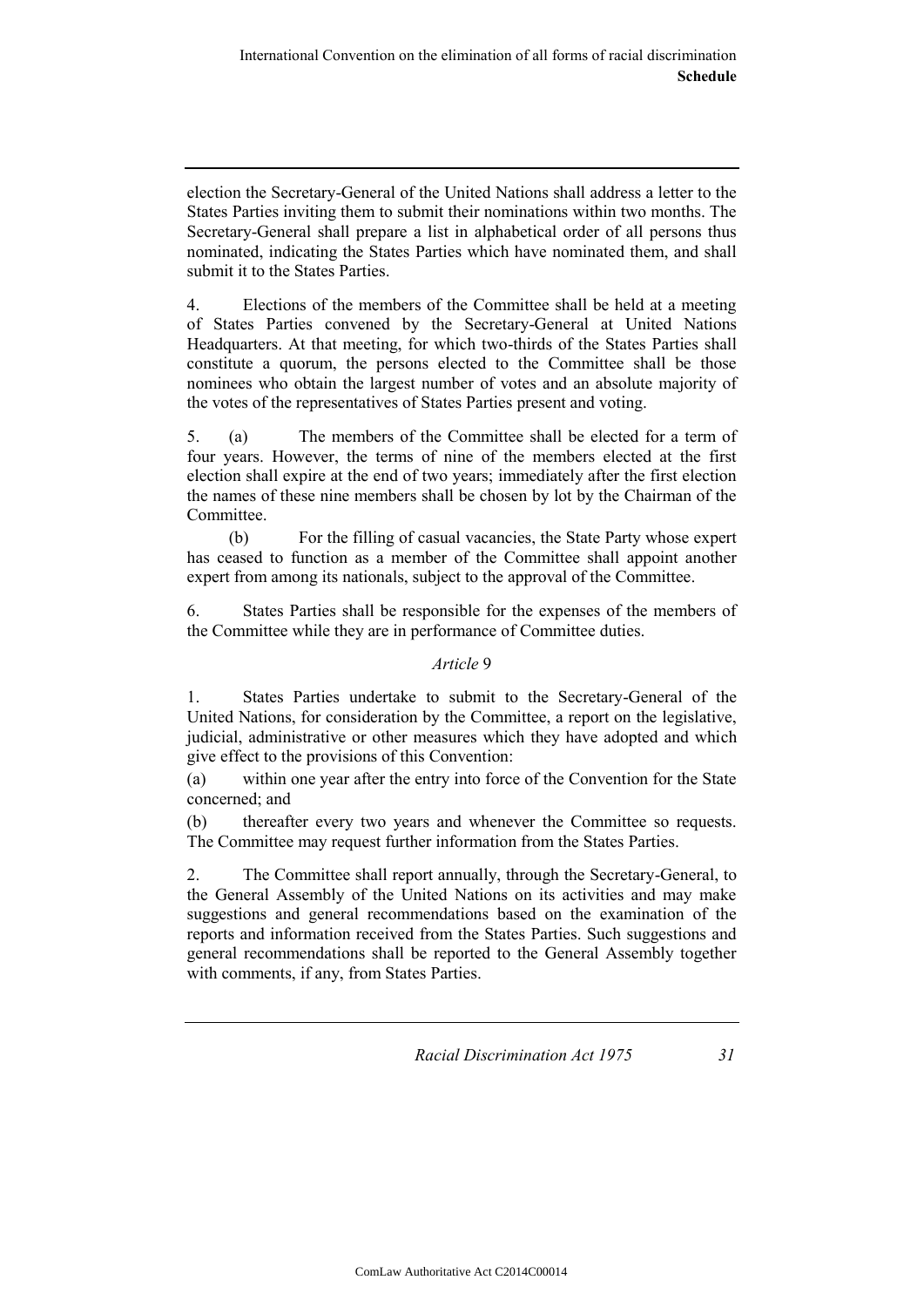## *Article* 10

1. The Committee shall adopt its own rules of procedure.

2. The Committee shall elect its officers for a term of two years.

3. The secretariat of the Committee shall be provided by the Secretary-General of the United Nations.

4. The meetings of the Committee shall normally be held at United Nations Headquarters.

## *Article* 11

1. If a State Party considers that another State Party is not giving effect to the provisions of this Convention, it may bring the matter to the attention of the Committee. The Committee shall then transmit the communication to the State Party concerned. Within three months, the receiving State shall submit to the Committee written explanations or statements clarifying the matter and the remedy, if any, that may have been taken by that State.

2. If the matter is not adjusted to the satisfaction of both parties, either by bilateral negotiations or by any other procedure open to them, within six months after the receipt by the receiving State of the initial communication, either State shall have the right to refer the matter again to the Committee by notifying the Committee and also the other State.

3. The Committee shall deal with a matter referred to it in accordance with paragraph 2 of this article after it has ascertained that all available domestic remedies have been invoked and exhausted in the case, in conformity with the generally recognized principles of international law. This shall not be the rule where the application of the remedies is unreasonably prolonged.

4. In any matter referred to it, the Committee may call upon the States Parties concerned to supply any other relevant information.

5. When any matter arising out of this article is being considered by the Committee, the States Parties concerned shall be entitled to send a representative to take part in the proceedings of the Committee, without voting rights, while the matter is under consideration.

## *Article* 12

1. (a)After the Committee has obtained and collated all the information it deems necessary, the Chairman shall appoint an *ad hoc* Conciliation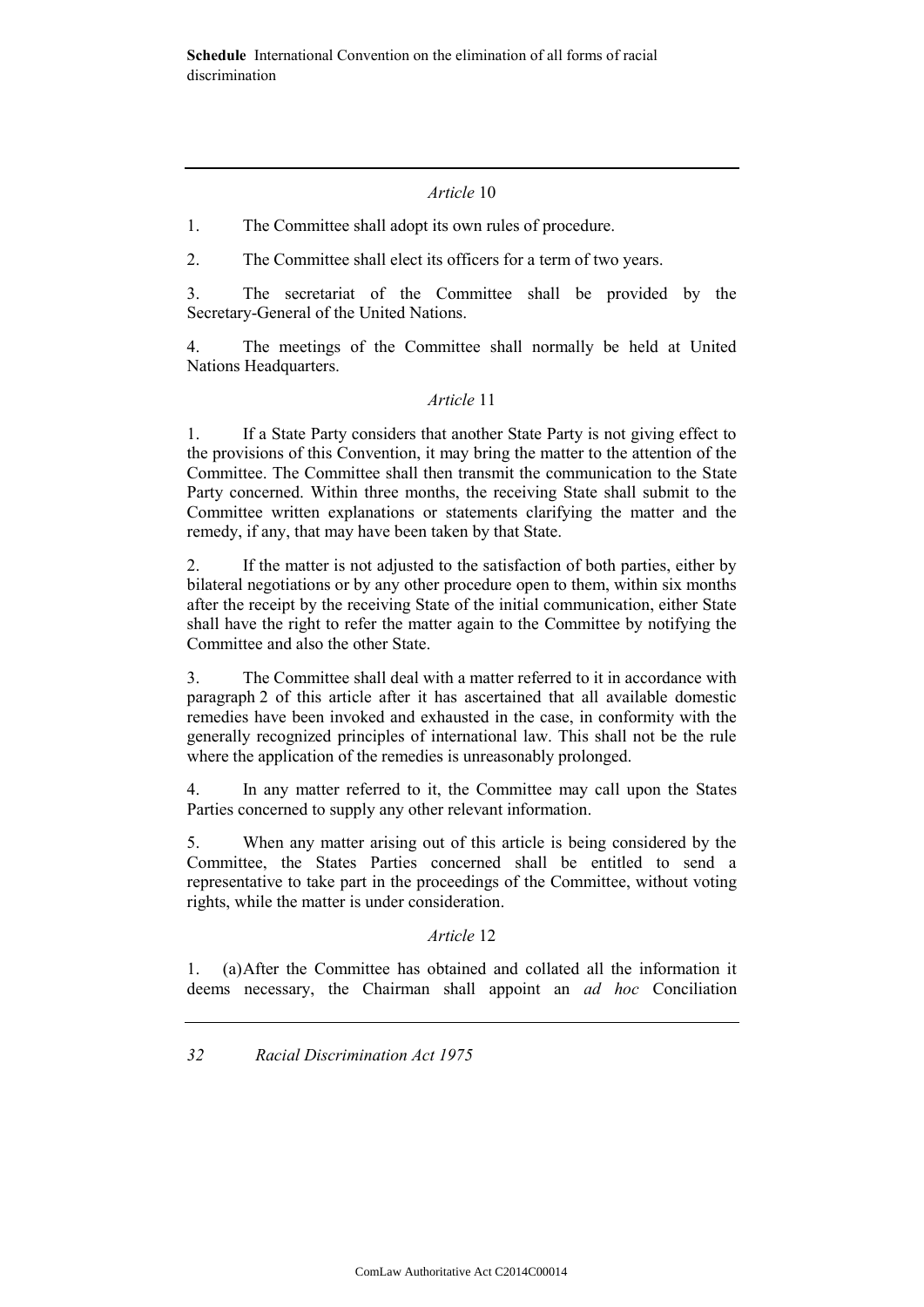Commission (hereafter referred to as the Commission) comprising five persons who may or may not be members of the Committee. The members of the Commission shall be appointed with the unanimous consent of the parties to the dispute, and its good offices shall be made available to the States concerned with a view to an amicable solution of the matter on the basis of respect for this Convention.

(b) If the States parties to the dispute fail to reach agreement within three months on all or part of the composition of the Commission, the members of the Commission not agreed upon by the States parties to the dispute shall be elected by secret ballot by a two-thirds majority vote of the Committee from among its own members.

2. The members of the Commission shall serve in their personal capacity. They shall not be nationals of the States parties to the dispute or of a State not Party to this Convention.

3. The Commission shall elect its own Chairman and adopt its own rules of procedure.

4. The meetings of the Commission shall normally be held at United Nations Headquarters or at any other convenient place as determined by the Commission.

5. The secretariat provided in accordance with article 10, paragraph 3, of this Convention shall also service the Commission whenever a dispute among States Parties brings the Commission into being.

6. The States Parties to the dispute shall share equally all the expenses of the members of the Commission in accordance with estimates to be provided by the Secretary-General of the United Nations.

7. The Secretary-General shall be empowered to pay the expenses of the members of the Commission, if necessary, before reimbursement by the States parties to the dispute in accordance with paragraph 6 of this article.

8. The information obtained and collated by the Committee shall be made available to the Commission, and the Commission may call upon the States concerned to supply any other relevant information.

## *Article* 13

1. When the Commission has fully considered the matter, it shall prepare and submit to the Chairman of the Committee a report embodying its findings on all questions of fact relevant to the issue between the parties and containing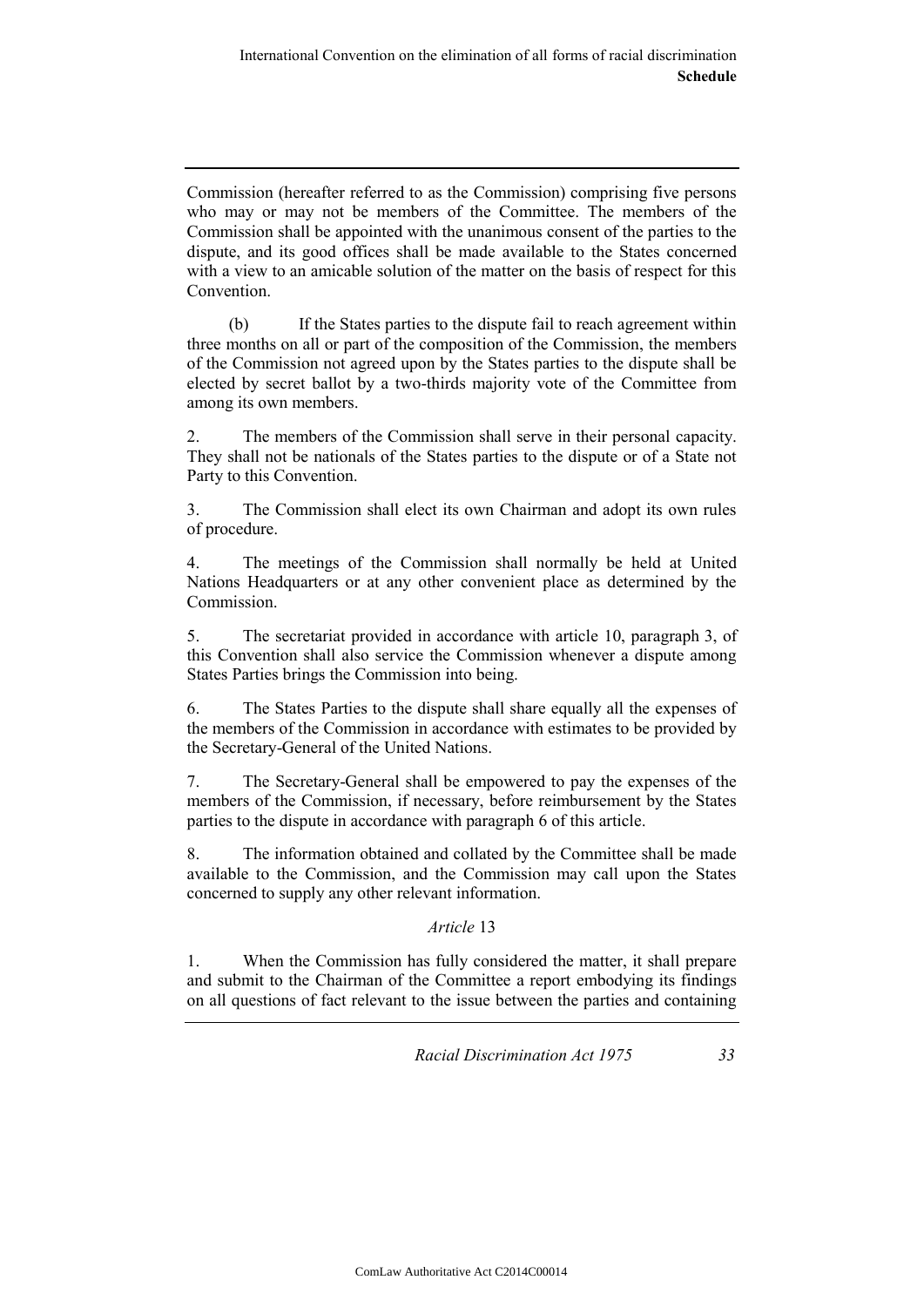such recommendations as it may think proper for the amicable solution of the dispute.

2. The Chairman of the Committee shall communicate the report of the Commission to each of the States parties to the dispute. These States shall, within three months, inform the Chairman of the Committee whether or not they accept the recommendations contained in the report of the Commission.

3. After the period provided for in paragraph 2 of this article, the Chairman of the Committee shall communicate the report of the Commission and the declarations of the States Parties concerned to the other States Parties to this Convention.

## *Article* 14

1. A State Party may at any time declare that it recognizes the competence of the Committee to receive and consider communications from individuals or groups of individuals within its jurisdiction claiming to be victims of a violation by that State Party of any of the rights set forth in this Convention. No communication shall be received by the Committee if it concerns a State Party which has not made such a declaration.

2. Any State Party which makes a declaration as provided for in paragraph 1 of this article may establish or indicate a body within its national legal order which shall be competent to receive and consider petitions from individuals and groups of individuals within its jurisdiction who claim to be victims of a violation of any of the rights set forth in this Convention and who have exhausted other available local remedies.

3. A declaration made in accordance with paragraph 1 of this article and the name of any body established or indicated in accordance with paragraph 2 of this article shall be deposited by the State Party concerned with the Secretary-General of the United Nations, who shall transmit copies thereof to the other States Parties. A declaration may be withdrawn at any time by notification to the Secretary-General, but such a withdrawal shall not affect communications pending before the Committee.

4. A register of petitions shall be kept by the body established or indicated in accordance with paragraph 2 of this article, and certified copies of the register shall be filed annually through appropriate channels with the Secretary-General on the understanding that the contents shall not be publicly disclosed.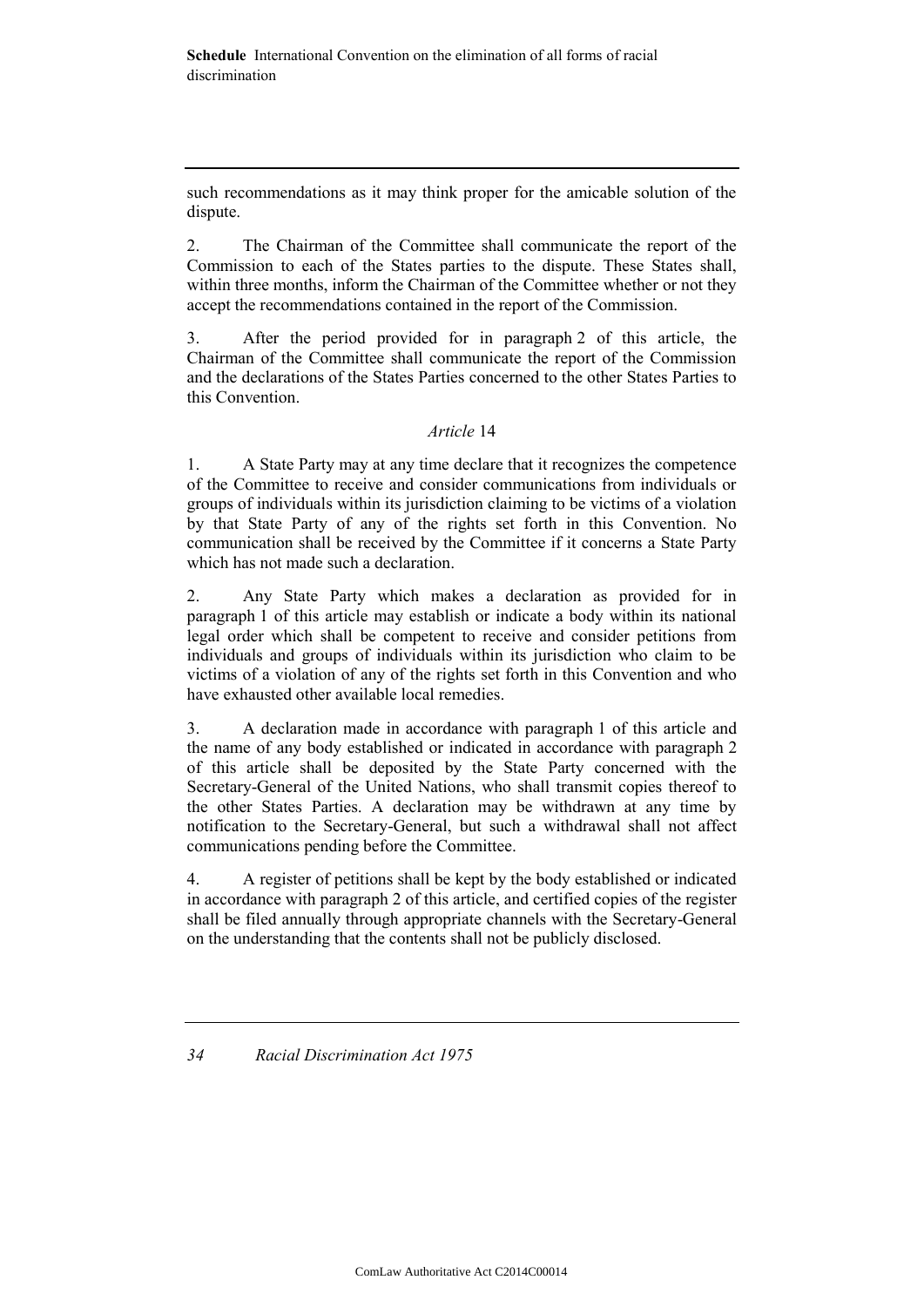5. In the event of failure to obtain satisfaction from the body established or indicated in accordance with paragraph 2 of this article, the petitioner shall have the right to communicate the matter to the Committee within six months.

6. (a) The Committee shall confidentially bring any communication referred to it to the attention of the State Party alleged to be violating any provision of this Convention, but the identity of the individual or groups of individuals concerned shall not be revealed without his or their express consent. The Committee shall not receive anonymous communications.

(b) Within three months, the receiving State shall submit to the Committee written explanations or statements clarifying the matter and the remedy, if any, that may have been taken by that State.

7. (a) The Committee shall consider communications in the light of all information made available to it by the State Party concerned and by the petitioner. The Committee shall not consider any communication from a petitioner unless it has ascertained that the petitioner has exhausted all available domestic remedies. However, this shall not be the rule where the application of the remedies is unreasonably prolonged.

(b) The Committee shall forward its suggestions and recommendations, if any, to the State Party concerned and to the petitioner.

8. The Committee shall include in its annual report a summary of such communications and, where appropriate, a summary of the explanations and statements of the States Parties concerned and of its own suggestions and recommendations.

9. The Committee shall be competent to exercise the functions provided for in this article only when at least ten States Parties to this Convention are bound by declarations in accordance with paragraph 1 of this article.

## *Article* 15

1. Pending the achievement of the objectives of the Declaration on the Granting of Independence to Colonial Countries and Peoples, contained in General Assembly resolution 1514 (XV) of 14 December 1960, the provisions of this Convention shall in no way limit the right of petition granted to these peoples by other international instruments or by the United Nations and its specialized agencies.

2. (a) The Committee established under article 8, paragraph 1, of this Convention shall receive copies of the petitions from, and submit expressions of opinion and recommendations on these petitions to, the bodies of the United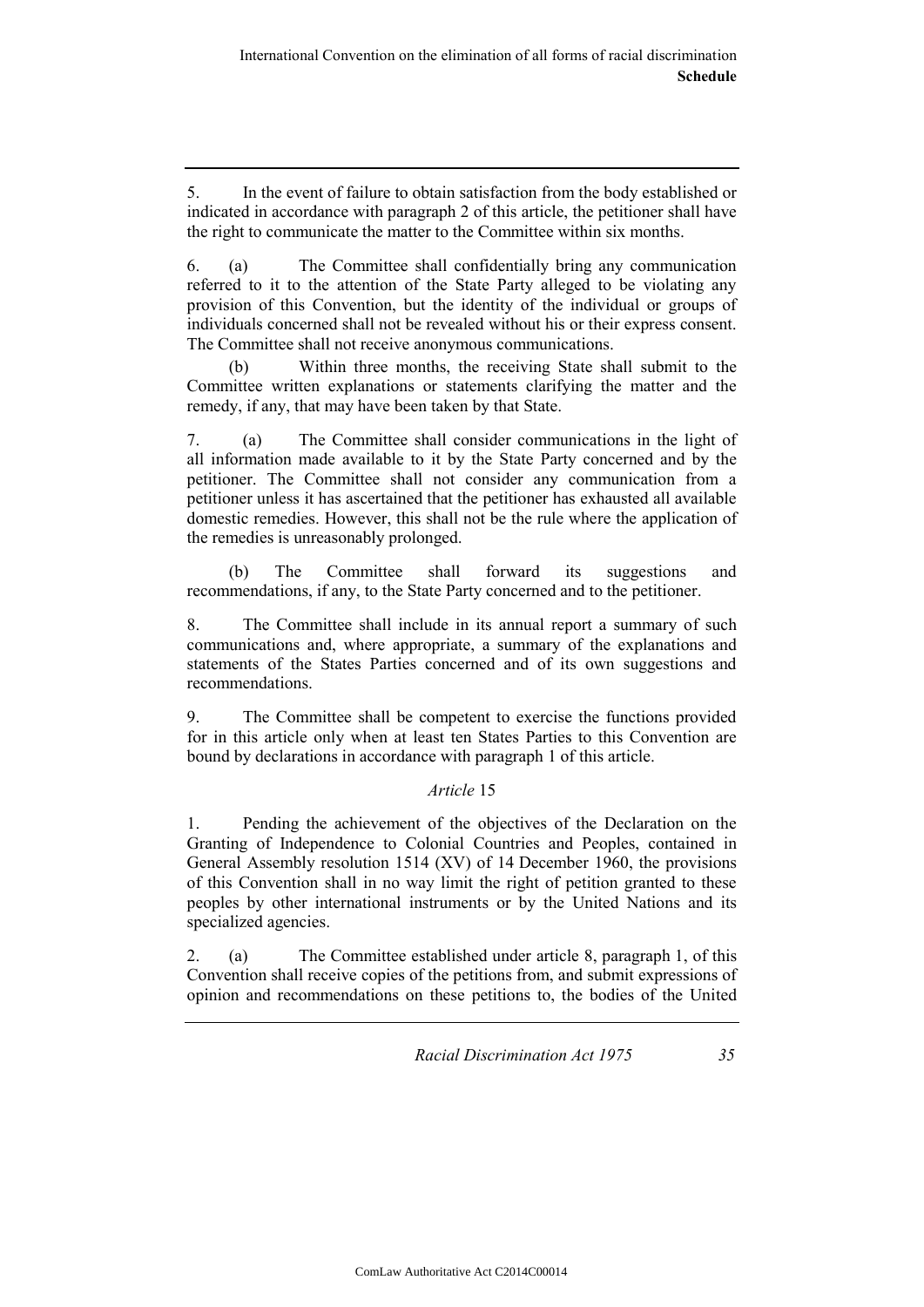Nations which deal with matters directly related to the principles and objectives of this Convention in their consideration of petitions from the inhabitants of Trust and Non-Self-Governing Territories and all other territories to which General Assembly resolution 1514 (XV) applies, relating to matters covered by this Convention which are before these bodies.

(b) The Committee shall receive from the competent bodies of the United Nations copies of the reports concerning the legislative, judicial, administrative or other measures directly related to the principles and objectives of this Convention applied by the administering Powers within the territories mentioned in sub-paragraph (a) of this paragraph, and shall express opinions and make recommendations to these bodies.

3. The Committee shall include in its report to the General Assembly a summary of the petitions and reports it has received from United Nations bodies, and the expressions of opinion and recommendations of the Committee relating to the said petitions and reports.

4. The Committee shall request from the Secretary-General of the United Nations all information relevant to the objectives of this Convention and available to him regarding the Territories mentioned in paragraph 2 (a) of this article.

## *Article* 16

The provisions of this Convention concerning the settlement of disputes or complaints shall be applied without prejudice to other procedures for settling disputes or complaints in the field of discrimination laid down in the constituent instruments of, or in conventions adopted by, the United Nations and its specialized agencies, and shall not prevent the States Parties from having recourse to other procedures for settling a dispute in accordance with general or special international agreements in force between them.

## PART III

## *Article* 17

1. This Convention is open for signature by any State Member of the United Nations or member of any of its specialized agencies, by any State Party to the Statute of the International Court of Justice, and by any other State which has been invited by the General Assembly of the United Nations to become a Party to this Convention.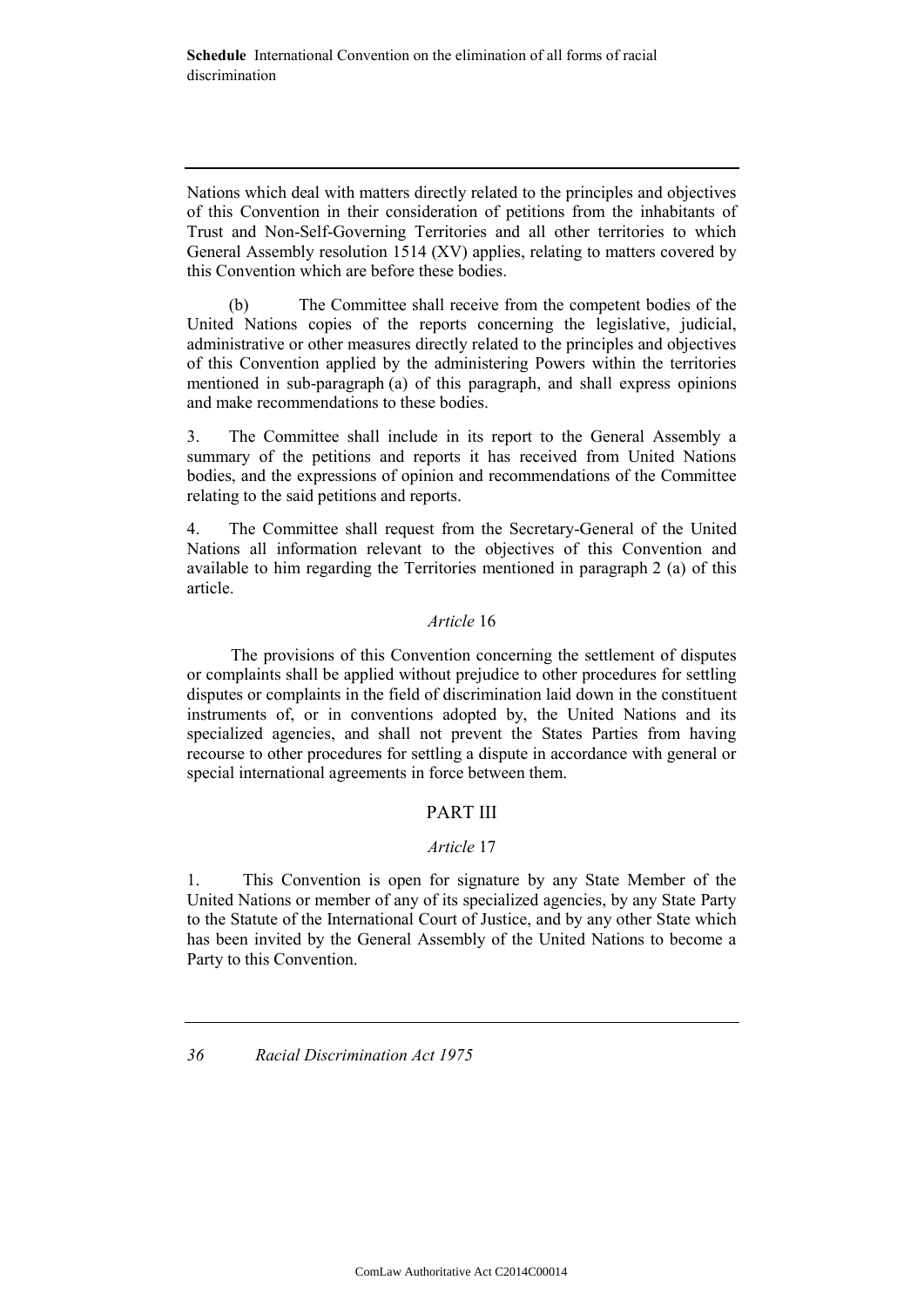2. This Convention is subject to ratification. Instruments of ratification shall be deposited with the Secretary-General of the United Nations.

## *Article* 18

1. This Convention shall be open to accession by any State referred to in article 17, paragraph 1, of the Convention.

2. Accession shall be effected by the deposit of an instrument of accession with the Secretary-General of the United Nations.

## *Article* 19

1. This Convention shall enter into force on the thirtieth day after the date of the deposit with the Secretary-General of the United Nations of the twenty-seventh instrument of ratification or instrument of accession.

2. For each State ratifying this Convention or acceding to it after the deposit of the twenty-seventh instrument of ratification or instrument of accession, the Convention shall enter into force on the thirtieth day after the date of the deposit of its own instrument of ratification or instrument of accession.

## *Article* 20

1. The Secretary-General of the United Nations shall receive and circulate to all States which are or may become Parties to this Convention reservations made by States at the time of ratification or accession. Any State which objects to the reservation shall, within a period of ninety days from the date of the said communication, notify the Secretary-General that it does not accept it.

2. A reservation incompatible with the object and purpose of this Convention shall not be permitted, nor shall a reservation the effect of which would inhibit the operation of any of the bodies established by this Convention be allowed. A reservation shall be considered incompatible or inhibitive if at least two-thirds of the States Parties to this Convention object to it.

3. Reservations may be withdrawn at any time by notification to this effect addressed to the Secretary-General. Such notification shall take effect on the date on which it is received.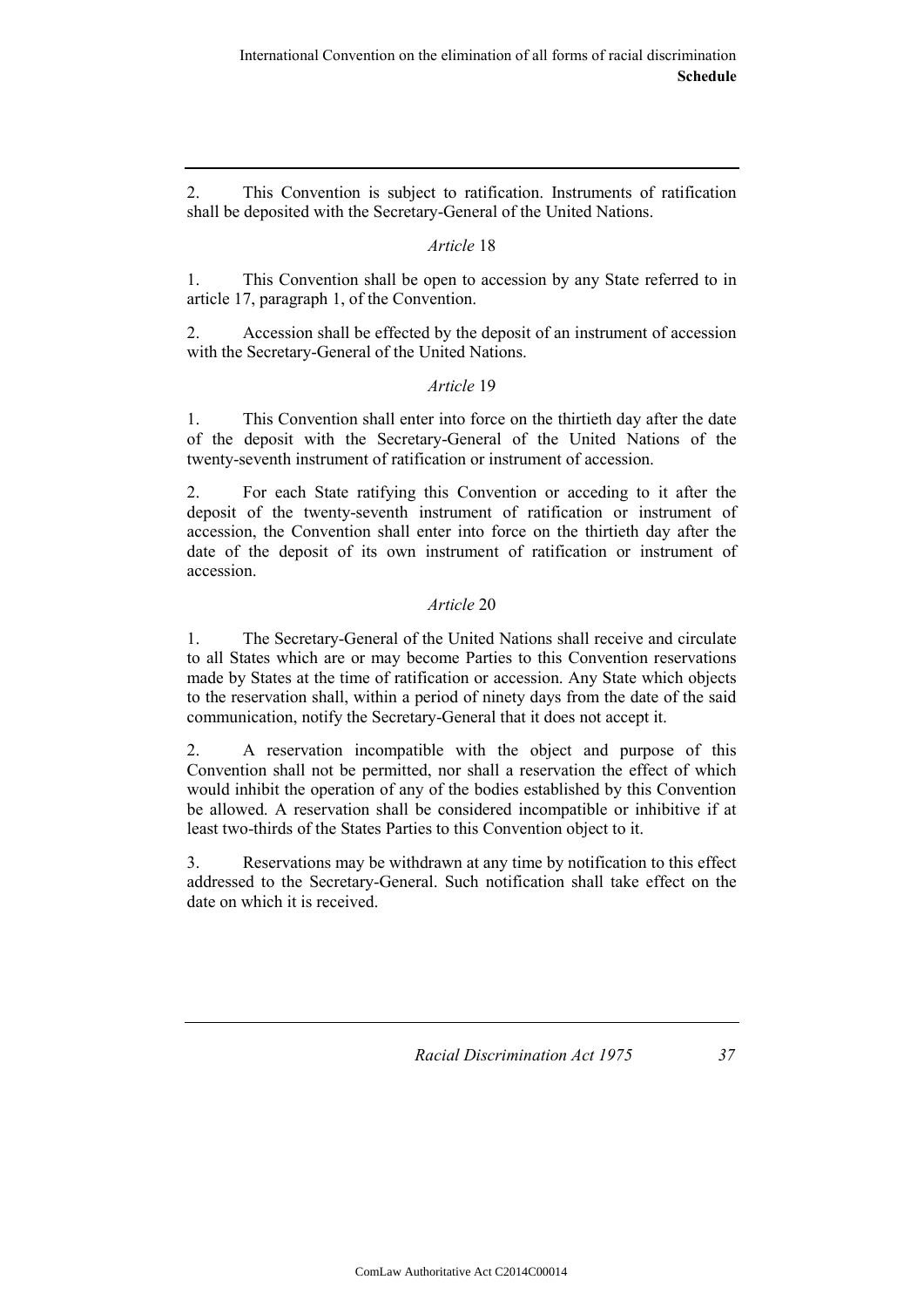**Schedule** International Convention on the elimination of all forms of racial discrimination

#### *Article* 21

A State Party may denounce this Convention by written notification to the Secretary-General of the United Nations. Denunciation shall take effect one year after the date of receipt of the notification by the Secretary-General.

#### *Article* 22

Any dispute between two or more States Parties with respect to the interpretation or application of this Convention, which is not settled by negotiation or by the procedures expressly provided for in this Convention, shall, at the request of any of the parties to the dispute, be referred to the International Court of Justice for decision, unless the disputants agree to another mode of settlement.

#### *Article* 23

1. A request for the revision of this Convention may be made at any time by any State Party by means of a notification in writing addressed to the Secretary-General of the United Nations.

2. The General Assembly of the United Nations shall decide upon the steps, if any, to be taken in respect of such a request.

#### *Article* 24

The Secretary-General of the United Nations shall inform all States referred to in article 17, paragraph 1, of this Convention of the following particulars:

- (a) Signatures, ratifications and accessions under articles 17 and 18;
- (b) the date of entry into force of this Convention under article 19;
- (c) communications and declarations received under articles 14, 20 and  $23$
- (d) denunciations under article 21.

## *Article* 25

1. This Convention, of which the Chinese, English, French, Russian and Spanish texts are equally authentic, shall be deposited in the archives of the United Nations.

2. The Secretary-General of the United Nations shall transmit certified copies of this Convention to all States belonging to any of the categories mentioned in article 17, paragraph 1, of the Convention.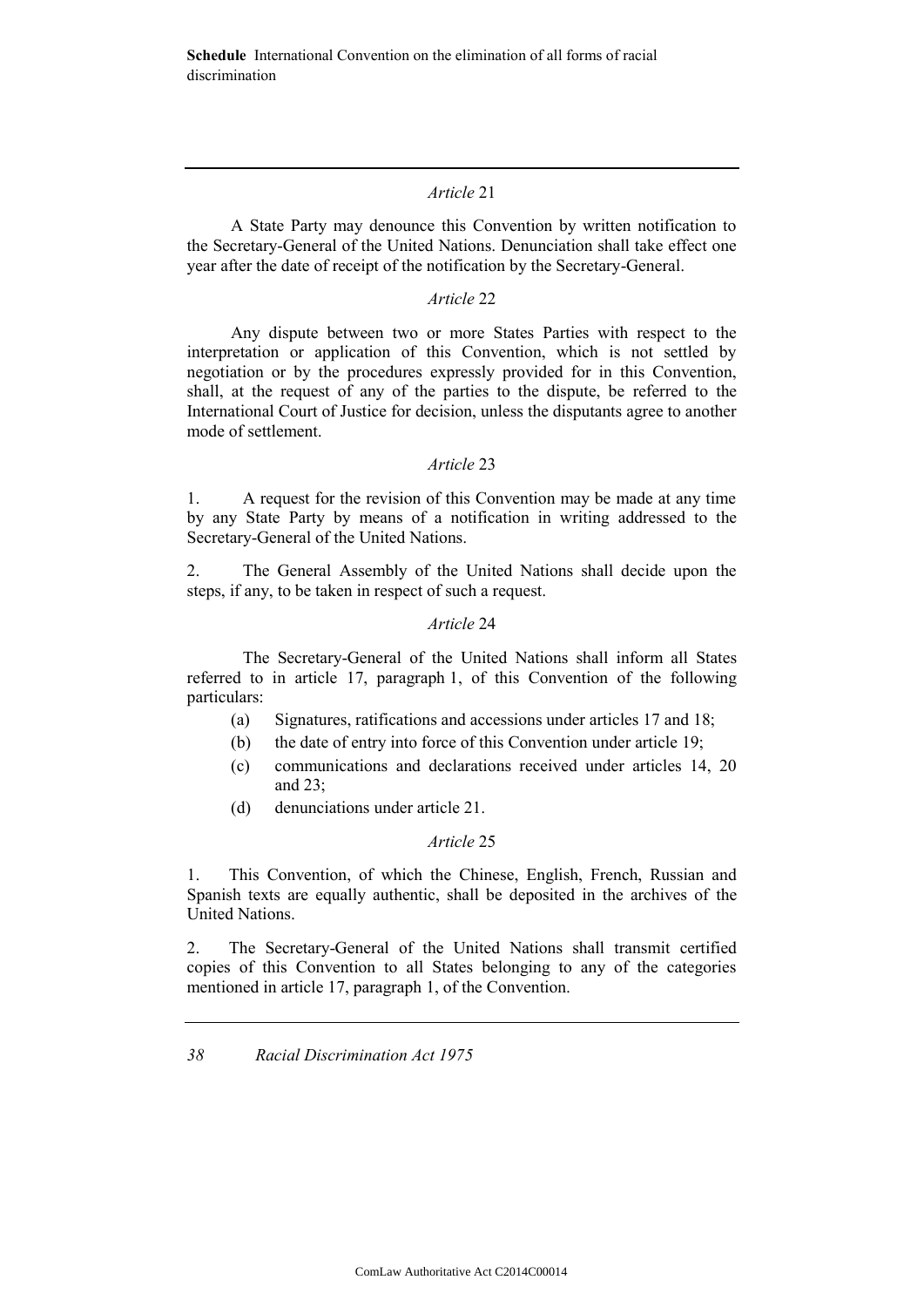## **Endnote 1—About the endnotes**

The endnotes provide details of the history of this legislation and its provisions. The following endnotes are included in each compilation:

Endnote 1—About the endnotes

Endnote 2—Abbreviation key

Endnote 3—Legislation history

Endnote 4—Amendment history

Endnote 5—Uncommenced amendments

Endnote 6—Modifications

Endnote 7—Misdescribed amendments

Endnote 8—Miscellaneous

If there is no information under a particular endnote, the word "none" will appear in square brackets after the endnote heading.

## **Abbreviation key—Endnote 2**

The abbreviation key in this endnote sets out abbreviations that may be used in the endnotes.

### **Legislation history and amendment history—Endnotes 3 and 4**

Amending laws are annotated in the legislation history and amendment history.

The legislation history in endnote 3 provides information about each law that has amended the compiled law. The information includes commencement information for amending laws and details of application, saving or transitional provisions that are not included in this compilation.

The amendment history in endnote 4 provides information about amendments at the provision level. It also includes information about any provisions that have expired or otherwise ceased to have effect in accordance with a provision of the compiled law.

### **Uncommenced amendments—Endnote 5**

The effect of uncommenced amendments is not reflected in the text of the compiled law but the text of the amendments is included in endnote 5.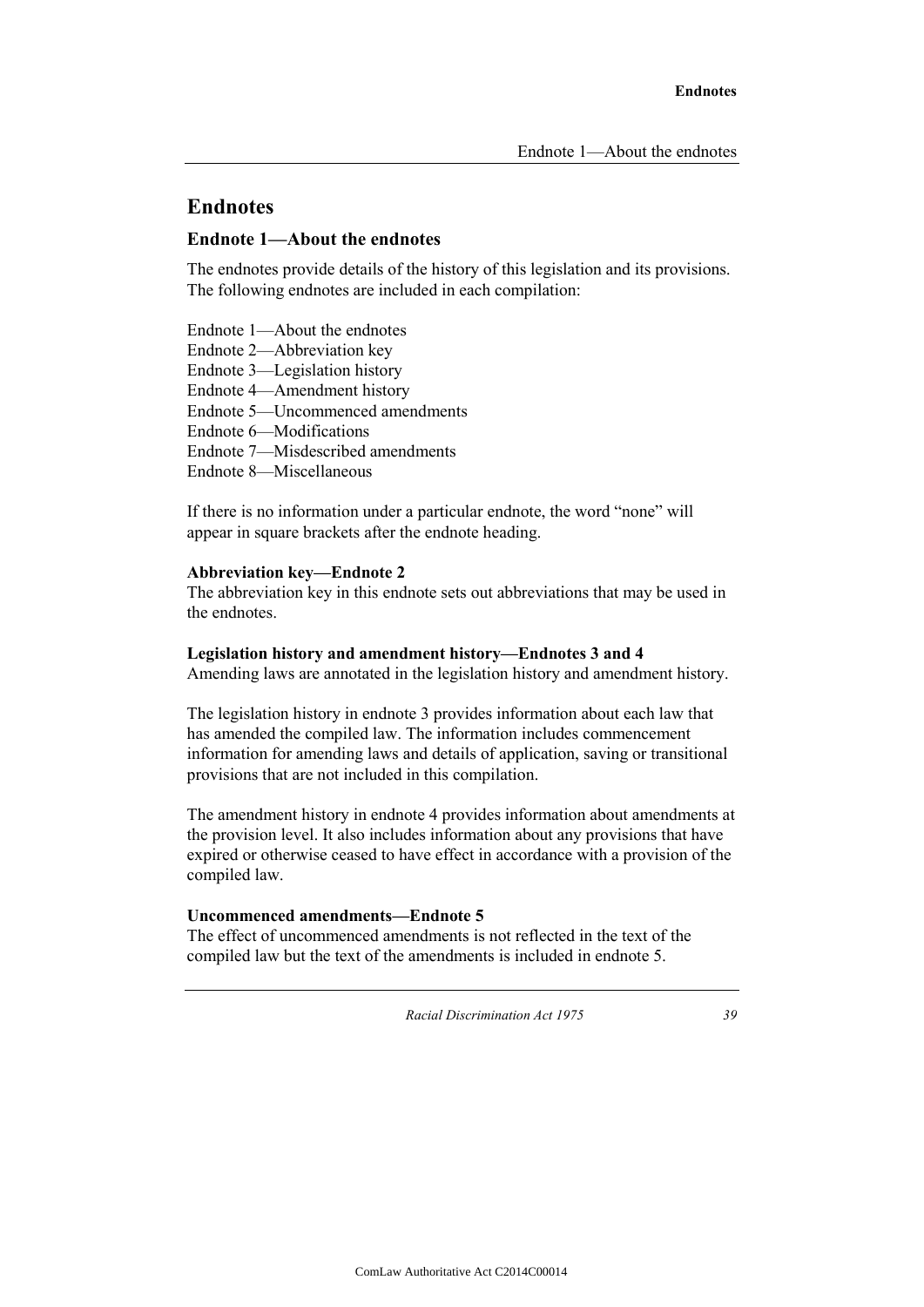Endnote 1—About the endnotes

## **Modifications—Endnote 6**

If the compiled law is affected by a modification that is in force, details of the modification are included in endnote 6.

## **Misdescribed amendments—Endnote 7**

An amendment is a misdescribed amendment if the effect of the amendment cannot be incorporated into the text of the compilation. Any misdescribed amendment is included in endnote 7.

## **Miscellaneous—Endnote 8**

Endnote 8 includes any additional information that may be helpful for a reader of the compilation.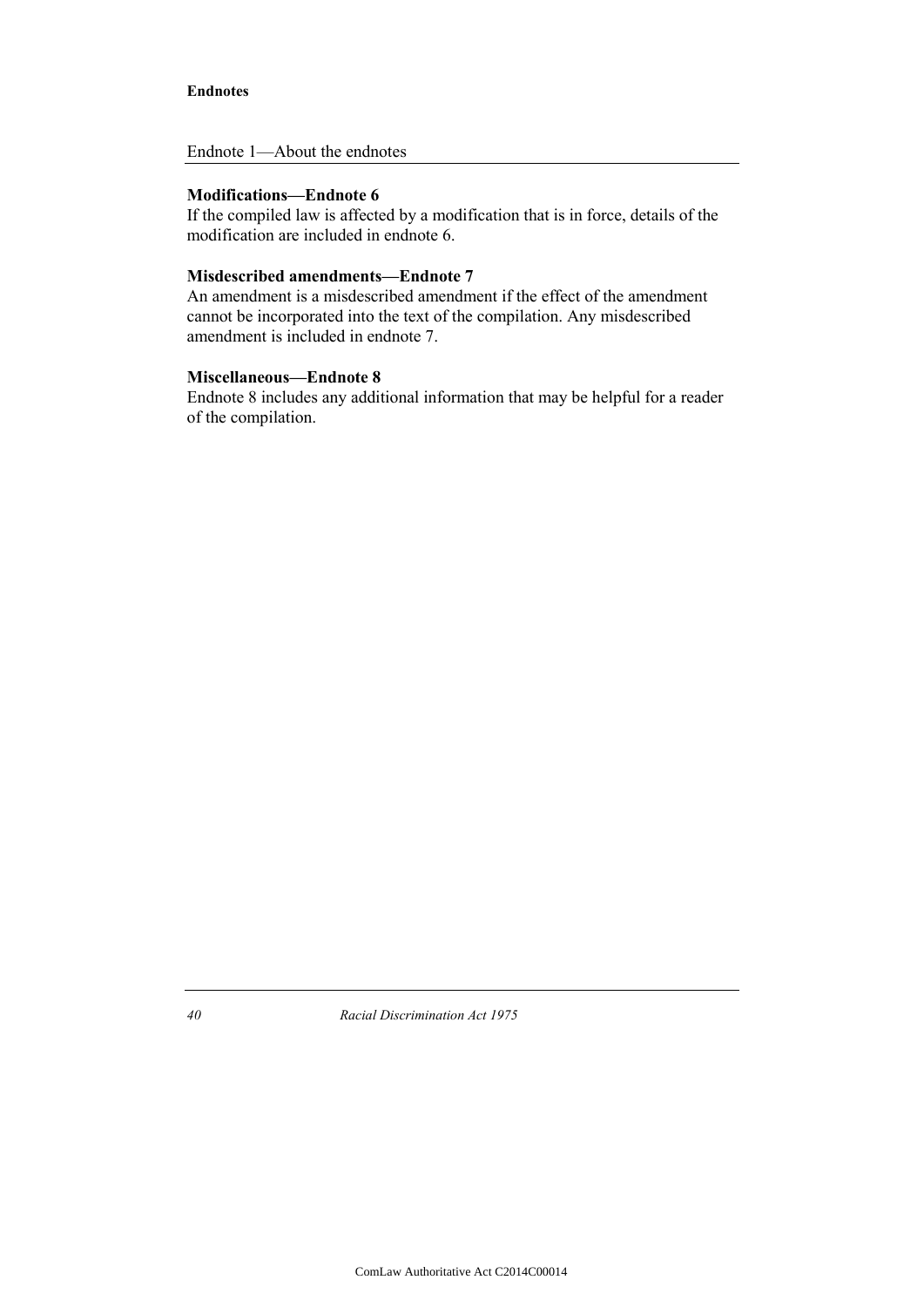## **Endnote 2—Abbreviation key**

| $ad = added$ or inserted                 | $pres = present$                          |
|------------------------------------------|-------------------------------------------|
| $am = amended$                           | $prev = previous$                         |
| $c = clause(s)$                          | $(\text{prev})$ = previously              |
| $Ch = Chapter(s)$                        | $Pt = Part(s)$                            |
| $def = definition(s)$                    | $r = \text{regulation}(s)/\text{rule}(s)$ |
| $Dict = Dictionary$                      | $Reg = Regulation/Regularions$            |
| $disallowed = disallowed by Parliament$  | $reloc = relocated$                       |
| $Div = Division(s)$                      | $remum = renumbered$                      |
| $exp = expired$ or ceased to have effect | $rep = repeated$                          |
| $hdg = heading(s)$                       | $rs$ = repealed and substituted           |
| $LI =$ Legislative Instrument            | $s = section(s)$                          |
| $LIA = Legislative Instruments Act 2003$ | $Sch = Schedule(s)$                       |
| $mod = modified/modification$            | $Sdiv = Subdivision(s)$                   |
| $No = Number(s)$                         | $SLI = Select$ Legislative Instrument     |
| $o = order(s)$                           | $SR =$ Statutory Rules                    |
| $Ord = Ordinance$                        | $Sub-Ch = Sub-Chapter(s)$                 |
| $orig = original$                        | $SubPt = Subpart(s)$                      |
| $par = paragraph(s)/subparagraph(s)$     |                                           |

/sub-subparagraph(s)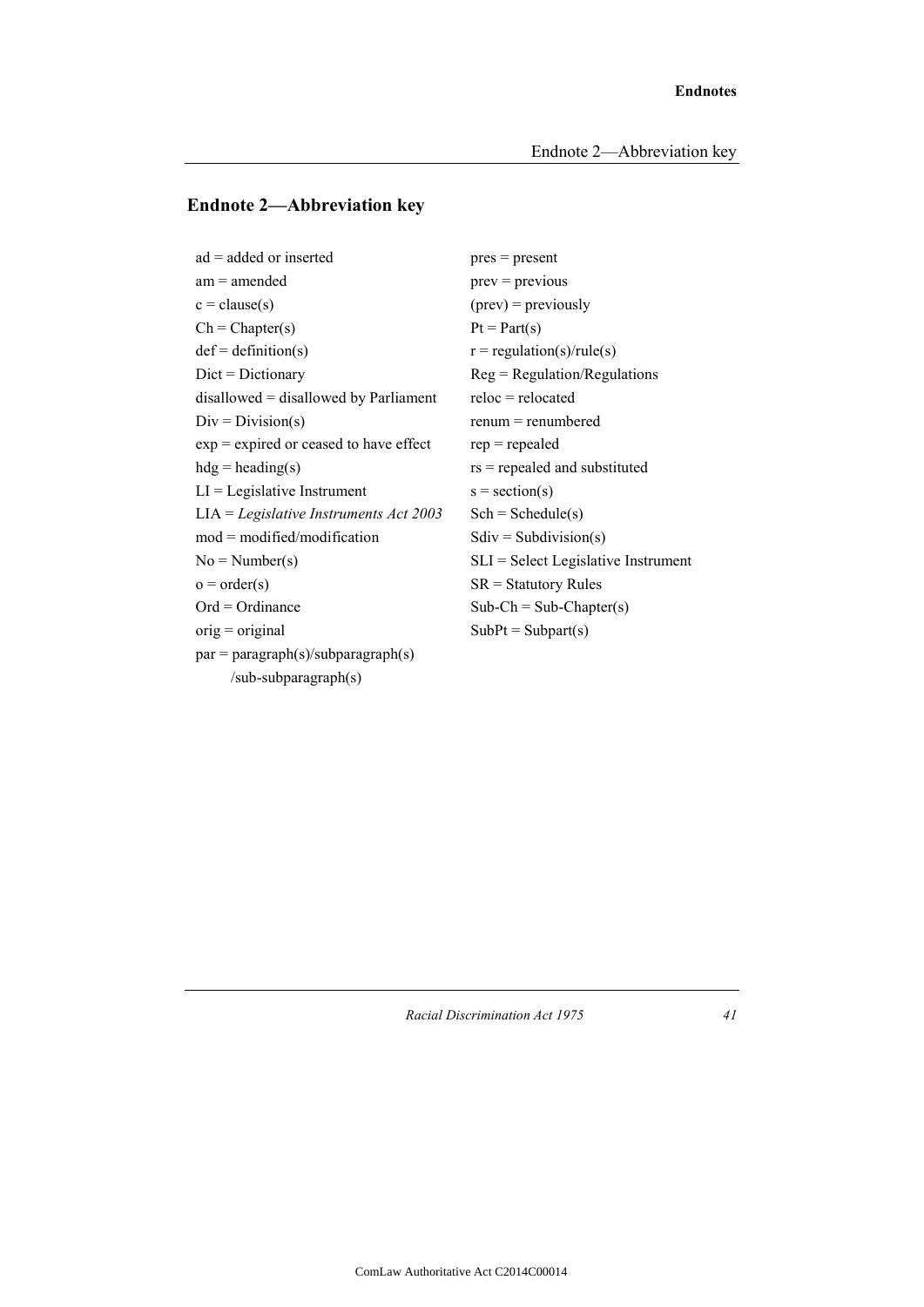| Act                                                                                                                          | <b>Number</b><br>and year | <b>Assent</b>   | Commencement                                                                                              | Application,<br>saving and<br>transitional<br>provisions |
|------------------------------------------------------------------------------------------------------------------------------|---------------------------|-----------------|-----------------------------------------------------------------------------------------------------------|----------------------------------------------------------|
| Racial Discrimination<br>Act 1975                                                                                            | 52, 1975                  | 11 June<br>1975 | ss. 1, 2 and 7: Royal<br>Assent<br>Remainder: 31 Oct 1975<br>(see Gazette 1975, No.<br>S <sub>221</sub> ) |                                                          |
| Administrative Changes<br>(Consequential<br>Provisions) Act 1976                                                             | 91, 1976                  | 20 Sept<br>1976 | s. $3: (a)$<br>s. 4: Royal Assent                                                                         | s.4                                                      |
| Racial Discrimination<br>Amendment Act 1980                                                                                  | 18, 1980                  | 23 Apr<br>1980  | 10 Dec 1981 (see s. 2<br>and Gazette 1981, No.<br>G49.<br>p. 2)                                           |                                                          |
| as amended by                                                                                                                |                           |                 |                                                                                                           |                                                          |
| Racial Discrimination<br>Amendment Act 1981                                                                                  | 25, 1981                  | 14 Apr<br>1981  | 10 Dec 1981 (see s. 2)<br>and Gazette 1981, No.<br>G49,<br>p. 2)                                          |                                                          |
| Racial Discrimination<br>Amendment Act 1983                                                                                  | 38, 1983                  | 19 June<br>1983 | 19 June 1983                                                                                              |                                                          |
| Human Rights and Equal<br>Opportunity<br>Commission<br>(Transitional Provisions<br>and Consequential<br>Amendments) Act 1986 | 126, 1986                 | 6 Dec 1986      | 10 Dec 1986 (see s. 2<br>and Gazette 1986, No.<br>S631)                                                   | $ss. 31 - 34$                                            |
| <b>Statute Law</b><br>(Miscellaneous<br>Provisions) Act 1988                                                                 | 38, 1988                  | 3 June 1988     | ss. $3$ and $5(1)$ : Royal<br>Assent                                                                      | s. $5(1)$                                                |
| Law and Justice<br>Legislation Amendment<br>Act 1990                                                                         | 115, 1990                 | 21 Dec<br>1990  | s. 49: Royal Assent                                                                                       |                                                          |

## **Endnote 3—Legislation history**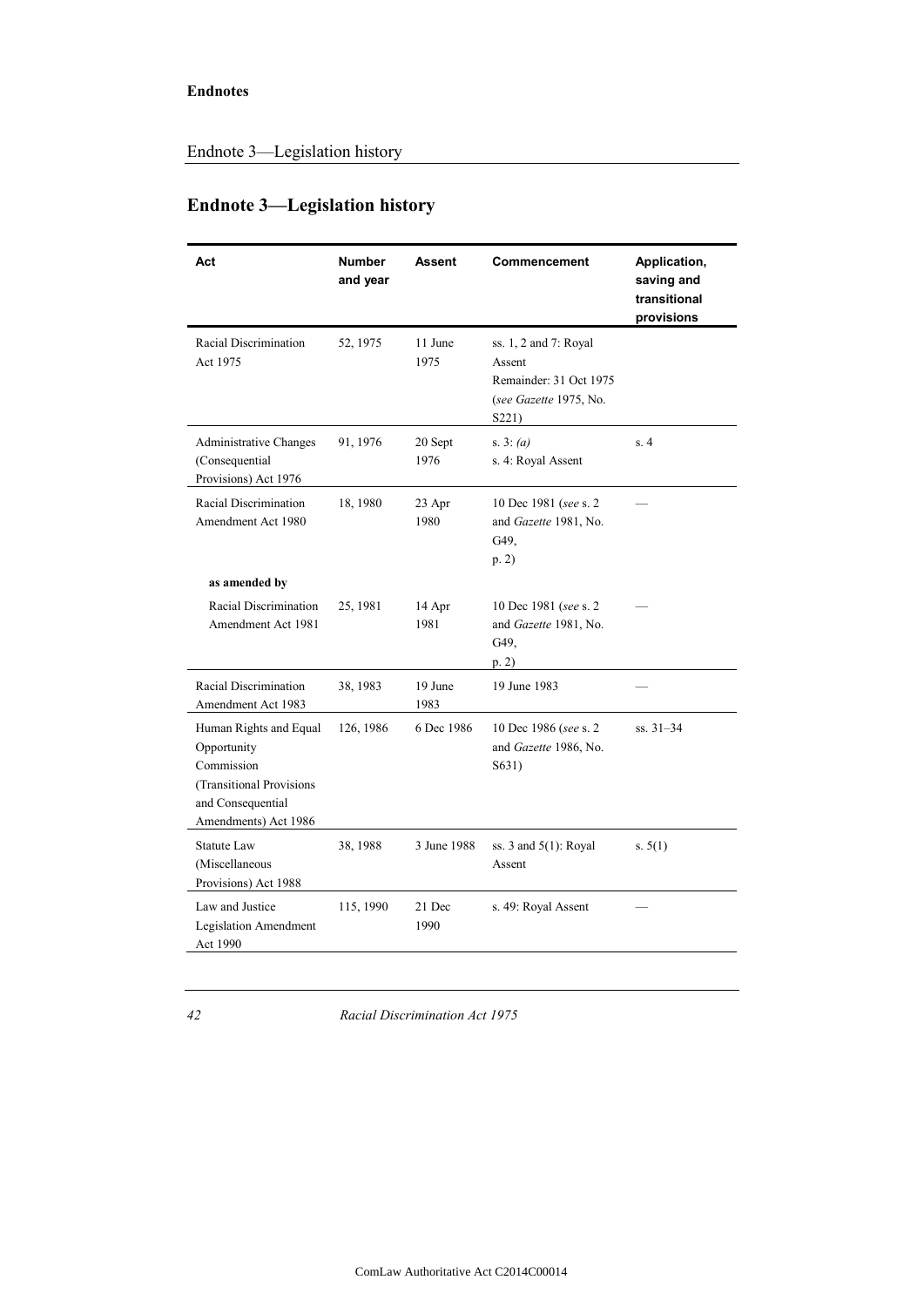| Act                                                                                       | <b>Number</b><br>and year | Assent          | Commencement                                                                                                                          | Application,<br>saving and<br>transitional<br>provisions |
|-------------------------------------------------------------------------------------------|---------------------------|-----------------|---------------------------------------------------------------------------------------------------------------------------------------|----------------------------------------------------------|
| Human Rights and Equal<br>Opportunity Legislation<br>Amendment Act 1992                   | 132, 1992                 | 30 Oct<br>1992  | 26 Nov 1992 (see s. 2)<br>and Gazette 1992, No.<br>S346)                                                                              |                                                          |
| Law and Justice<br><b>Legislation Amendment</b><br>Act (No. 3) 1992                       | 165, 1992                 | 11 Dec<br>1992  | s. 3(2): Royal Assent<br>s. 4 (Schedule [Part 2]):<br>8 Jan 1993                                                                      | s. $3(2)$                                                |
| Sex Discrimination and<br>other Legislation<br>Amendment Act 1992                         | 179, 1992                 | 16 Dec<br>1992  | 13 Jan 1993                                                                                                                           | ss. 2(2)<br>and 4                                        |
| Law and Justice<br><b>Legislation Amendment</b><br>Act 1993                               | 13, 1994                  | 18 Jan 1994     | Part 4 (ss. 17–20): Royal<br>Assent                                                                                                   | s. $18(2)$                                               |
| Human Rights<br>Legislation Amendment<br>Act 1995                                         | 59, 1995                  | 28 June<br>1995 | ss. 4, 5 and Schedule<br>(items $5, 6, 28-30$ ):<br>Royal Assent                                                                      | ss. $4$ and $5$                                          |
| Racial Hatred Act 1995                                                                    | 101, 1995                 | 15 Sept<br>1995 | 13 Oct 1995                                                                                                                           |                                                          |
| <b>Statute Law Revision</b><br>Act 1996                                                   | 43, 1996                  | 25 Oct<br>1996  | Schedule 5 (items 133,<br>134): Royal Assent                                                                                          |                                                          |
| Human Rights<br>Legislation Amendment<br>Act (No. 1) 1999                                 | 133, 1999                 | 13 Oct<br>1999  | ss. 4–20 and Schedule 1<br>(items 63-84): 13 Apr<br>2000<br>s. 21: Royal Assent<br>s. 22: 10 Dec 1999 (see<br>Gazette 1999, No. S598) | $ss.4-22$                                                |
| Public Employment<br>(Consequential and<br>Transitional)<br>Amendment Act 1999            | 146, 1999                 | 11 Nov<br>1999  | Schedule 1 (item 760):<br>5 Dec 1999 (see s. 2 and<br>Gazette 1999, No. S584)                                                         |                                                          |
| Criminal Code<br>Amendment (Theft,<br>Fraud, Bribery and<br>Related Offences) Act<br>2000 | 137, 2000                 | 24 Nov<br>2000  | Schedule 2 (items 347,<br>348, 418, 419): 24 May<br>2001                                                                              | Sch. 2 (items 418,<br>419)                               |

Endnote 3—Legislation history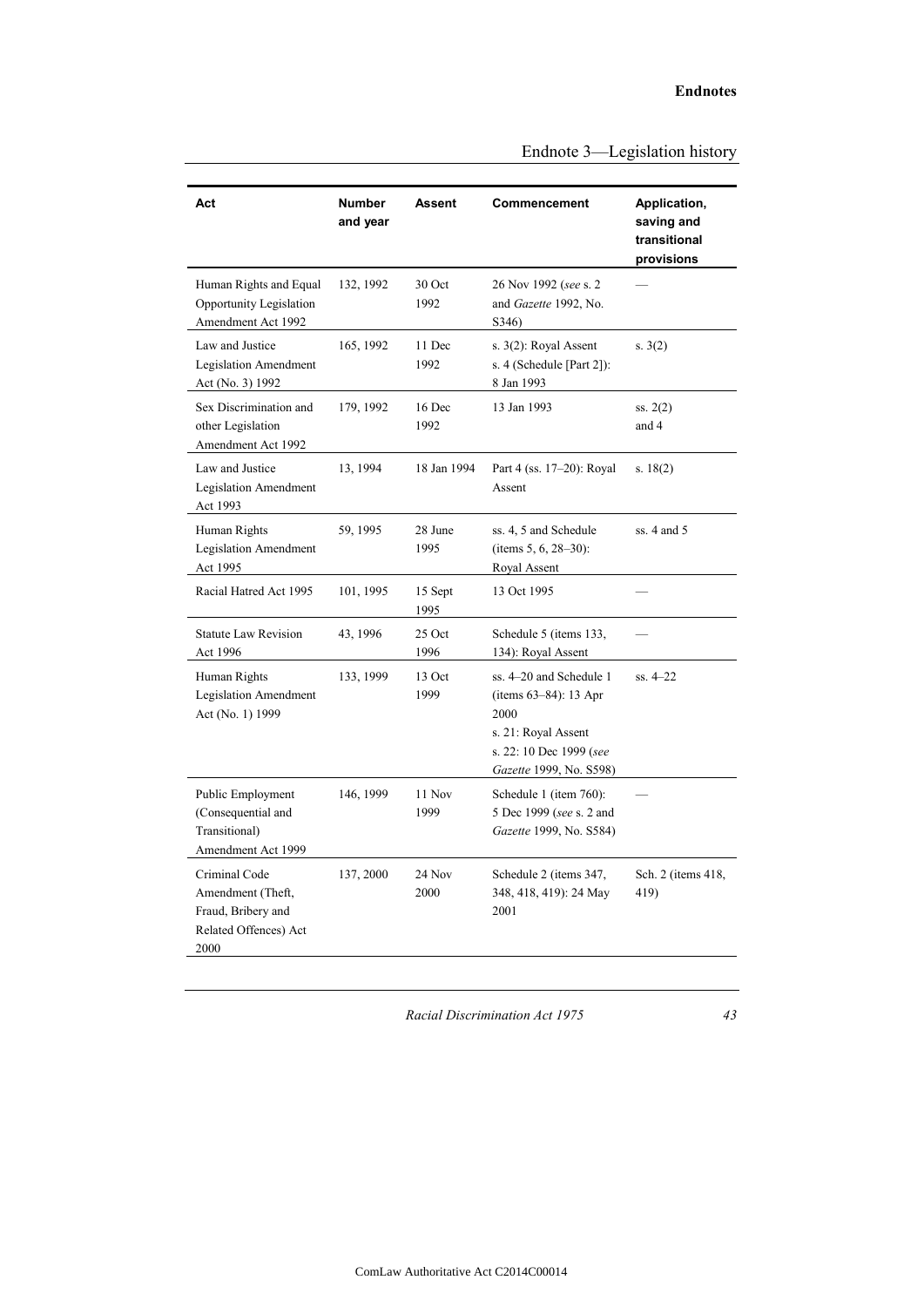| Act                                                                                                       | <b>Number</b><br>and year | <b>Assent</b>   | Commencement                                                                           | Application,<br>saving and<br>transitional<br>provisions |
|-----------------------------------------------------------------------------------------------------------|---------------------------|-----------------|----------------------------------------------------------------------------------------|----------------------------------------------------------|
| Law and Justice<br>Legislation Amendment<br>(Application of Criminal<br>Code) Act 2001                    | 24, 2001                  | 6 Apr 2001      | s. $4(1)$ , $(2)$ and<br>Schedule 43: (b)                                              | s. $4(1)$ and $(2)$                                      |
| Age Discrimination<br>(Consequential<br>Provisions) Act 2004                                              | 40, 2004                  | 21 Apr<br>2004  | Schedule 2 (item 27): $(c)$                                                            |                                                          |
| <b>Statute Law Revision</b><br>Act 2008                                                                   | 73, 2008                  | 3 July 2008     | Schedule 4 (items 426-<br>435): 4 July 2008                                            |                                                          |
| Disability<br>Discrimination and<br>Other Human Rights<br>Legislation Amendment<br>Act 2009               | 70, 2009                  | 8 July 2009     | Schedule 3 (items 60-70,<br>$167 - 178$ ) and<br>Schedule 4 (items 1-5):<br>5 Aug 2009 |                                                          |
| Acts Interpretation<br>Amendment Act 2011                                                                 | 46, 2011                  | 27 June<br>2011 | Schedule 2 (items 968,<br>969) and Schedule 3<br>(items 10, 11): 27 Dec<br>2011        | Sch. 3 (items 10,<br>11)                                 |
| Australian Charities and<br>Not-for-profits<br>Commission<br>(Consequential and<br>Transitional) Act 2012 | 169, 2012                 | 3 Dec 2012      | Schedule 2 (items 191,<br>192): 3 Dec 2012 (see<br>s. $2(1)$ )                         |                                                          |
| Charities (Consequential<br>Amendments and<br><b>Transitional Provisions)</b><br>Act 2013                 | 96, 2013                  | 28 June<br>2013 | Sch 1 (item 38): 1 Jan<br>$2014$ (see s $2(1)$ )                                       |                                                          |

*(a)* The *Racial Discrimination Act 1975* was amended by section 3 only of the *Administrative Changes (Consequential Provisions) Act 1976*, subsection 2(7) of which provides as follows:

> (7) The amendments of each other Act specified in the Schedule made by this Act shall be deemed to have come into operation on 22 December 1975.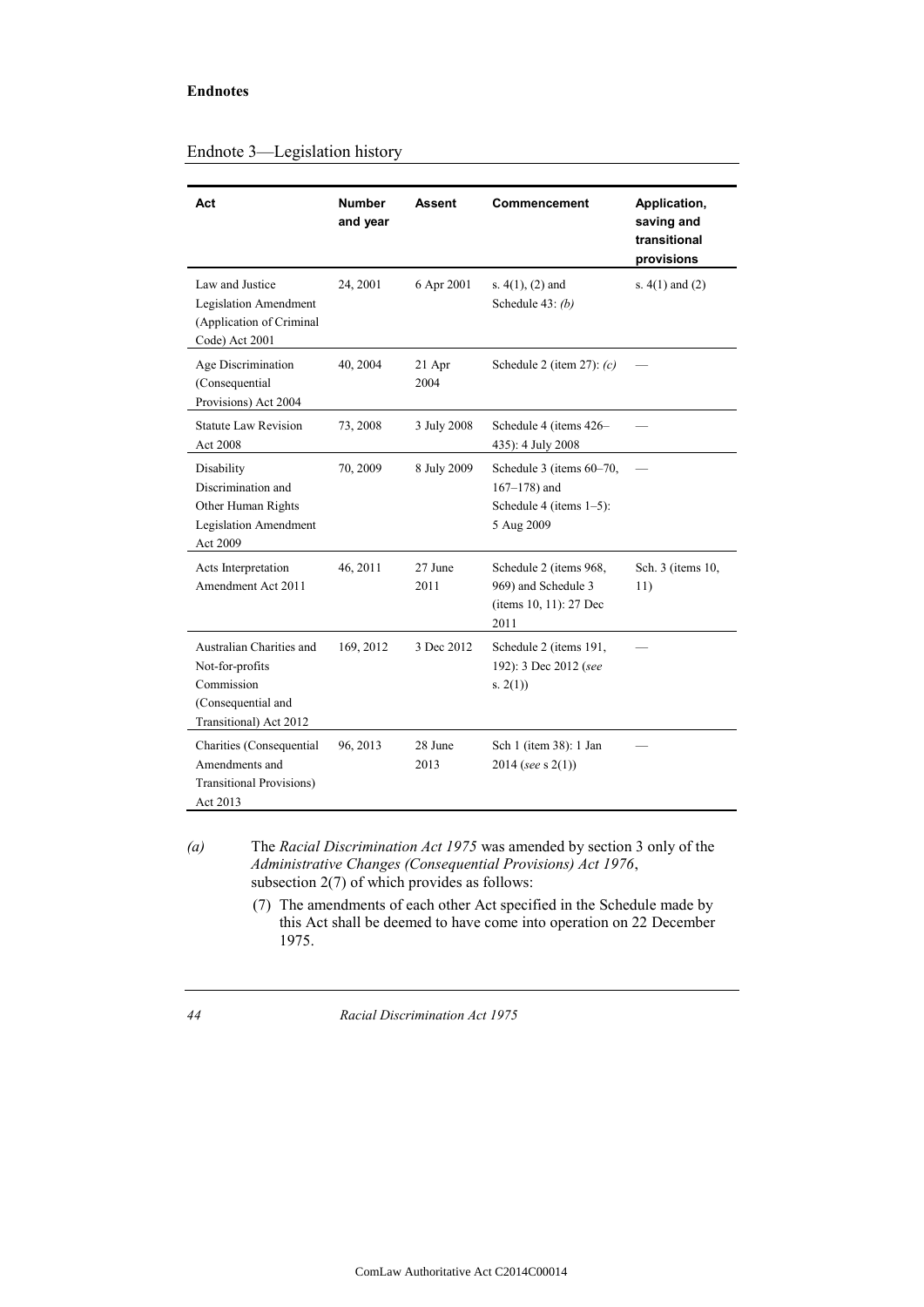- *(b)* The *Racial Discrimination Act 1975* was amended by Schedule 43 only of the *Law and Justice Legislation Amendment (Application of Criminal Code) Act 2001*, subsection 2(1)(a) of which provides as follows:
	- (1) Subject to this section, this Act commences at the later of the following times:
		- (a) immediately after the commencement of item 15 of Schedule 1 to the *Criminal Code Amendment (Theft, Fraud, Bribery and Related Offences) Act 2000*;

Item 15 commenced on 24 May 2001.

*(c)* Subsection 2(1) (item 7) of the *Age Discrimination (Consequential Provisions) Act 2004* provides as follows:

> (1) Each provision of this Act specified in column 1 of the table commences, or is taken to have commenced, on the day or at the time specified in column 2 of the table.

| <b>Commencement information</b> |                                                                                                                                               |                     |  |  |
|---------------------------------|-----------------------------------------------------------------------------------------------------------------------------------------------|---------------------|--|--|
| Column 1                        | Column <sub>2</sub>                                                                                                                           | Column 3            |  |  |
| <b>Provision(s)</b>             | Commencement                                                                                                                                  | <b>Date/Details</b> |  |  |
| 7. Schedule 2,                  | The later of:                                                                                                                                 |                     |  |  |
| items 23 to 28                  | (a) immediately after the commencement of the<br>Age Discrimination Act 2004; and                                                             |                     |  |  |
|                                 | (b) immediately after the commencement of<br>Schedule 1 to the Australian Human Rights<br><b>Commission Legislation Act 2004</b>              |                     |  |  |
|                                 | The Australian Human Rights Commission Legislation Bill 2004 was not<br>enacted. Therefore the amendment made by Schedule 2 (item 27) did not |                     |  |  |

commence.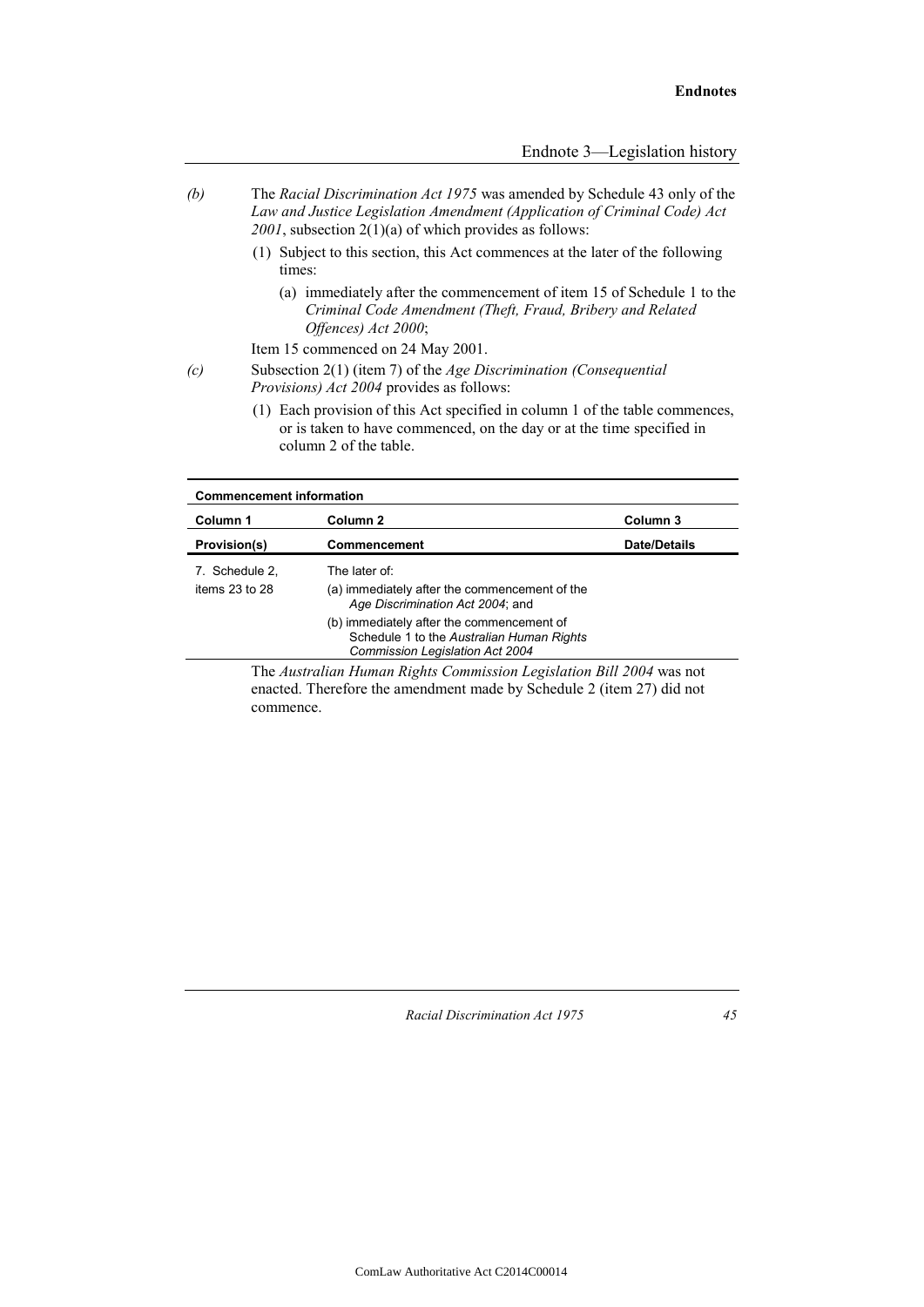## **Endnote 4—Amendment history**

| <b>Provision affected</b> | <b>How affected</b>                                                                                                                                   |
|---------------------------|-------------------------------------------------------------------------------------------------------------------------------------------------------|
| Part I                    |                                                                                                                                                       |
|                           |                                                                                                                                                       |
|                           | am. No. 18, 1980 (as am. by No. 25, 1981); No. 126, 1986; No. 38, 1988;<br>No. 179, 1992; No. 133, 1999; No. 73, 2008; No. 70, 2009; No. 169,<br>2012 |
|                           |                                                                                                                                                       |
|                           |                                                                                                                                                       |
|                           | rs. No. 126, 1986                                                                                                                                     |
|                           |                                                                                                                                                       |
|                           | am. No. 126, 1986; No. 133, 1999; No. 70, 2009                                                                                                        |
|                           | ad. No. 24, 2001                                                                                                                                      |
| Part II                   |                                                                                                                                                       |
|                           |                                                                                                                                                       |
|                           |                                                                                                                                                       |
|                           |                                                                                                                                                       |
|                           |                                                                                                                                                       |
|                           |                                                                                                                                                       |
|                           |                                                                                                                                                       |
|                           |                                                                                                                                                       |
|                           |                                                                                                                                                       |
|                           |                                                                                                                                                       |
|                           |                                                                                                                                                       |
| Part IIA                  |                                                                                                                                                       |
|                           |                                                                                                                                                       |
|                           |                                                                                                                                                       |
|                           |                                                                                                                                                       |
|                           |                                                                                                                                                       |
|                           |                                                                                                                                                       |
| Part III                  |                                                                                                                                                       |
|                           |                                                                                                                                                       |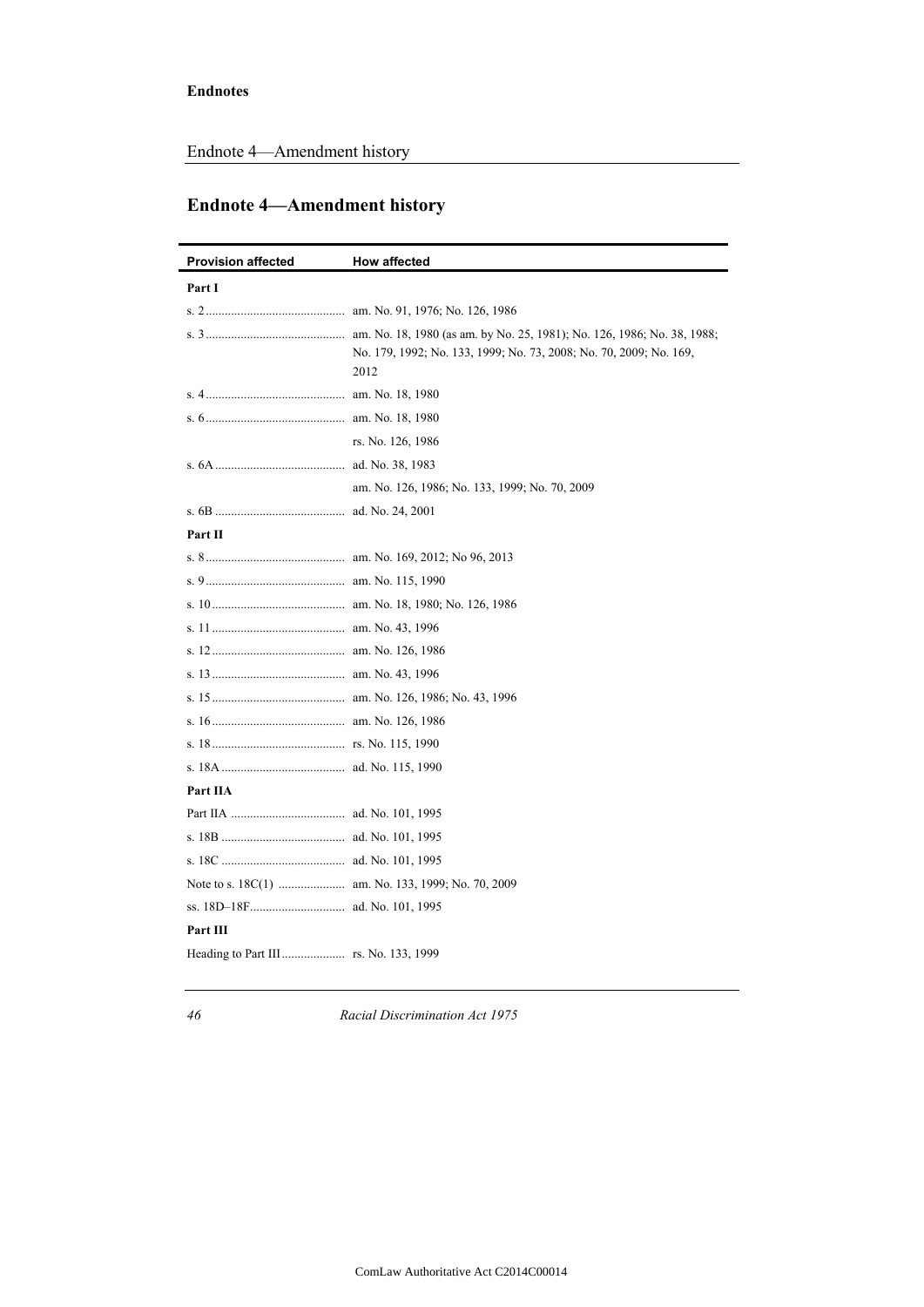Endnote 4—Amendment history

| <b>Provision affected</b> | <b>How affected</b>                            |
|---------------------------|------------------------------------------------|
|                           |                                                |
| <b>Division 1</b>         |                                                |
|                           |                                                |
|                           |                                                |
|                           | rep. No. 133, 1999                             |
|                           |                                                |
|                           | rs. No. 126, 1986                              |
|                           | am. No. 101, 1995; No. 133, 1999; No. 70, 2009 |
|                           |                                                |
|                           | am. No. 70, 2009                               |
|                           |                                                |
|                           | rep. No. 126, 1986                             |
|                           |                                                |
|                           | rs. No. 126, 1986                              |
|                           | rep. No. 133, 1999                             |
|                           | am. No. 18, 1980                               |
|                           | rs. No. 126, 1986                              |
|                           | am. No. 179, 1992; No. 101, 1995               |
|                           | rep. No. 133, 1999                             |
|                           |                                                |
|                           | rs. No. 126, 1986                              |
|                           | rep. No. 133, 1999                             |
|                           |                                                |
|                           |                                                |
|                           | rs. No. 126, 1986                              |
|                           | am. No. 38, 1988; No. 165, 1992; No. 101, 1995 |
|                           | rep. No. 133, 1999                             |
|                           |                                                |
|                           | rep. No. 133, 1999                             |
|                           |                                                |
|                           | rep. No. 133, 1999                             |
|                           |                                                |
|                           |                                                |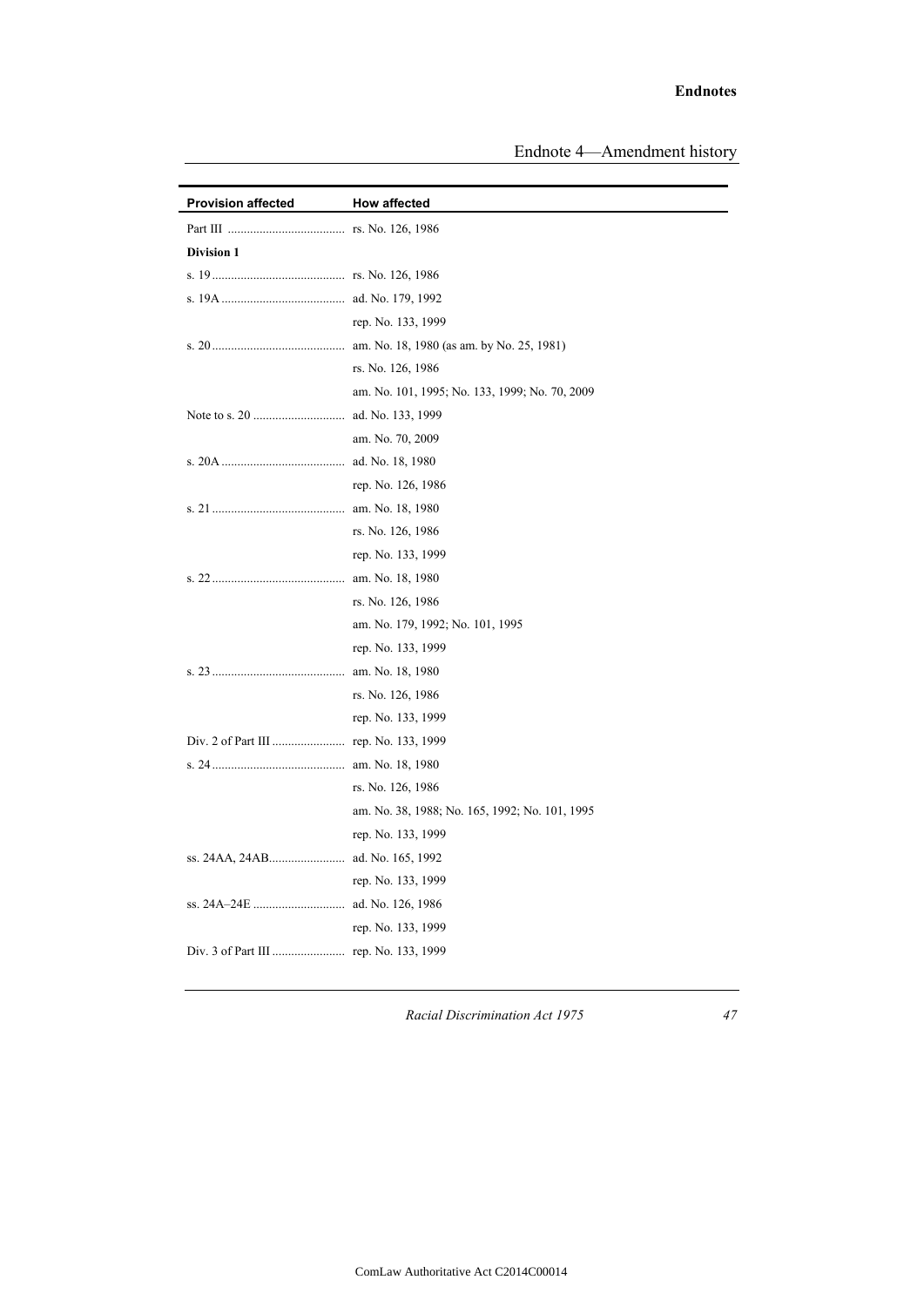| Endnote 4—Amendment history |  |  |  |  |  |
|-----------------------------|--|--|--|--|--|
|-----------------------------|--|--|--|--|--|

| <b>Provision affected</b> | <b>How affected</b>             |
|---------------------------|---------------------------------|
|                           |                                 |
|                           | rep. No. 133, 1999              |
|                           |                                 |
|                           | rep. No. 133, 1999              |
|                           |                                 |
|                           | rep. No. 133, 1999              |
|                           |                                 |
|                           | rep. No. 133, 1999              |
|                           |                                 |
|                           | rs. No. 179, 1992               |
|                           | rep. No. 133, 1999              |
|                           |                                 |
|                           | rep. No. 133, 1999              |
|                           |                                 |
|                           | am. No. 179, 1992               |
|                           | rep. No. 133, 1999              |
|                           |                                 |
|                           | rs. No. 179, 1992               |
|                           | rep. No. 133, 1999              |
|                           |                                 |
|                           | rep. No. 133, 1999              |
|                           |                                 |
|                           | am. No. 179, 1992               |
|                           | rep. No. 133, 1999              |
|                           |                                 |
|                           | am. No. 101, 1995               |
|                           | rep. No. 133, 1999              |
|                           |                                 |
|                           | am. No. 179, 1992               |
|                           | rep. No. 133, 1999              |
|                           | ad. No. 126, 1986               |
|                           | am. No. 38, 1988; No. 179, 1992 |
|                           |                                 |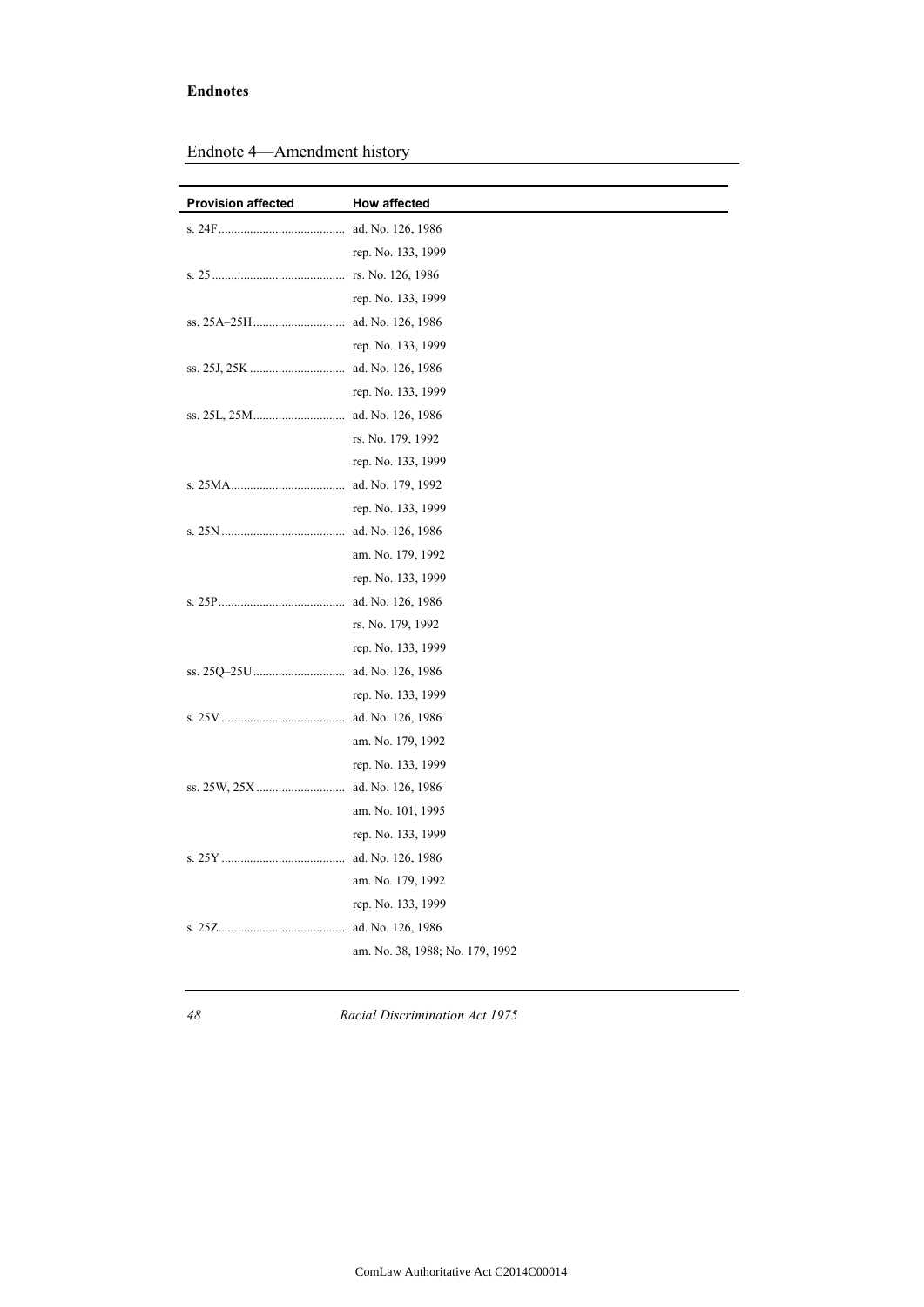| <b>Provision affected</b> | <b>How affected</b>             |
|---------------------------|---------------------------------|
|                           | rep. No. 133, 1999              |
|                           |                                 |
|                           | am. No. 165, 1992               |
|                           | rs. No. 179, 1992               |
|                           | rep. No. 133, 1999              |
|                           | ad. No. 179, 1992               |
|                           | rep. No. 59, 1995               |
|                           | ad. No. 179, 1992               |
|                           | am. No. 13, 1994                |
|                           | rep. No. 59, 1995               |
|                           |                                 |
|                           | rep. No. 59, 1995               |
|                           |                                 |
|                           | rep. No. 133, 1999              |
|                           | ad. No. 59, 1995                |
|                           | rep. No. 133, 1999              |
|                           | ad. No. 126, 1986               |
|                           | am. No. 179, 1992; No. 13, 1994 |
|                           | rs. No. 59, 1995                |
|                           | rep. No. 133, 1999              |
|                           |                                 |
|                           | rep. No. 133, 1999              |
|                           | rep. No. 133, 1999              |
|                           |                                 |
|                           | rep. No. 133, 1999              |
| Part IV                   |                                 |
|                           |                                 |
|                           |                                 |
|                           | 2009                            |
|                           |                                 |
|                           | rep. No. 133, 1999              |
|                           |                                 |
|                           |                                 |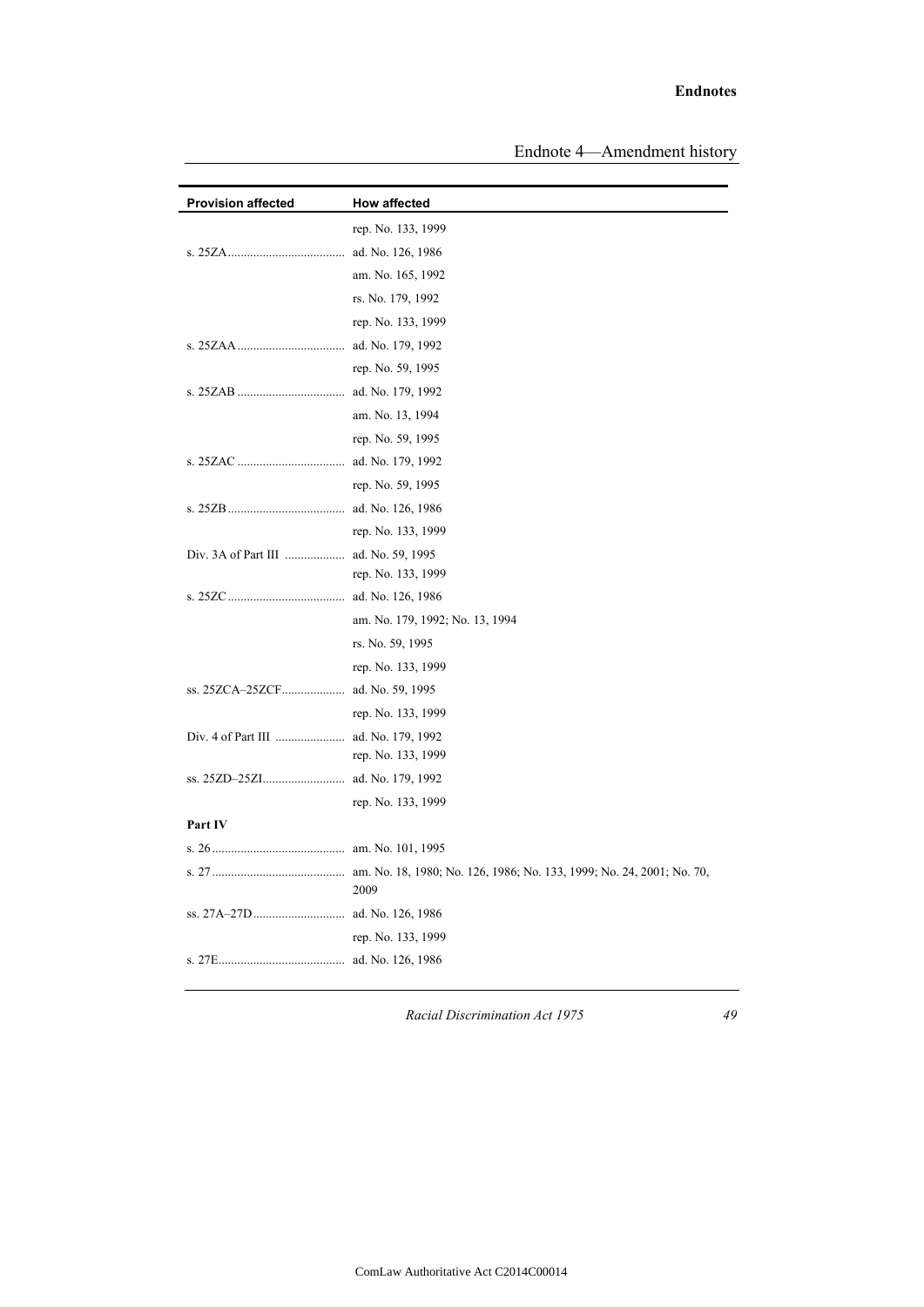## Endnote 4—Amendment history

| <b>Provision affected</b>                      | <b>How affected</b>                                                           |
|------------------------------------------------|-------------------------------------------------------------------------------|
|                                                | am. No. 133, 1999                                                             |
|                                                | rep. No. 137, 2000                                                            |
|                                                | ad. No. 126, 1986                                                             |
|                                                | am. No. 24, 2001; No. 70, 2009                                                |
|                                                | ad. No. 24, 2001                                                              |
|                                                |                                                                               |
|                                                |                                                                               |
|                                                | rep. No. 70, 2009                                                             |
| Part VI                                        |                                                                               |
|                                                |                                                                               |
| Heading to Div. 1 of Part VI rs. No. 126, 1986 |                                                                               |
|                                                | rep. No. 70, 2009                                                             |
|                                                |                                                                               |
|                                                | am. No. 59, 1995; No. 70, 2009                                                |
|                                                |                                                                               |
|                                                | am. No. 133, 1999                                                             |
|                                                |                                                                               |
|                                                |                                                                               |
|                                                | rs. No. 132, 1992                                                             |
|                                                | am. No. 146, 1999                                                             |
|                                                | am. No. 126, 1986                                                             |
|                                                |                                                                               |
|                                                |                                                                               |
|                                                | am. No. 91, 1976; No. 126, 1986; No. 132, 1992; No. 13, 1994; No. 46,<br>2011 |
|                                                |                                                                               |
|                                                |                                                                               |
|                                                |                                                                               |
|                                                |                                                                               |
|                                                |                                                                               |
|                                                | am. No. 126, 1986; No. 132, 1992                                              |
|                                                |                                                                               |
|                                                |                                                                               |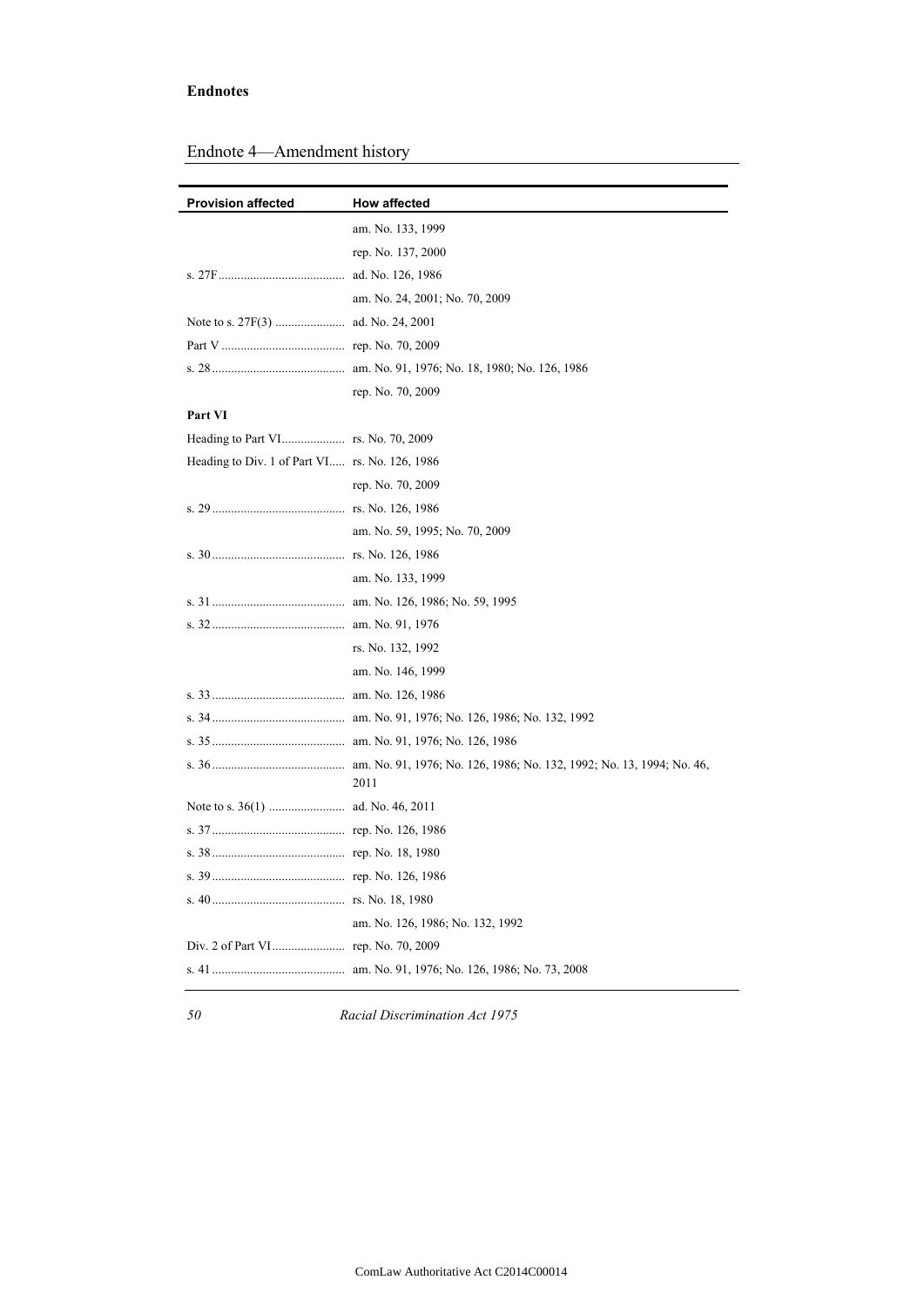|  | Endnote 4—Amendment history |
|--|-----------------------------|
|--|-----------------------------|

| <b>Provision affected</b> | <b>How affected</b>             |
|---------------------------|---------------------------------|
|                           | rep. No. 70, 2009               |
|                           |                                 |
|                           | rep. No. 70, 2009               |
|                           |                                 |
|                           | rep. No. 70, 2009               |
| Part VII                  |                                 |
|                           |                                 |
|                           | rep. No. 126, 1986              |
|                           |                                 |
|                           | rep. No. 126, 1986              |
|                           | ad. No. 38, 1988                |
|                           | am. No. 133, 1999; No. 70, 2009 |
|                           | ad. No. 18, 1980                |
|                           | am. No. 126, 1986               |
|                           |                                 |
|                           | rep. No. 18, 1980               |
|                           |                                 |